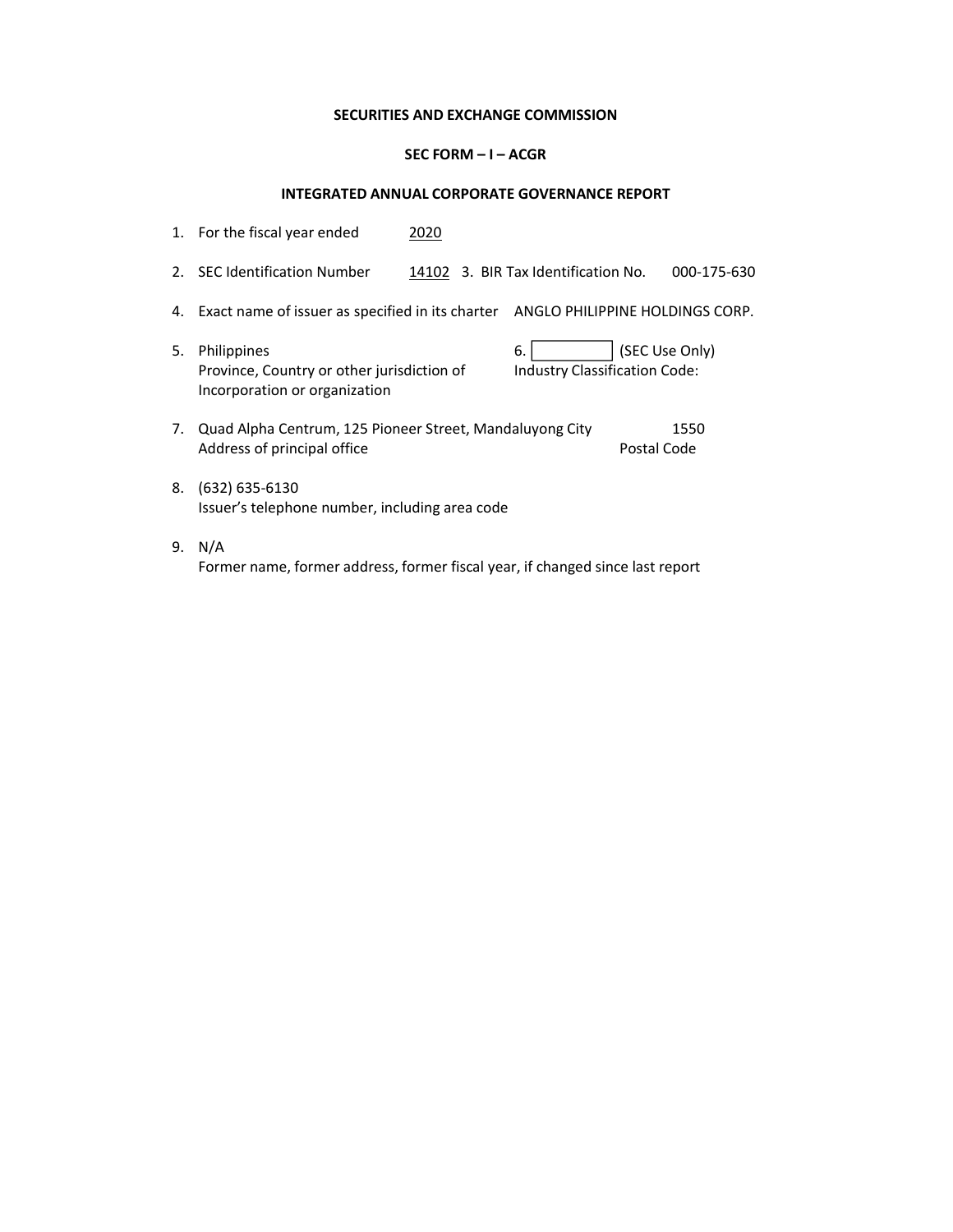|    | <b>INTEGRATED ANNUAL CORPORATE GOVERNANCE REPORT</b> |                    |                                      |                                                                                                                                                 |  |
|----|------------------------------------------------------|--------------------|--------------------------------------|-------------------------------------------------------------------------------------------------------------------------------------------------|--|
|    |                                                      | <b>COMPLIANT /</b> | <b>ADDITIONAL INFORMATION</b>        | <b>EXPLANATION</b>                                                                                                                              |  |
|    |                                                      | <b>NON-</b>        |                                      |                                                                                                                                                 |  |
|    |                                                      | <b>COMPLIANT</b>   |                                      |                                                                                                                                                 |  |
|    | The Board's Governance Responsibilities              |                    |                                      |                                                                                                                                                 |  |
|    |                                                      |                    |                                      | Principle 1: The company should be headed by a competent, working board to foster the long-term success of the corporation, and to sustain its  |  |
|    |                                                      |                    |                                      | competitiveness and profitability in a manner consistent with its corporate objectives and the long-term best interests of its shareholders and |  |
|    | other stakeholders.                                  |                    |                                      |                                                                                                                                                 |  |
|    | Recommendation 1.1                                   |                    |                                      |                                                                                                                                                 |  |
|    | 1. Board is composed of                              |                    | Please see Company's website:        |                                                                                                                                                 |  |
|    | directors with collective                            |                    |                                      |                                                                                                                                                 |  |
|    | working knowledge,                                   | Compliant          | <b>Board of Directors</b>            |                                                                                                                                                 |  |
|    | experience or expertise that                         |                    | http://www.anglophil.com/1h2 board   |                                                                                                                                                 |  |
|    | is relevant to the company's                         |                    | directors.html                       |                                                                                                                                                 |  |
|    | industry/sector                                      |                    |                                      |                                                                                                                                                 |  |
|    | 2. Board has an appropriate mix                      |                    | Annual Report 2020                   |                                                                                                                                                 |  |
|    | of competence and expertise.                         |                    | https://www.anglophil.com/disclosure |                                                                                                                                                 |  |
|    |                                                      | Compliant          | s2021/APO 2021 0519 sec17a annu      |                                                                                                                                                 |  |
| 3. | Directors remain qualified for                       |                    | al report.pdf                        |                                                                                                                                                 |  |
|    | their positions individually                         |                    |                                      |                                                                                                                                                 |  |
|    | and collectively to enable                           |                    |                                      |                                                                                                                                                 |  |
|    | them to fulfill their roles and                      | Compliant          | <b>Information Statement</b>         |                                                                                                                                                 |  |
|    | responsibilities and respond                         |                    | https://www.anglophil.com/disclosure |                                                                                                                                                 |  |
|    | to the needs of the                                  |                    | s2020/APO 2020 0914 sec_definitive   |                                                                                                                                                 |  |
|    | organization.                                        |                    | info statement 2020.pdf              |                                                                                                                                                 |  |
|    | Recommendation 1.2                                   |                    |                                      |                                                                                                                                                 |  |
| 1. | Board is composed of a                               | Compliant          | The Board composed of eleven (11)    |                                                                                                                                                 |  |
|    | majority of non-executive                            |                    | directors of which seven (7) of them |                                                                                                                                                 |  |
|    | directors                                            |                    | are non-executive directors.         |                                                                                                                                                 |  |
|    |                                                      |                    |                                      |                                                                                                                                                 |  |
|    |                                                      |                    | Please see Company's website:        |                                                                                                                                                 |  |
|    |                                                      |                    | Annual Report 2020                   |                                                                                                                                                 |  |
|    |                                                      |                    |                                      |                                                                                                                                                 |  |

Integrated Annual Corporate Governance Report 2020

Page 2 of 59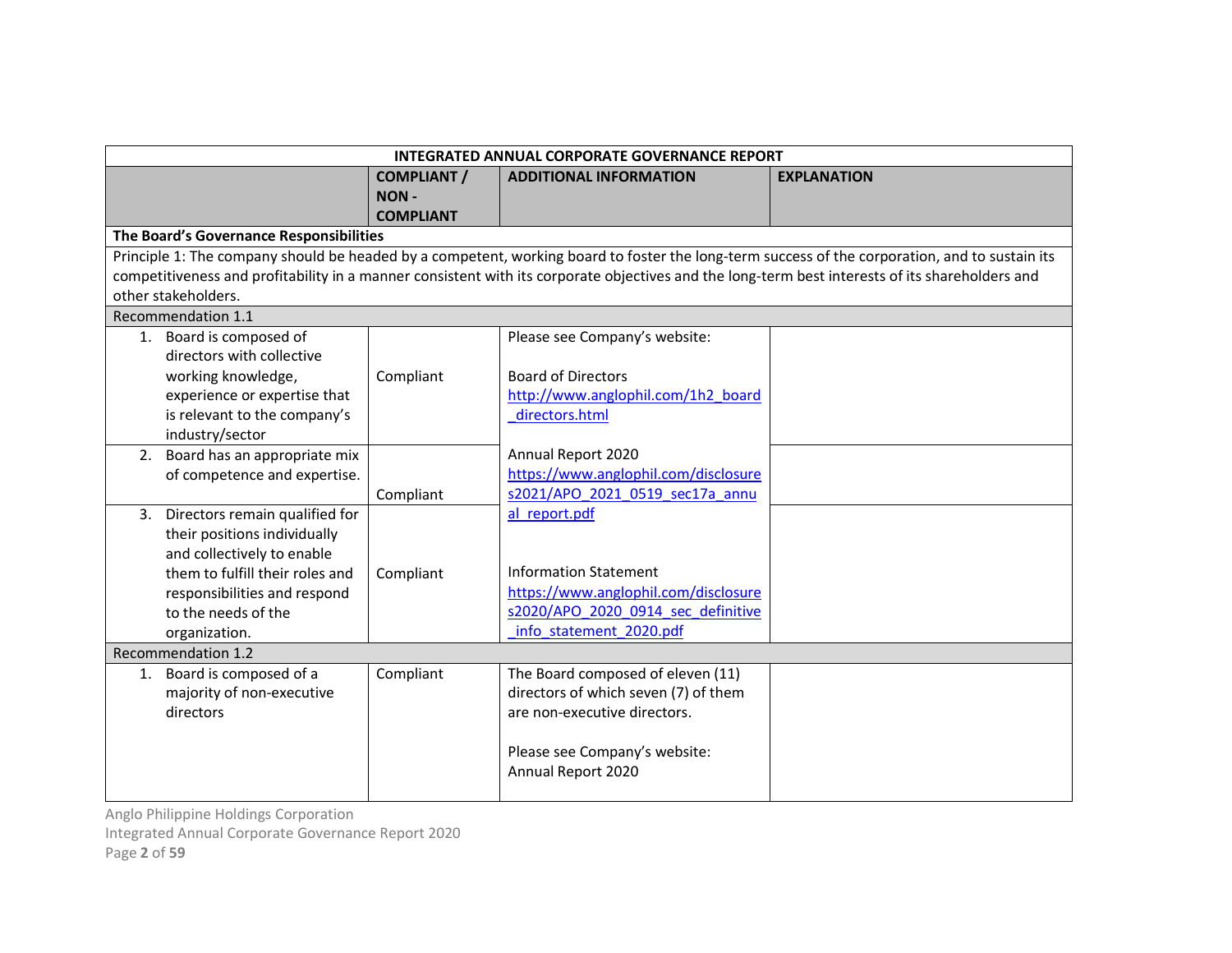|                                                                                                                           |           | https://www.anglophil.com/disclosure<br>s2021/APO 2021 0519 sec17a annu<br>al report.pdf<br><b>Information Statement</b><br>https://www.anglophil.com/disclosure<br>s2020/APO 2020 0914 sec definitive<br>info statement 2020.pdf                                                                                                                                                                           |  |
|---------------------------------------------------------------------------------------------------------------------------|-----------|-------------------------------------------------------------------------------------------------------------------------------------------------------------------------------------------------------------------------------------------------------------------------------------------------------------------------------------------------------------------------------------------------------------|--|
| Recommendation 1.3                                                                                                        |           |                                                                                                                                                                                                                                                                                                                                                                                                             |  |
| Company provides in its<br>1.<br>Board Charter and Manual on<br>Corporate Governance a<br>policy on training of directors | Compliant | Manual on Corporate Governance<br>http://www.anglophil.com/disclosures<br>2017/APO 2017 0601 revised cg m<br>anual.pdf                                                                                                                                                                                                                                                                                      |  |
| Company has an orientation<br>2.<br>program for first time<br>directors                                                   | Compliant | The Company ensures that all<br>directors are properly oriented upon<br>joining the Board. New members of                                                                                                                                                                                                                                                                                                   |  |
| Company has relevant annual<br>3.<br>continuing training for all<br>directors                                             | Compliant | the Board are appropriately apprised<br>of their duties and responsibilities,<br>before beginning their directorships.<br>The Company strongly believes in<br>continuous learning. Training and<br>Development is given utmost<br>importance in the Company across<br>all levels.<br>Manual on Corporate Governance<br>http://www.anglophil.com/disclosures<br>2017/APO 2017 0601 revised cg m<br>anual.pdf |  |

Integrated Annual Corporate Governance Report 2020

Page 3 of 59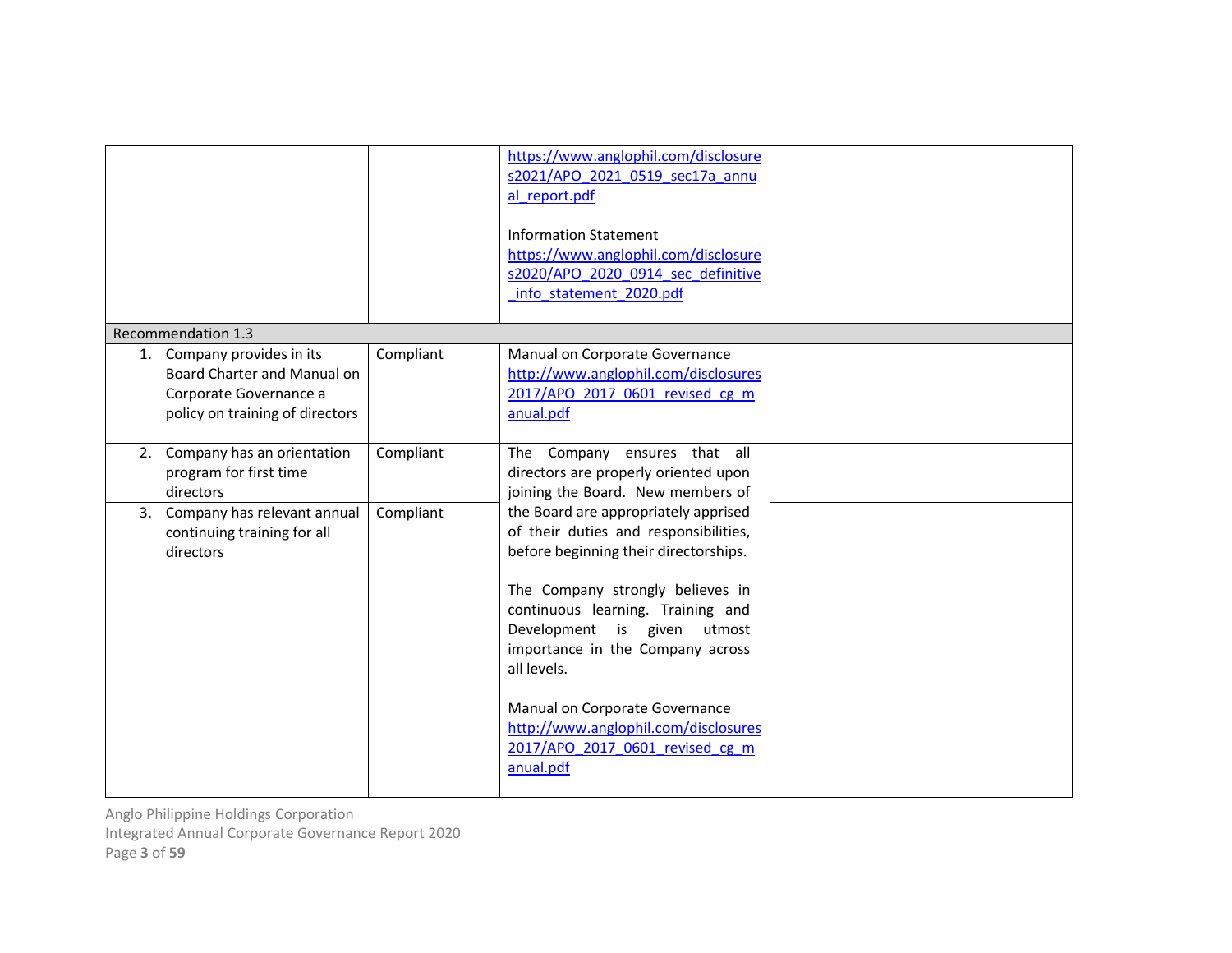| Recommendation 1.4                                                                                                                                                         |           |                                                                                                                                                                           |  |
|----------------------------------------------------------------------------------------------------------------------------------------------------------------------------|-----------|---------------------------------------------------------------------------------------------------------------------------------------------------------------------------|--|
| 1. Board has a policy on board<br>diversity                                                                                                                                | Compliant | Please see "The Diversity Policy"<br>Manual on Corporate Governance<br>http://www.anglophil.com/disclosures<br>2017/APO 2017 0601 revised cg m<br>anual.pdf               |  |
|                                                                                                                                                                            |           | Currently, the Board compose of two<br>(2) female) director out of eleven<br>directors of the Company, namely<br>Presentacion S. Ramos and Maureen<br>Alexandra S. Ramos. |  |
| Optional: Recommendation 1.4                                                                                                                                               |           |                                                                                                                                                                           |  |
| Company has a policy on and<br>1.<br>discloses measurable<br>objectives for implementing<br>its board diversity and<br>reports on progress in<br>achieving its objectives. | Compliant | Please see "The Diversity Policy"<br>Manual on Corporate Governance<br>http://www.anglophil.com/disclosures<br>2017/APO 2017 0601 revised cg m<br>anual.pdf               |  |
| Recommendation 1.5                                                                                                                                                         |           |                                                                                                                                                                           |  |
| 1. Board is assisted by a<br>Corporate Secretary.                                                                                                                          | Compliant | The board is assisted by its Corporate<br>Secretary, Atty. Iris Marie U. Carpio-<br>Duque                                                                                 |  |
|                                                                                                                                                                            |           | Please see Company's website:                                                                                                                                             |  |
|                                                                                                                                                                            |           | Manual on Corporate Governance<br>http://www.anglophil.com/disclosures<br>2017/APO 2017 0601 revised cg m<br>anual.pdf                                                    |  |

Integrated Annual Corporate Governance Report 2020

Page 4 of 59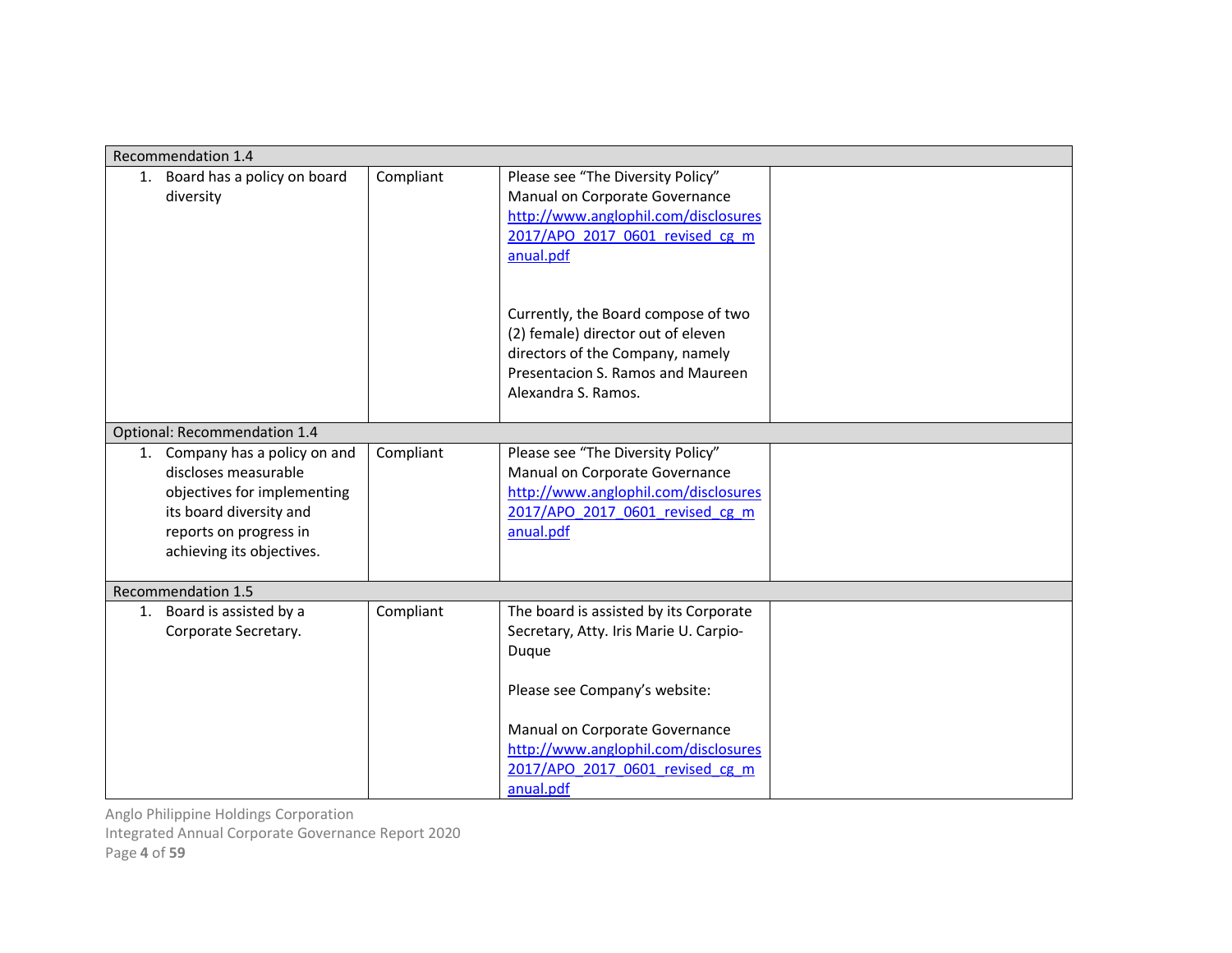|    | 2. Corporate Secretary is a<br>separate individual from the<br>Compliance Officer.                                                    | Non-compliant | Annual Report 2020<br>https://www.anglophil.com/disclosure<br>s2021/APO 2021 0519 sec17a annu<br>al report.pdf<br><b>Information Statement</b><br>https://www.anglophil.com/disclosure                                                | The Company has assigned an Assistant<br>Corporate Secretary to assist the Corp.<br>Secretary on his/her duties.             |
|----|---------------------------------------------------------------------------------------------------------------------------------------|---------------|---------------------------------------------------------------------------------------------------------------------------------------------------------------------------------------------------------------------------------------|------------------------------------------------------------------------------------------------------------------------------|
|    | 3. Corporate Secretary is not a<br>member of the Board of<br><b>Directors</b>                                                         | Compliant     | s2020/APO 2020 0914 sec definitive<br>info statement 2020.pdf                                                                                                                                                                         |                                                                                                                              |
| 4. | Corporate Secretary attends<br>training/s on corporate<br>governance                                                                  | Compliant     | Please see Company's website:<br>Certificate of Attendance on In-House<br><b>Corporate Governance Training</b><br>Program<br>https://www.anglophil.com/disclosure<br>s2020/APO 2020 1127 sec17c certifi<br>cation cg seminar 2020.pdf |                                                                                                                              |
|    | Optional: Recommendation 1.5                                                                                                          |               |                                                                                                                                                                                                                                       |                                                                                                                              |
|    | 1. Corporate Secretary<br>distributes materials for<br>board meetings at least five<br>(5) business days before<br>scheduled meeting. |               |                                                                                                                                                                                                                                       |                                                                                                                              |
|    | Recommendation 1.6                                                                                                                    |               |                                                                                                                                                                                                                                       |                                                                                                                              |
| 1. | Board is assisted by a<br>Compliance Officer.                                                                                         | Compliant     | The board is assisted by its<br>Compliance Officer, Atty. Iris Marie U.                                                                                                                                                               |                                                                                                                              |
|    | 2. Compliance Officer has a<br>rank of Senior Vice-President<br>or an equivalent position                                             | Non-Compliant | Carpio-Duque and she is not a Board<br>member.                                                                                                                                                                                        | Although, the incumbent Compliance<br>Officer does not have the rank as Senior<br>Vice President she directly reports to the |

Integrated Annual Corporate Governance Report 2020

Page 5 of 59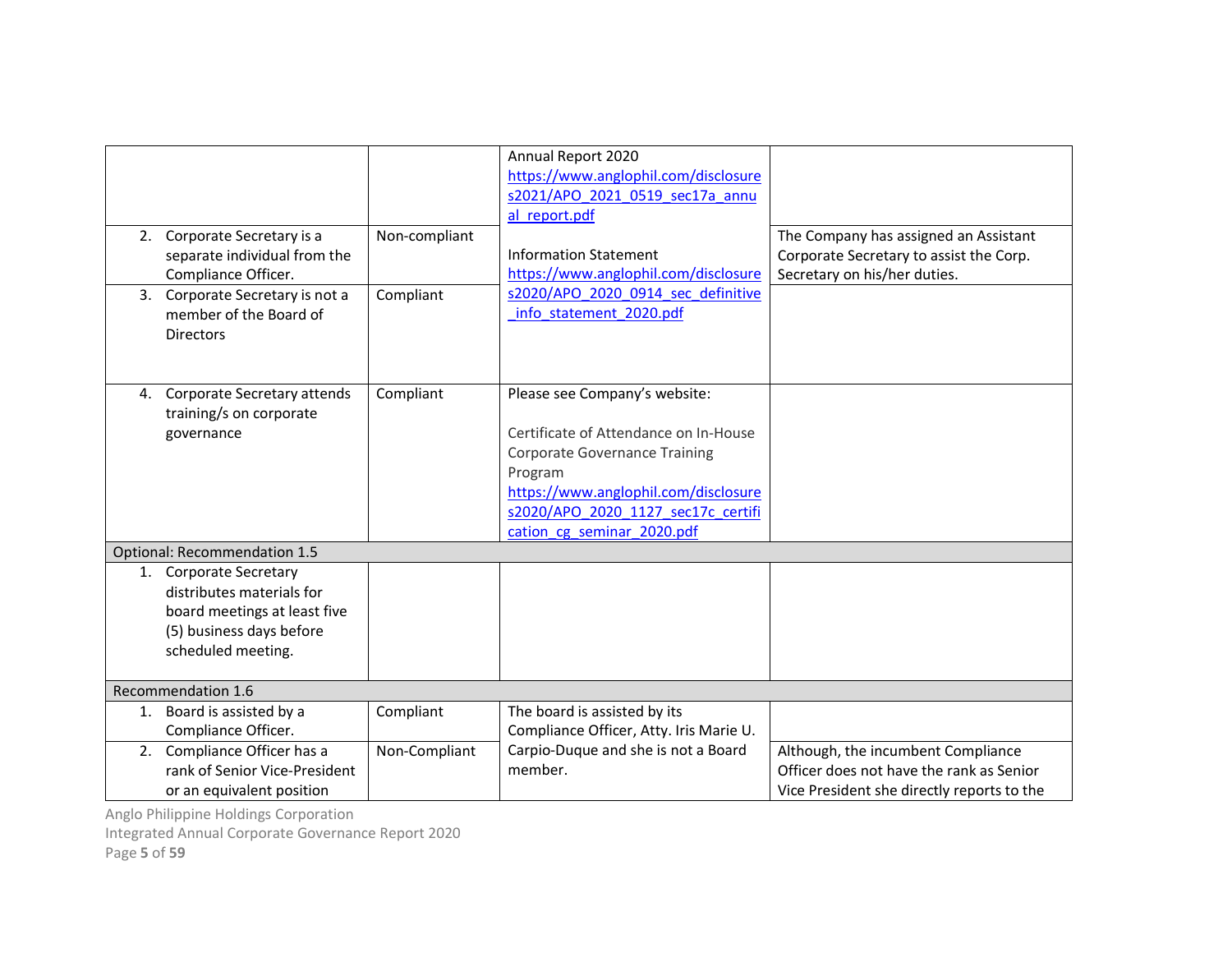| Annual Report 2020<br>https://www.anglophil.com/disclosure<br>s2021/APO 2021 0519 sec17a annu<br>al report.pdf<br>Compliant<br>Compliance Officers is not a<br>3.<br><b>Information Statement</b><br>member of the board<br>https://www.anglophil.com/disclosure<br>s2020/APO 2020 0914 sec definitive<br>info statement 2020.pdf<br>Manual on Corporate Governance<br>http://www.anglophil.com/disclosures<br>2017/APO 2017 0601 revised cg m<br>anual.pdf<br>Compliant<br>The /certificate of attendance has been<br>Compliance Officer attends<br>Please see Company's website:<br>4.<br>training/s on corporate<br>uploaded in the Company's website.<br>Certificate of Attendance on In-House<br>governance<br><b>Corporate Governance Training</b><br>Program<br>https://www.anglophil.com/disclosure<br>s2020/APO 2020 1127 sec17c certifi<br>cation cg seminar 2020.pdf<br>Principle 2: The fiduciary roles, responsibilities and accountabilities of the Board as provided under the law, the company's articles and by-laws,<br>and other legal pronouncements and guidelines should be clearly made known to all directors as well as stockholders and other stakeholders.<br><b>Recommendation 2.1</b><br>Directors act on a fully<br>Please see Company's website:<br>Compliant<br>1. | with adequate stature and<br>authority in the corporation | Please see Company's website:  | Company's Chairman and President and<br>she able to discharge her duties faithfully. |
|----------------------------------------------------------------------------------------------------------------------------------------------------------------------------------------------------------------------------------------------------------------------------------------------------------------------------------------------------------------------------------------------------------------------------------------------------------------------------------------------------------------------------------------------------------------------------------------------------------------------------------------------------------------------------------------------------------------------------------------------------------------------------------------------------------------------------------------------------------------------------------------------------------------------------------------------------------------------------------------------------------------------------------------------------------------------------------------------------------------------------------------------------------------------------------------------------------------------------------------------------------------------------------------------------|-----------------------------------------------------------|--------------------------------|--------------------------------------------------------------------------------------|
|                                                                                                                                                                                                                                                                                                                                                                                                                                                                                                                                                                                                                                                                                                                                                                                                                                                                                                                                                                                                                                                                                                                                                                                                                                                                                                    |                                                           |                                |                                                                                      |
|                                                                                                                                                                                                                                                                                                                                                                                                                                                                                                                                                                                                                                                                                                                                                                                                                                                                                                                                                                                                                                                                                                                                                                                                                                                                                                    |                                                           |                                |                                                                                      |
|                                                                                                                                                                                                                                                                                                                                                                                                                                                                                                                                                                                                                                                                                                                                                                                                                                                                                                                                                                                                                                                                                                                                                                                                                                                                                                    |                                                           |                                |                                                                                      |
|                                                                                                                                                                                                                                                                                                                                                                                                                                                                                                                                                                                                                                                                                                                                                                                                                                                                                                                                                                                                                                                                                                                                                                                                                                                                                                    |                                                           |                                |                                                                                      |
|                                                                                                                                                                                                                                                                                                                                                                                                                                                                                                                                                                                                                                                                                                                                                                                                                                                                                                                                                                                                                                                                                                                                                                                                                                                                                                    |                                                           |                                |                                                                                      |
|                                                                                                                                                                                                                                                                                                                                                                                                                                                                                                                                                                                                                                                                                                                                                                                                                                                                                                                                                                                                                                                                                                                                                                                                                                                                                                    |                                                           |                                |                                                                                      |
|                                                                                                                                                                                                                                                                                                                                                                                                                                                                                                                                                                                                                                                                                                                                                                                                                                                                                                                                                                                                                                                                                                                                                                                                                                                                                                    |                                                           |                                |                                                                                      |
|                                                                                                                                                                                                                                                                                                                                                                                                                                                                                                                                                                                                                                                                                                                                                                                                                                                                                                                                                                                                                                                                                                                                                                                                                                                                                                    |                                                           |                                |                                                                                      |
|                                                                                                                                                                                                                                                                                                                                                                                                                                                                                                                                                                                                                                                                                                                                                                                                                                                                                                                                                                                                                                                                                                                                                                                                                                                                                                    |                                                           |                                |                                                                                      |
|                                                                                                                                                                                                                                                                                                                                                                                                                                                                                                                                                                                                                                                                                                                                                                                                                                                                                                                                                                                                                                                                                                                                                                                                                                                                                                    |                                                           |                                |                                                                                      |
|                                                                                                                                                                                                                                                                                                                                                                                                                                                                                                                                                                                                                                                                                                                                                                                                                                                                                                                                                                                                                                                                                                                                                                                                                                                                                                    |                                                           |                                |                                                                                      |
|                                                                                                                                                                                                                                                                                                                                                                                                                                                                                                                                                                                                                                                                                                                                                                                                                                                                                                                                                                                                                                                                                                                                                                                                                                                                                                    |                                                           |                                |                                                                                      |
|                                                                                                                                                                                                                                                                                                                                                                                                                                                                                                                                                                                                                                                                                                                                                                                                                                                                                                                                                                                                                                                                                                                                                                                                                                                                                                    |                                                           |                                |                                                                                      |
|                                                                                                                                                                                                                                                                                                                                                                                                                                                                                                                                                                                                                                                                                                                                                                                                                                                                                                                                                                                                                                                                                                                                                                                                                                                                                                    |                                                           |                                |                                                                                      |
|                                                                                                                                                                                                                                                                                                                                                                                                                                                                                                                                                                                                                                                                                                                                                                                                                                                                                                                                                                                                                                                                                                                                                                                                                                                                                                    |                                                           |                                |                                                                                      |
|                                                                                                                                                                                                                                                                                                                                                                                                                                                                                                                                                                                                                                                                                                                                                                                                                                                                                                                                                                                                                                                                                                                                                                                                                                                                                                    |                                                           |                                |                                                                                      |
|                                                                                                                                                                                                                                                                                                                                                                                                                                                                                                                                                                                                                                                                                                                                                                                                                                                                                                                                                                                                                                                                                                                                                                                                                                                                                                    |                                                           |                                |                                                                                      |
|                                                                                                                                                                                                                                                                                                                                                                                                                                                                                                                                                                                                                                                                                                                                                                                                                                                                                                                                                                                                                                                                                                                                                                                                                                                                                                    |                                                           |                                |                                                                                      |
|                                                                                                                                                                                                                                                                                                                                                                                                                                                                                                                                                                                                                                                                                                                                                                                                                                                                                                                                                                                                                                                                                                                                                                                                                                                                                                    |                                                           |                                |                                                                                      |
|                                                                                                                                                                                                                                                                                                                                                                                                                                                                                                                                                                                                                                                                                                                                                                                                                                                                                                                                                                                                                                                                                                                                                                                                                                                                                                    |                                                           |                                |                                                                                      |
|                                                                                                                                                                                                                                                                                                                                                                                                                                                                                                                                                                                                                                                                                                                                                                                                                                                                                                                                                                                                                                                                                                                                                                                                                                                                                                    |                                                           |                                |                                                                                      |
|                                                                                                                                                                                                                                                                                                                                                                                                                                                                                                                                                                                                                                                                                                                                                                                                                                                                                                                                                                                                                                                                                                                                                                                                                                                                                                    |                                                           |                                |                                                                                      |
|                                                                                                                                                                                                                                                                                                                                                                                                                                                                                                                                                                                                                                                                                                                                                                                                                                                                                                                                                                                                                                                                                                                                                                                                                                                                                                    |                                                           |                                |                                                                                      |
|                                                                                                                                                                                                                                                                                                                                                                                                                                                                                                                                                                                                                                                                                                                                                                                                                                                                                                                                                                                                                                                                                                                                                                                                                                                                                                    |                                                           |                                |                                                                                      |
|                                                                                                                                                                                                                                                                                                                                                                                                                                                                                                                                                                                                                                                                                                                                                                                                                                                                                                                                                                                                                                                                                                                                                                                                                                                                                                    |                                                           |                                |                                                                                      |
|                                                                                                                                                                                                                                                                                                                                                                                                                                                                                                                                                                                                                                                                                                                                                                                                                                                                                                                                                                                                                                                                                                                                                                                                                                                                                                    |                                                           |                                |                                                                                      |
|                                                                                                                                                                                                                                                                                                                                                                                                                                                                                                                                                                                                                                                                                                                                                                                                                                                                                                                                                                                                                                                                                                                                                                                                                                                                                                    | informed basis, in good faith,                            | Manual on Corporate Governance |                                                                                      |

Anglo Philippine Holdings Corporation Integrated Annual Corporate Governance Report 2020 Page 6 of 59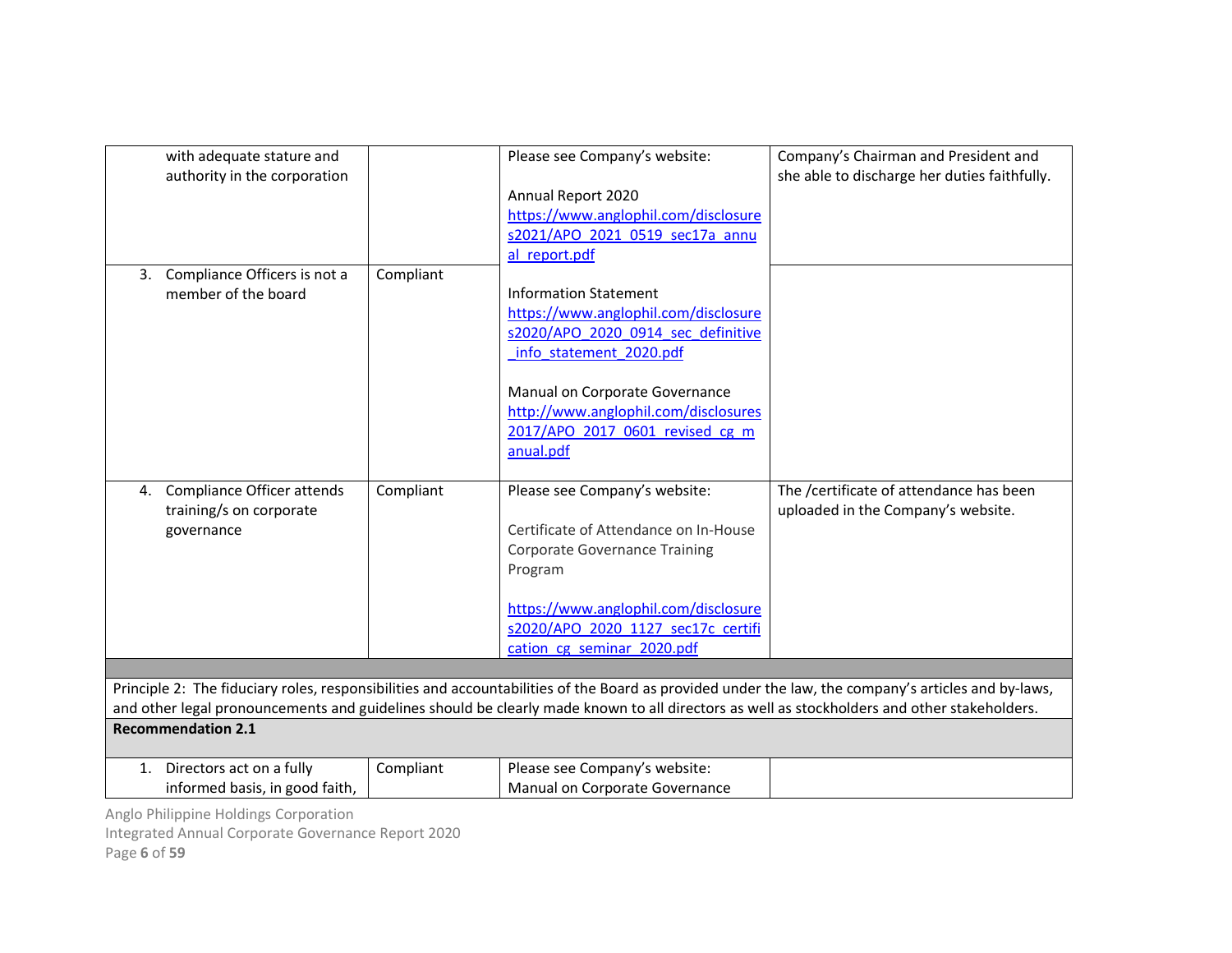|    | with due diligence and care,<br>and in the best interest of the<br>company.                                                                                                 |           | http://www.anglophil.com/disclosures<br>2017/APO 2017 0601 revised cg m<br>anual.pdf                                                                                                                                                |  |
|----|-----------------------------------------------------------------------------------------------------------------------------------------------------------------------------|-----------|-------------------------------------------------------------------------------------------------------------------------------------------------------------------------------------------------------------------------------------|--|
|    | <b>Recommendation 2.2</b>                                                                                                                                                   |           |                                                                                                                                                                                                                                     |  |
|    | 1. Board oversees the<br>development, review and<br>approval of the company's<br>business objectives and<br>strategy.                                                       | Compliant | The Board reviews and approved the<br>Company's business objectives and<br>monitor<br>their<br>strategy,<br>and<br>implementation, in order to sustain                                                                              |  |
| 2. | Board oversees and monitors<br>the implementation of the<br>company's business<br>objectives and strategy                                                                   | Compliant | the Company's long-term viability<br>and strength, during Board meeting.<br>Please see Company's website:<br>Manual on Corporate Governance<br>http://www.anglophil.com/disclosures<br>2017/APO 2017 0601 revised cg m<br>anual.pdf |  |
|    | <b>Supplement to Recommendation 2.2</b>                                                                                                                                     |           |                                                                                                                                                                                                                                     |  |
|    | 1. Board has a clearly defined<br>and updated vision, mission<br>and core values                                                                                            | Compliant | Please see Company's website:<br>"Vision and Mission Statement"<br>http://www.anglophil.com/1h1 corp<br>profile.html                                                                                                                |  |
|    | 2. Board has strategy execution<br>process that facilitates<br>effective management<br>performance and is attuned<br>to the company's business<br>environment, and culture. | Compliant | Please see Company's website:<br>Manual on Corporate Governance<br>http://www.anglophil.com/disclosures<br>2017/APO 2017 0601 revised cg m<br>anual.pdf                                                                             |  |
|    | <b>Recommendation 2.3</b>                                                                                                                                                   |           |                                                                                                                                                                                                                                     |  |
|    | 1. Board is headed by a<br>competent and qualified                                                                                                                          | Compliant | The Chairperson is Alfredo C. Ramos<br>and his qualifications can be found in                                                                                                                                                       |  |

Integrated Annual Corporate Governance Report 2020

Page 7 of 59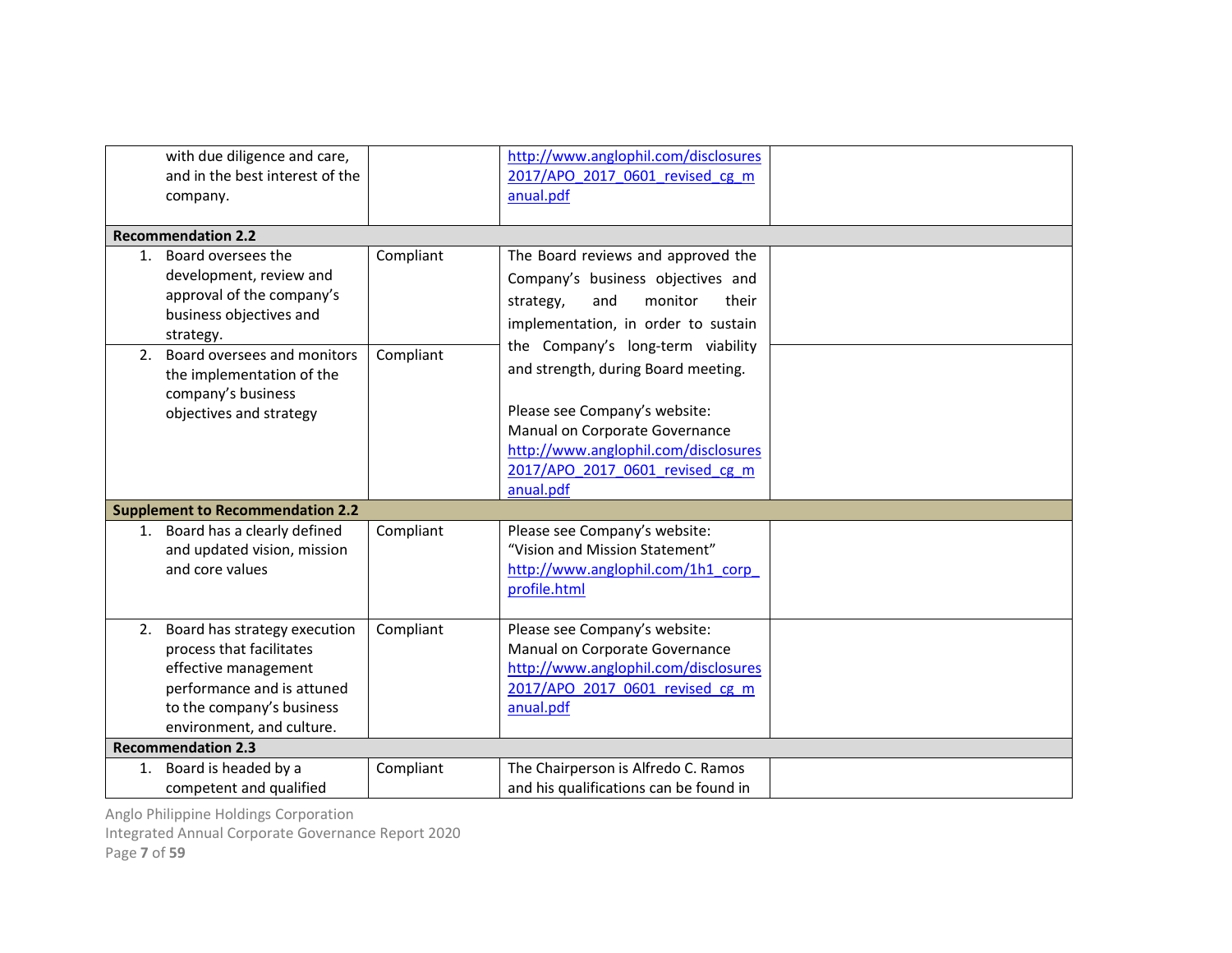| Chairperson                                                                                                                 |           | the following:                                                                                                                                                      |                                                                                                                                                                               |
|-----------------------------------------------------------------------------------------------------------------------------|-----------|---------------------------------------------------------------------------------------------------------------------------------------------------------------------|-------------------------------------------------------------------------------------------------------------------------------------------------------------------------------|
|                                                                                                                             |           | Please see Company's website:<br><b>Board of Directors</b><br>http://anglophil.com/1h2 board dire<br>ctors.html                                                     |                                                                                                                                                                               |
|                                                                                                                             |           | Annual Report 2020<br>https://www.anglophil.com/disclosu<br>res2021/APO_2021_0519_sec17a_an<br>nual_report.pdf                                                      |                                                                                                                                                                               |
|                                                                                                                             |           | <b>Information Statement</b><br>https://www.anglophil.com/disclosure<br>s2020/APO 2020 0914 sec definitive<br>info statement 2020.pdf                               |                                                                                                                                                                               |
|                                                                                                                             |           | Annual Corporate Governance 2016<br>http://anglophil.com/disclosures2017/<br>APO 2016 acgr.pdf                                                                      |                                                                                                                                                                               |
| <b>Recommendation 2.4</b>                                                                                                   |           |                                                                                                                                                                     |                                                                                                                                                                               |
| Board ensures and adopts an<br>1.<br>effective succession planning<br>program for directors, key<br>officers and management | Compliant | There is no retirement age policy for<br>Directors, for as long as a Director is<br>capable of performing the functions of<br>his office and is able to promote the |                                                                                                                                                                               |
| Board adopts a policy on the<br>2.<br>retirement for directors and<br>key officers.                                         | Compliant | interest of the Company, he may be re-<br>elected for another term.                                                                                                 | The Company has a Retirement Plan covers<br>all Employees, including Key Officers and<br>the Executive Directors. This is contained in<br>the Company's Manual of Procedures. |
| <b>Recommendation 2.5</b>                                                                                                   |           |                                                                                                                                                                     |                                                                                                                                                                               |
| Board aligns the<br>1.<br>remuneration of key officers<br>and board members with                                            | Compliant | Non-executive Directors do not receive<br>compensation for their services as<br>such. Directors only receive reasonable                                             | The Company's remuneration policy is<br>composed of: fixed remuneration (General                                                                                              |

Integrated Annual Corporate Governance Report 2020

Page 8 of 59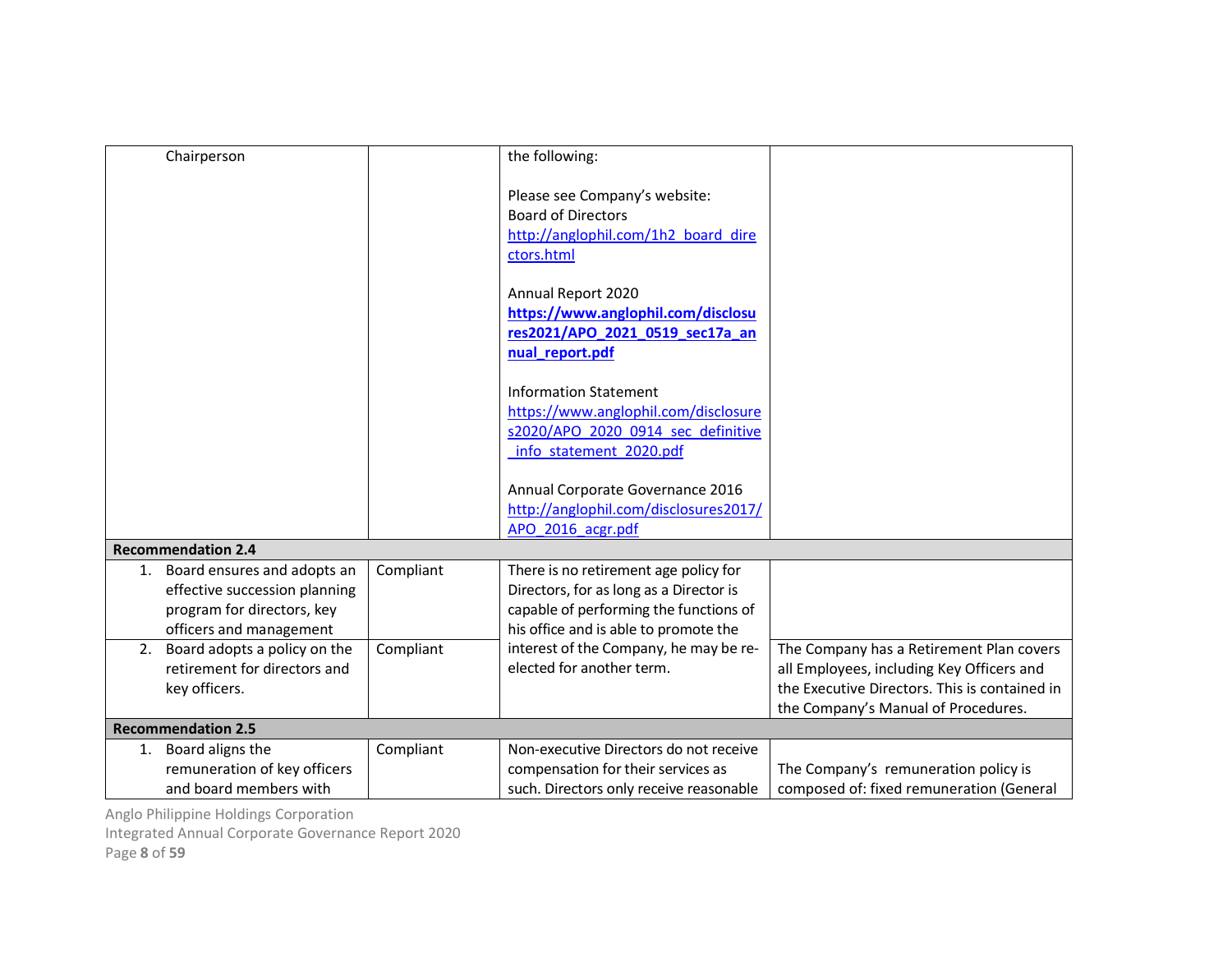|    | long-term interests of the<br>company                                                                                                                                                                                                |           | per diem for every meeting they<br>participate in. Directors who are                                                                                                                      | compensation) short-term variable<br>remuneration (performance incentive                               |
|----|--------------------------------------------------------------------------------------------------------------------------------------------------------------------------------------------------------------------------------------|-----------|-------------------------------------------------------------------------------------------------------------------------------------------------------------------------------------------|--------------------------------------------------------------------------------------------------------|
| 2. | Board adapts a policy<br>specifying the relationship<br>between remuneration and<br>performance.                                                                                                                                     | Compliant | employees of the Company or any of<br>its subsidiaries shall receive no<br>additional compensation for serving as<br>Directors other than the reasonable                                  | allowance and bonuses) and long-term<br>incentives (Retirement Plan)                                   |
| 3. | Directors do not participate<br>in discussions or<br>deliberations involving<br>his/her own remuneration.                                                                                                                            | Compliant | per diem.                                                                                                                                                                                 | Directors do not participate in the<br>deliberation/s on matters of potential<br>conflict of interest. |
|    | <b>Optional Recommendation 2.5</b>                                                                                                                                                                                                   |           |                                                                                                                                                                                           |                                                                                                        |
| 1. | Board approves the<br>remuneration of senior<br>executives.                                                                                                                                                                          |           | Provide proof of board approval                                                                                                                                                           |                                                                                                        |
|    | 2. Company has measurable<br>standards to align the<br>performance-based<br>remuneration of the<br>executive directors and<br>senior executives with long-<br>term interest, such as claw<br>back provision and deferred<br>bonuses. |           | Provide information on or<br>link/reference to a document<br>containing measurable standards to<br>align performance-based<br>remuneration with the long-term<br>interest of the company. |                                                                                                        |
|    | <b>Recommendation 2.6</b>                                                                                                                                                                                                            |           |                                                                                                                                                                                           |                                                                                                        |
| 1. | Board has a formal and<br>transparent nomination and<br>election policy                                                                                                                                                              | Compliant | Please see Nomination Committee<br>Charter<br>https://www.anglophil.com/documen<br>ts14/apo committee charter cgover<br>nance and nominations.pdf                                         |                                                                                                        |
| 2. | Board nomination and<br>election policy is disclosed in<br>the company's Manual on<br>Corporate Governance.                                                                                                                          | Compliant | Manual on Corporate Governance<br>http://www.anglophil.com/disclosures<br>2017/APO 2017 0601 revised cg m<br>anual.pdf                                                                    |                                                                                                        |

Integrated Annual Corporate Governance Report 2020

Page 9 of 59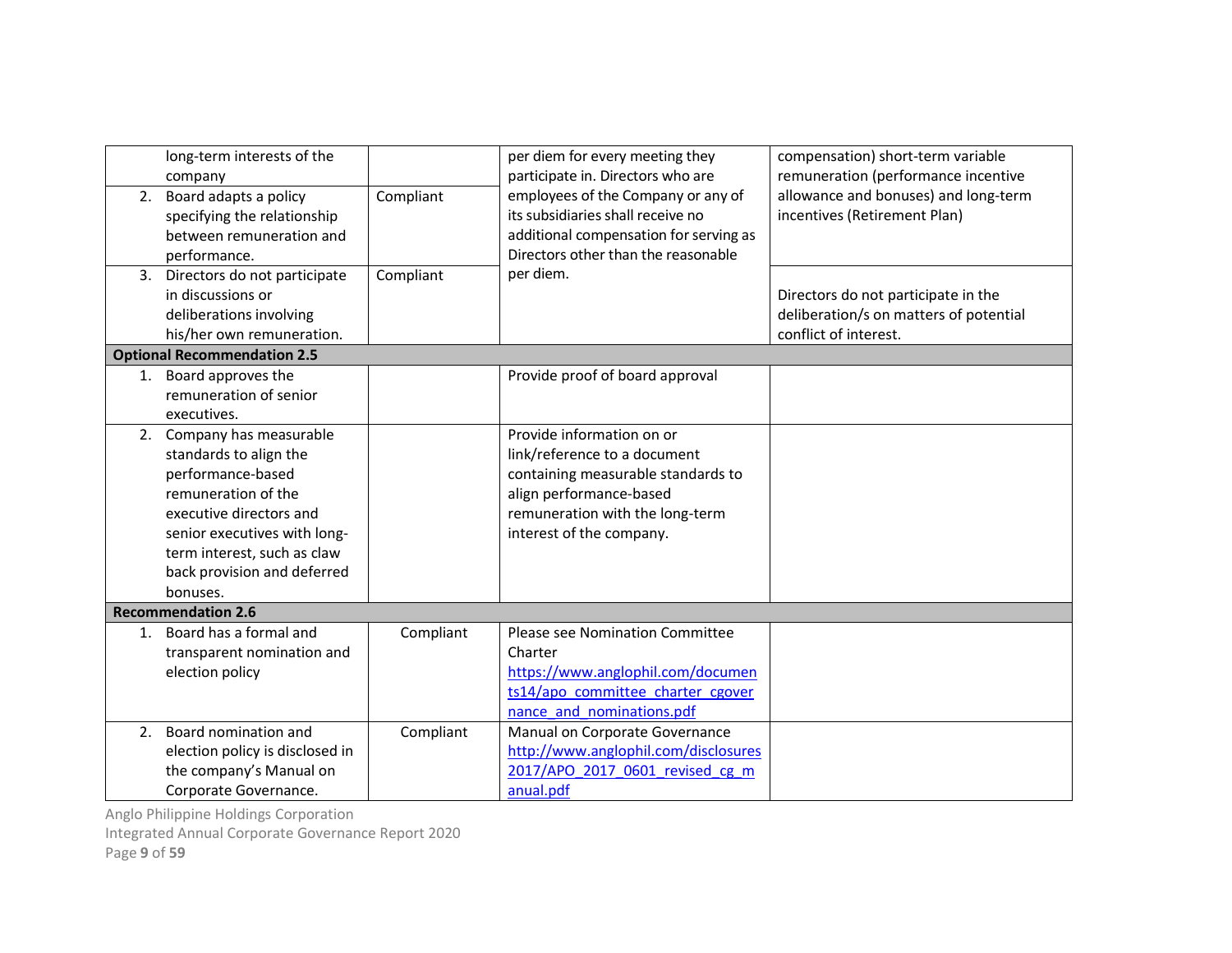|    | 3. Board nomination and<br>election policy includes how<br>the company accepted<br>nominations from minority<br>shareholders.                                                         | Compliant | Please see Nomination Committee<br>Charter<br>https://www.anglophil.com/documen<br>ts14/apo committee charter cgover<br>nance and nominations.pdf        |                                                                                                                      |
|----|---------------------------------------------------------------------------------------------------------------------------------------------------------------------------------------|-----------|----------------------------------------------------------------------------------------------------------------------------------------------------------|----------------------------------------------------------------------------------------------------------------------|
| 4. | Board nomination and<br>election policy includes how<br>the board shortlists<br>candidates.                                                                                           | Compliant | <b>Please see Nomination Committee</b><br>Charter<br>https://www.anglophil.com/documen<br>ts14/apo committee charter cgover<br>nance and nominations.pdf |                                                                                                                      |
| 5. | Board nomination and<br>election policy includes an<br>assessment of the<br>effectiveness of the Board's<br>processes in the nomination,<br>election or replacement of a<br>director. | Compliant | <b>Please see Nomination Committee</b><br>Charter<br>http://anglophil.com/documents14/A<br>PHC%20Nominations%20Committee%<br>20Charter.pdf               |                                                                                                                      |
| 6. | Board has a process for<br>identifying the quality of<br>directors that is aligned with<br>the strategic direction of the<br>company.                                                 | Compliant | Please see Nomination Committee<br>Charter<br>http://anglophil.com/documents14/A<br>PHC%20Nominations%20Committee%<br>20Charter.pdf                      |                                                                                                                      |
|    | <b>Optional: Recommendation 2.6</b>                                                                                                                                                   |           |                                                                                                                                                          |                                                                                                                      |
|    | 1. Company uses professional<br>search firms or other external<br>sources of candidates (such<br>as directors.                                                                        |           |                                                                                                                                                          |                                                                                                                      |
|    | <b>Recommendation 2.7</b>                                                                                                                                                             |           |                                                                                                                                                          |                                                                                                                      |
| 1. | Board has overall<br>responsibility in ensuring that<br>there is a group-wide policy                                                                                                  | Compliant | Please see Manual on Corporate<br>Governance. "Related Party<br>Transaction Policy"                                                                      | All related party transactions are based on<br>prevailing market/commercial rates at the<br>time of the transaction. |

Integrated Annual Corporate Governance Report 2020

Page 10 of 59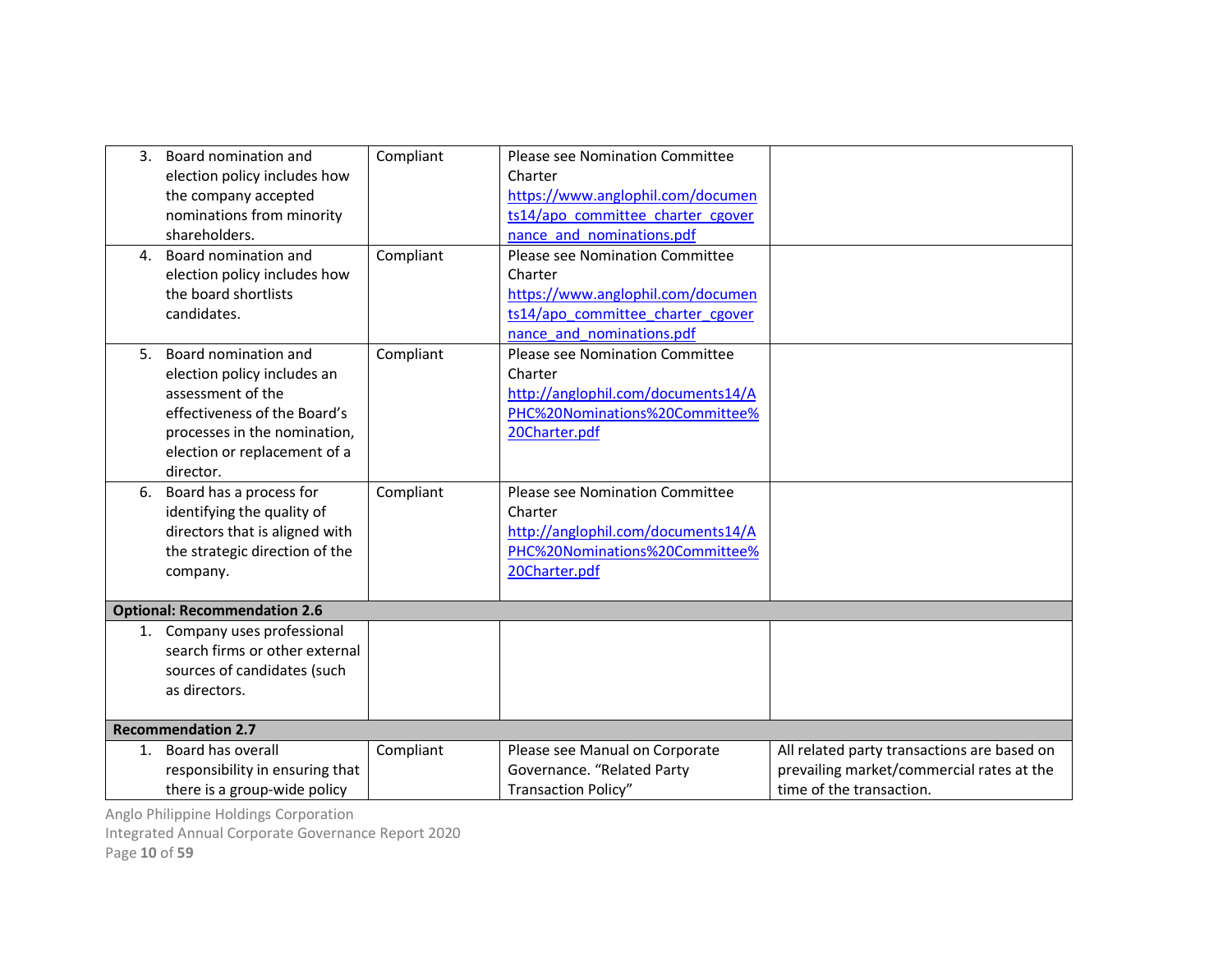| and system governing related<br>party transactions (RPTs) and<br>other unusual or infrequently<br>occurring transactions.                                                                             |           | http://www.anglophil.com/disclosures<br>2017/APO 2017 0601 revised cg m<br>anual.pdf<br>https://www.anglophil.com/documen<br>ts14/apo_policy_material_related_par<br>ty transactions.pdf                                                                                        | Where it is required under the Corporation<br>Code to submit corporate matters to<br>stockholders for approval and such matters<br>are Related Party Transactions, the related<br>parties involved inhibit themselves from<br>voting on the matter.<br>All related party transactions are fully<br>disclosed and subjected to regular audit by<br>the external and internal auditors. |
|-------------------------------------------------------------------------------------------------------------------------------------------------------------------------------------------------------|-----------|---------------------------------------------------------------------------------------------------------------------------------------------------------------------------------------------------------------------------------------------------------------------------------|---------------------------------------------------------------------------------------------------------------------------------------------------------------------------------------------------------------------------------------------------------------------------------------------------------------------------------------------------------------------------------------|
| 2. Provide policy includes<br>appropriate review and<br>approval of material RPTs,<br>which and approval of<br>material RPTs, which<br>guarantee fairness and<br>transparency of the<br>transactions. | Compliant | Please see Manual on Corporate<br>Governance. "Related Party<br>Transaction Policy"<br>http://www.anglophil.com/disclosures<br>2017/APO 2017 0601 revised cg m<br>anual.pdf<br>https://www.anglophil.com/documen<br>ts14/apo_policy_material_related_par<br>ty_transactions.pdf |                                                                                                                                                                                                                                                                                                                                                                                       |
| 3. RPT policy encompasses all<br>entities within the group,<br>taking into account their size,<br>structure, risk profile and<br>complexity of operations.                                            | Compliant | Please see Manual on Corporate<br>Governance. "Related Party<br>Transaction Policy"<br>http://www.anglophil.com/disclosures<br>2017/APO 2017 0601 revised cg m<br>anual.pdf<br>https://www.anglophil.com/documen<br>ts14/apo policy material related par<br>ty transactions.pdf |                                                                                                                                                                                                                                                                                                                                                                                       |

Integrated Annual Corporate Governance Report 2020

Page 11 of 59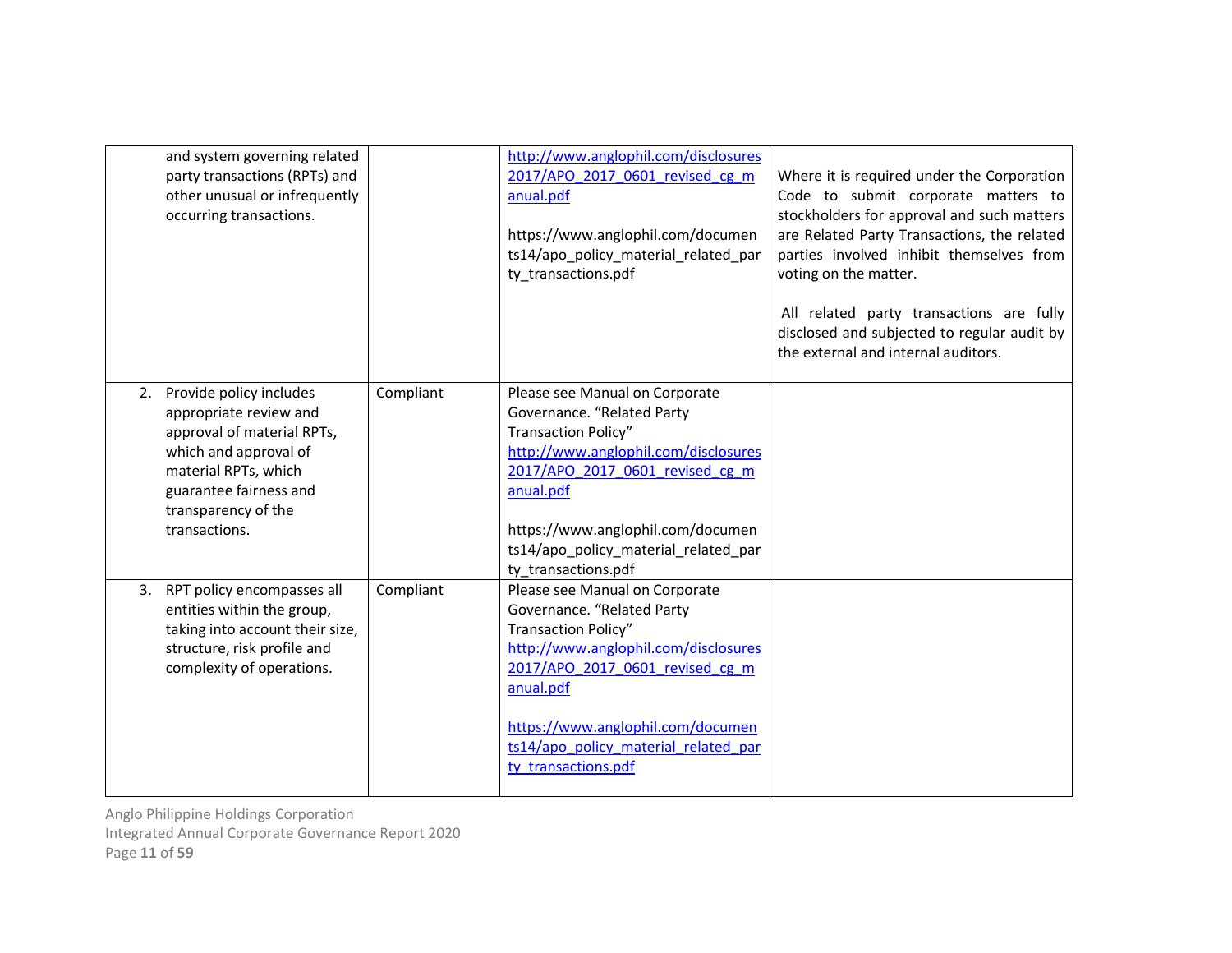| <b>Supplement to Recommendations 2.7</b>                                                                                                                                                                                                                                                                                                                                                                                                                                      |           |                                                                                                                                                                                                                                                                                                                                                                                                                                                                                                                                                                                               |                                                                                                                                                                                                                                                     |
|-------------------------------------------------------------------------------------------------------------------------------------------------------------------------------------------------------------------------------------------------------------------------------------------------------------------------------------------------------------------------------------------------------------------------------------------------------------------------------|-----------|-----------------------------------------------------------------------------------------------------------------------------------------------------------------------------------------------------------------------------------------------------------------------------------------------------------------------------------------------------------------------------------------------------------------------------------------------------------------------------------------------------------------------------------------------------------------------------------------------|-----------------------------------------------------------------------------------------------------------------------------------------------------------------------------------------------------------------------------------------------------|
| Board clearly defines the<br>1.<br>threshold for disclosure and<br>approval of RPTs and<br>categorizes such transactions<br>according to those that are<br>considered de minimis or<br>transactions that need not be<br>reported or announced,<br>those that need prior<br>shareholder approval. The<br>aggregate amount of RPTs<br>within any twelve (12) month<br>period should be considered<br>for purposes of applying the<br>thresholds for disclosure and<br>approval. | Compliant | All Related Party Transactions must be<br>subjected for approval of the Board,<br>regardless of amount involved, and<br>are fully disclosed in the Company's<br>Financial Statement.<br>Please see Manual on Corporate<br>Governance. "Related Party<br><b>Transaction Policy"</b><br>http://www.anglophil.com/disclosure<br>s2017/APO 2017 0601 revised cg<br>manual.pdf<br>https://www.anglophil.com/docume<br>nts14/apo policy material related p<br>arty transactions.pdf<br><b>Annual Reports and Quarterly</b><br>Reports (please see Company's<br>website)<br>http://www.anglophil.com |                                                                                                                                                                                                                                                     |
| Board establishes a voting<br>2.<br>system whereby a majority of<br>non-related party<br>shareholders approve<br>specific types of related party<br>transactions during<br>shareholders' meetings.                                                                                                                                                                                                                                                                            |           | Annual Corporate Governance 2016<br>http://anglophil.com/disclosures2017/<br>APO 2016 acgr.pdf<br>https://www.anglophil.com/documen<br>ts14/apo policy material related par<br>ty transactions.pdf                                                                                                                                                                                                                                                                                                                                                                                            | Where it is required under the Corporation<br>Code to submit corporate matters to<br>stockholders for approval and such matters<br>are Related Party Transactions, the related<br>parties involved inhibit themselves from<br>voting on the matter. |

Integrated Annual Corporate Governance Report 2020

Page 12 of 59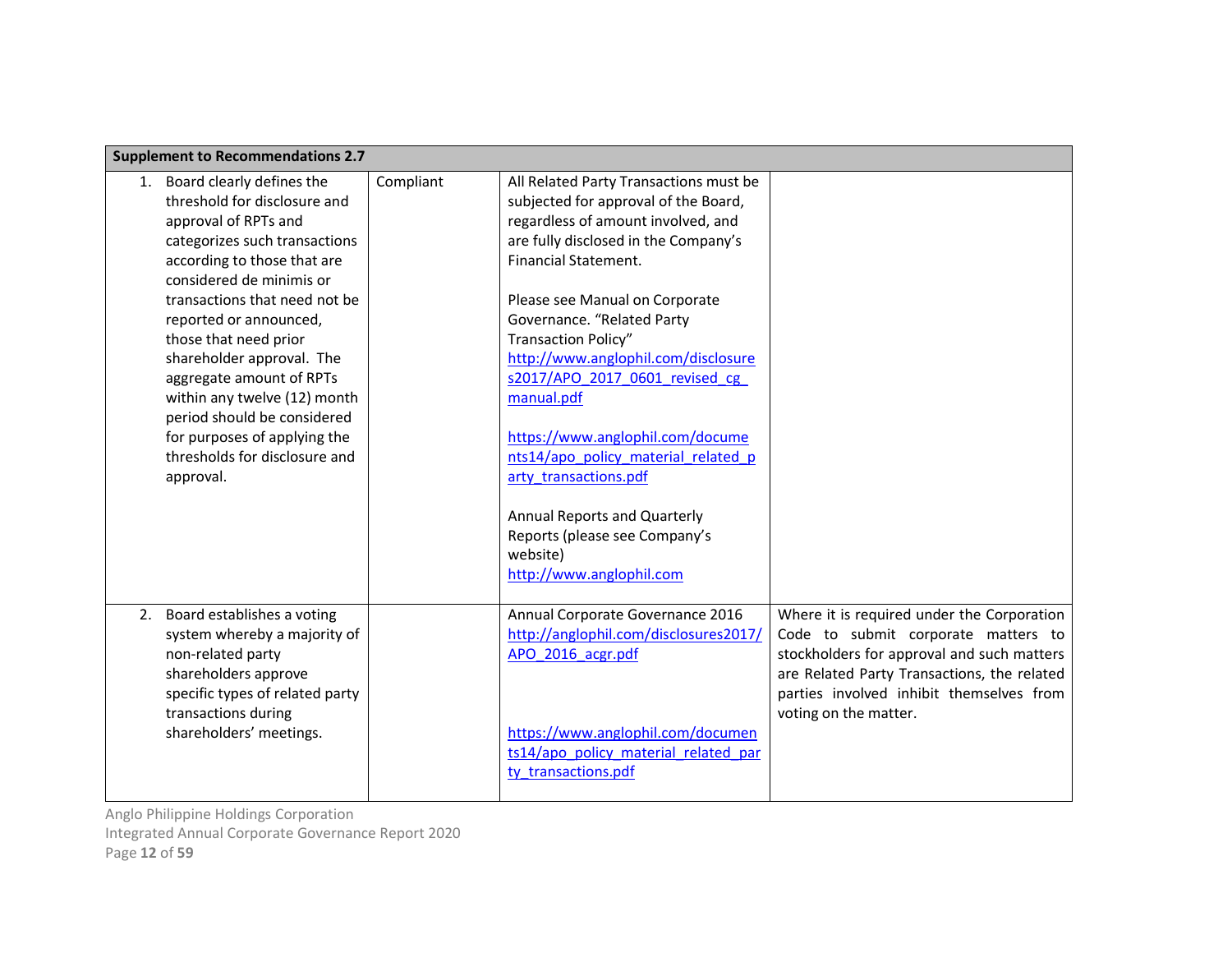|    | <b>Recommendations 2.8</b>     |           |                                       |  |
|----|--------------------------------|-----------|---------------------------------------|--|
| 1. | Board is primarily responsible | Compliant | Please see Manual on Corporate        |  |
|    | of Management led by the       |           | Governance.                           |  |
|    | Chief Executive Officer (CEO)  |           | http://www.anglophil.com/disclosures  |  |
|    | and the heads of the other     |           | 2017/APO 2017 0601 revised cg m       |  |
|    | control functions (Chief Risk  |           | anual.pdf                             |  |
|    | Officer, Chief Compliance      |           |                                       |  |
|    | Officer and Chief Audit        |           | The Management team composed of       |  |
|    | Executive)                     |           | Alfredo C. Ramos, (CEO), Adrian       |  |
|    |                                |           | Paulino S. Ramos, (President), Gerard |  |
|    |                                |           | Anton S. Ramos, (EVP-Investments),    |  |
|    |                                |           | Adrian S. Arias, (EVP-Legal and       |  |
|    |                                |           | Admin), Gilbert V. Rabago, (Treasurer |  |
|    |                                |           | and Chief Risk Officer).              |  |
| 2. | Board is primarily responsible | Compliant | Please see the Corporation's Manual   |  |
|    | for assessing the              |           | on Corporate Governance               |  |
|    | performance of Management      |           | http://www.anglophil.com/disclosures  |  |
|    | led by the Chief Executive     |           | 2017/APO 2017 0601 revised cg m       |  |
|    | Officer (CEO) and the heads    |           | anual.pdf                             |  |
|    | of the other control functions |           |                                       |  |
|    | (Chief Risk Officer, Chief     |           | Please see Corporation's website      |  |
|    | Compliances Officer and        |           | http://www.anglophil.com              |  |
|    | Chief Audit Executive).        |           |                                       |  |
|    | <b>Recommendations 2.9</b>     |           |                                       |  |
| 1. | Board establishes an           | Compliant | Please see the Corporation's Manual   |  |
|    | effective performance          |           | on Corporate Governance               |  |
|    | management framework that      |           | http://www.anglophil.com/disclosures  |  |
|    | ensures that Management's      |           | 2017/APO 2017 0601 revised cg m       |  |
|    | performance is at par with     |           | anual.pdf                             |  |
|    | the standards set by the       |           |                                       |  |
|    | <b>Board and Senior</b>        |           |                                       |  |
|    | Management.                    |           |                                       |  |
|    |                                |           |                                       |  |

Integrated Annual Corporate Governance Report 2020

Page 13 of 59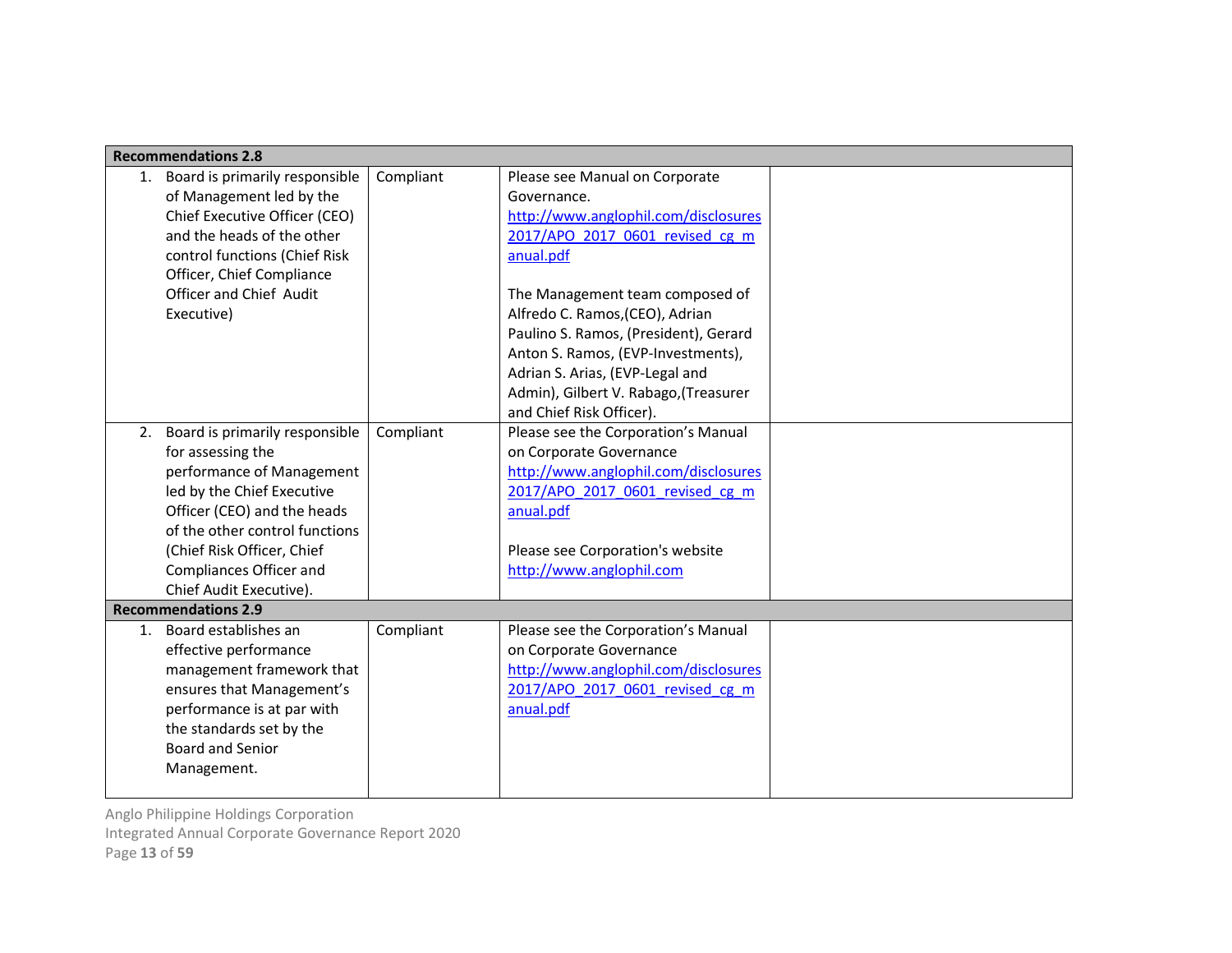|    | 2. Board establishes an<br>effective performance<br>management framework that<br>ensures that personnel's<br>performance is at par with<br>the standards set by the<br><b>Board and Senior</b> | Compliant | Please see the Corporation's Manual<br>on Corporate Governance<br>http://www.anglophil.com/disclosures<br>2017/APO 2017 0601 revised cg m<br>anual.pdf                         |                                                                                 |
|----|------------------------------------------------------------------------------------------------------------------------------------------------------------------------------------------------|-----------|--------------------------------------------------------------------------------------------------------------------------------------------------------------------------------|---------------------------------------------------------------------------------|
|    | Management<br><b>Recommendations 2.10</b>                                                                                                                                                      |           |                                                                                                                                                                                |                                                                                 |
| 1. | Board oversees that an<br>appropriate internal control<br>system is in place.                                                                                                                  | Compliant | Please see the Corporation's Manual<br>on Corporate Governance<br>http://www.anglophil.com/disclosures                                                                         |                                                                                 |
| 2. | The internal control system<br>includes a mechanism for<br>monitoring and managing<br>potential conflict of interest<br>of the Management<br>members and shareholders.                         | Compliant | 2017/APO 2017 0601 revised cg m<br>anual.pdf<br>Conflict of Interest<br>https://www.anglophil.com/documen<br>ts14/APHC%20Conflict%20of%20Inter<br>ests%20Policy.pdf            |                                                                                 |
|    | 3. Board approves the internal<br><b>Audit Charter</b>                                                                                                                                         | Compliant | Provide reference or link to the<br>company's Internal Audit Charter.                                                                                                          | The Internal Audit Charter is subject to<br>approval by the Board of Directors. |
|    | <b>Recommendations 2.11</b>                                                                                                                                                                    |           |                                                                                                                                                                                |                                                                                 |
| 1. | Board oversees that the<br>company has in place a<br>sound enterprise risk<br>management (ERM)<br>framework to effectively<br>identify, monitor, assess and<br>manage key business risks.      | Compliant | Please see Risk Management System<br>https://www.anglophil.com/2cg6 risk<br>management system.html<br>Annual Corporate Governance 2017<br>https://www.anglophil.com/disclosure |                                                                                 |
| 2. | The risk management<br>framework guides the board<br>in identifying units/business                                                                                                             | Compliant | s2018/APO 2018 0530 %20integrate<br>d annual corporate governance rep<br>ort.pdf                                                                                               |                                                                                 |

Integrated Annual Corporate Governance Report 2020

Page 14 of 59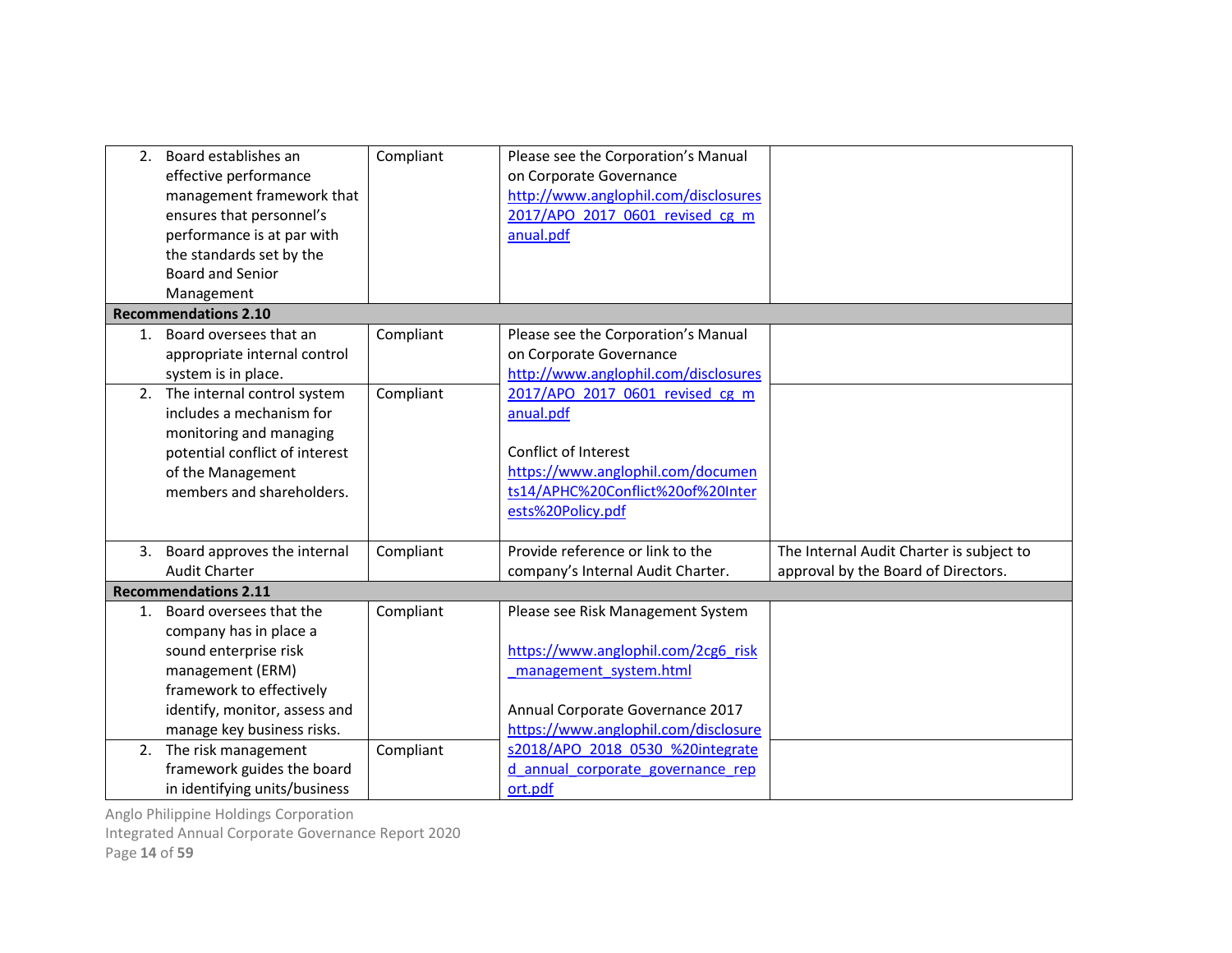|    | lines and enterprise-level risk                 |           |                                   |  |
|----|-------------------------------------------------|-----------|-----------------------------------|--|
|    | exposures, as well as the                       |           |                                   |  |
|    | effectiveness of risk                           |           |                                   |  |
|    | management strategies.                          |           |                                   |  |
|    | <b>Recommendations 2.12</b>                     |           |                                   |  |
|    | 1. Board has a Board Charter                    | Compliant | https://www.anglophil.com/documen |  |
|    | that formalizes and clearly                     |           | ts14/apo board charter.pdf        |  |
|    | states its roles,                               |           |                                   |  |
|    | responsibilities and                            |           |                                   |  |
|    | accountabilities in carrying                    |           |                                   |  |
|    | out its fiduciary role.                         |           |                                   |  |
| 2. | Board Charter serves as a                       | Compliant |                                   |  |
|    | guide to the directors in the                   |           |                                   |  |
|    | performance of their                            |           |                                   |  |
|    |                                                 |           |                                   |  |
|    | functions.                                      |           |                                   |  |
| 3. | Board Charter is publicly                       | Compliant |                                   |  |
|    | available and posted on the                     |           |                                   |  |
|    | company's website                               |           |                                   |  |
|    |                                                 |           |                                   |  |
|    | <b>Additional Recommendation to Principle 2</b> |           |                                   |  |
|    |                                                 |           |                                   |  |
|    | 1. Board has a clear insider                    | Compliant | https://www.anglophil.com/documen |  |
|    | trading policy                                  |           | ts14/APHC%20Insider%20Trading%20  |  |
|    |                                                 |           | Policy.pdf                        |  |
|    | <b>Optional Principle 2</b>                     |           |                                   |  |
|    | 1. Company has a policy on                      |           |                                   |  |
|    | granting loans to directors,                    |           |                                   |  |
|    | either forbidding the practice                  |           |                                   |  |
|    | or ensuring that the                            |           |                                   |  |
|    | transaction is conducted at                     |           |                                   |  |
|    | arm's length basis and at                       |           |                                   |  |
|    | market rates.                                   |           |                                   |  |
|    |                                                 |           |                                   |  |

Integrated Annual Corporate Governance Report 2020

Page 15 of 59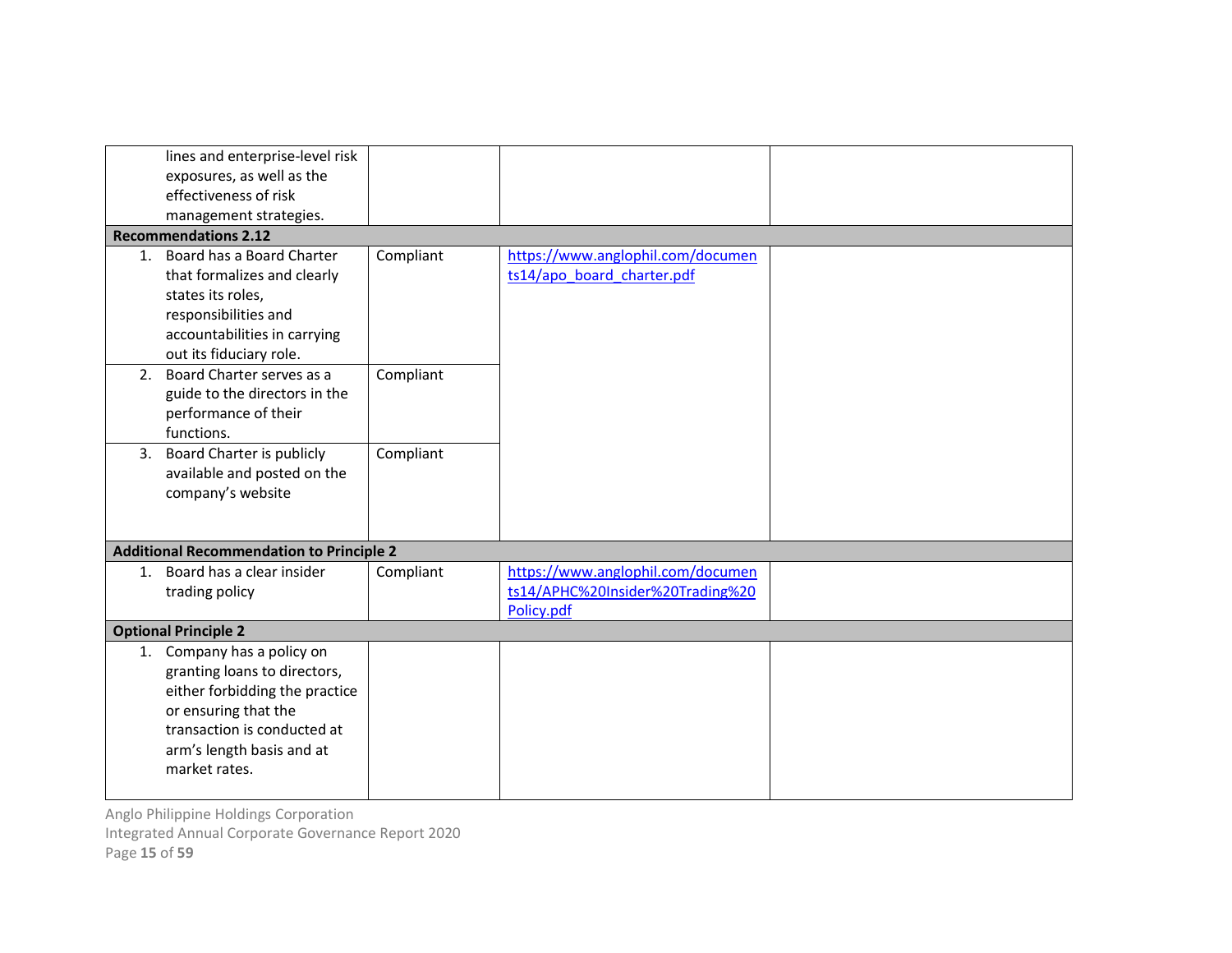|    | 2. Company discloses the types |           |                                                                                                                                         |                                                                                                                                                   |
|----|--------------------------------|-----------|-----------------------------------------------------------------------------------------------------------------------------------------|---------------------------------------------------------------------------------------------------------------------------------------------------|
|    | of decision requiring board of |           |                                                                                                                                         |                                                                                                                                                   |
|    | director's approval.           |           |                                                                                                                                         |                                                                                                                                                   |
|    |                                |           |                                                                                                                                         |                                                                                                                                                   |
|    |                                |           |                                                                                                                                         | Principle 3: Board committees should be set up to the extent possible to support the effective performance of the Board's functions, particularly |
|    |                                |           | with respect to audit, risk management, related party transactions, and other key corporate governance concerns, such as nomination and |                                                                                                                                                   |
|    |                                |           | remuneration. The composition, functions and responsibilities of all committees established should be contained in a publicly available |                                                                                                                                                   |
|    | Committee Charter.             |           |                                                                                                                                         |                                                                                                                                                   |
|    | <b>Recommendation 3.1</b>      |           |                                                                                                                                         |                                                                                                                                                   |
|    | 1. Board establishes board     | Compliant | https://www.anglophil.com/2cg1_cor                                                                                                      |                                                                                                                                                   |
|    | committees that focus on       |           | porate governance.html                                                                                                                  |                                                                                                                                                   |
|    | specific board functions to    |           |                                                                                                                                         |                                                                                                                                                   |
|    | aid in the optimal             |           |                                                                                                                                         |                                                                                                                                                   |
|    | performance of its roles and   |           |                                                                                                                                         |                                                                                                                                                   |
|    | responsibilities.              |           |                                                                                                                                         |                                                                                                                                                   |
|    |                                |           |                                                                                                                                         |                                                                                                                                                   |
|    | <b>Recommendation 3.2</b>      |           |                                                                                                                                         |                                                                                                                                                   |
| 1. | Board establishes an Audit     | Compliant | Please see Audit Committee Charter                                                                                                      |                                                                                                                                                   |
|    | Committee to enhance its       |           | https://www.anglophil.com/documen                                                                                                       |                                                                                                                                                   |
|    | oversight capability over the  |           | ts14/APHC%20Audit%20Committee%                                                                                                          |                                                                                                                                                   |
|    | company's financial            |           | 20Charter.pdf                                                                                                                           |                                                                                                                                                   |
|    | reporting, internal control    |           |                                                                                                                                         |                                                                                                                                                   |
|    | system, internal and external  |           |                                                                                                                                         |                                                                                                                                                   |
|    | audit processes, and           |           |                                                                                                                                         |                                                                                                                                                   |
|    | compliance with applicable     |           |                                                                                                                                         |                                                                                                                                                   |
|    | laws and regulations.          |           |                                                                                                                                         |                                                                                                                                                   |
| 2. | Audit Committee is             | Compliant | The Audit Committee is headed by its                                                                                                    |                                                                                                                                                   |
|    | composed of at least three     |           | Chairman, Renato C. Valencia who is                                                                                                     |                                                                                                                                                   |
|    | appropriately qualified non-   |           | an Independent Director.                                                                                                                |                                                                                                                                                   |
|    | executive directors, the       |           |                                                                                                                                         |                                                                                                                                                   |
|    | majority of whom including     |           | Audit Committee's is responsible to                                                                                                     |                                                                                                                                                   |
|    | the Chairman is independent.   |           | recommend the appointment and                                                                                                           |                                                                                                                                                   |
|    |                                |           | removal of the company's external                                                                                                       |                                                                                                                                                   |

Integrated Annual Corporate Governance Report 2020

Page 16 of 59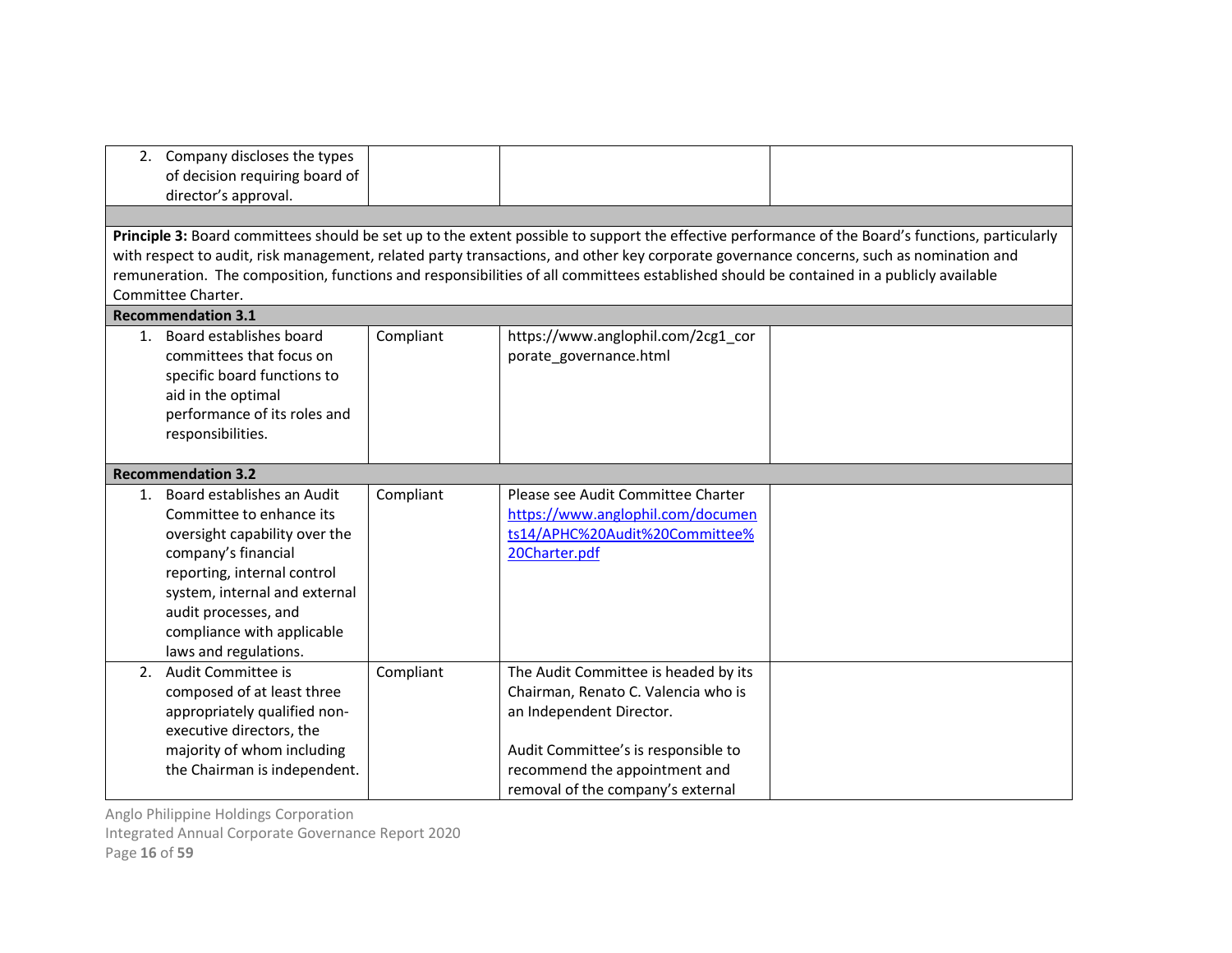|    |                                                                                                                                                                    |               | auditor.<br>Please see Audit Committee Charter<br>https://www.anglophil.com/documen<br>ts14/APHC%20Audit%20Committee%<br>20Charter.pdf |                                                                                                                                                                                                                                 |
|----|--------------------------------------------------------------------------------------------------------------------------------------------------------------------|---------------|----------------------------------------------------------------------------------------------------------------------------------------|---------------------------------------------------------------------------------------------------------------------------------------------------------------------------------------------------------------------------------|
|    | 3. All the members of the<br>committee have relevant<br>background, knowledge,<br>skills and or experience in the<br>areas of accounting, auditing<br>and finance. | Compliant     | Please see Audit Committee Charter<br>http://anglophil.com/documents14/A<br>PHC%20Audit%20Committee%20Char<br>ter.pdf                  |                                                                                                                                                                                                                                 |
|    | 4. The Chairman of the Audit<br>Committee is not the<br>Chairman of the Board or of<br>or of any other committee                                                   | Non-Compliant |                                                                                                                                        | Mr. Renato C. Valencia is both the<br>chairperson of the Audit Committee and<br>Corporate Governance & Nominations<br>Committee. The Company has two (2)<br>independent directors only as required by<br>the Company's By-Laws. |
|    | <b>Supplement to Recommendation 3.2</b>                                                                                                                            |               |                                                                                                                                        |                                                                                                                                                                                                                                 |
|    | 1. Audit Committee approves all<br>non-audit services conducted<br>by the external auditor.                                                                        | Compliant     | Please see Audit Committee Charter<br>https://www.anglophil.com/documen<br>ts14/APHC%20Audit%20Committee%<br>20Charter.pdf             | The Company's independent auditor shall<br>be prohibited from providing non-audit<br>services unless having received previous<br>written approval from the Audit<br>Committee.                                                  |
| 2. | Audit Committee conducts<br>regular meetings and<br>dialogues with the external<br>audit team without anyone<br>from management present.                           | Compliant     | Please see Audit Committee Charter<br>https://www.anglophil.com/documen<br>ts14/APHC%20Audit%20Committee%<br>20Charter.pdf             | The Audit Committee shall meet at least<br>twice a year, with the expectation that<br>additional meetings may be required to<br>adequately fulfill all the obligations and<br>duties outlined in the charter                    |

Integrated Annual Corporate Governance Report 2020

Page 17 of 59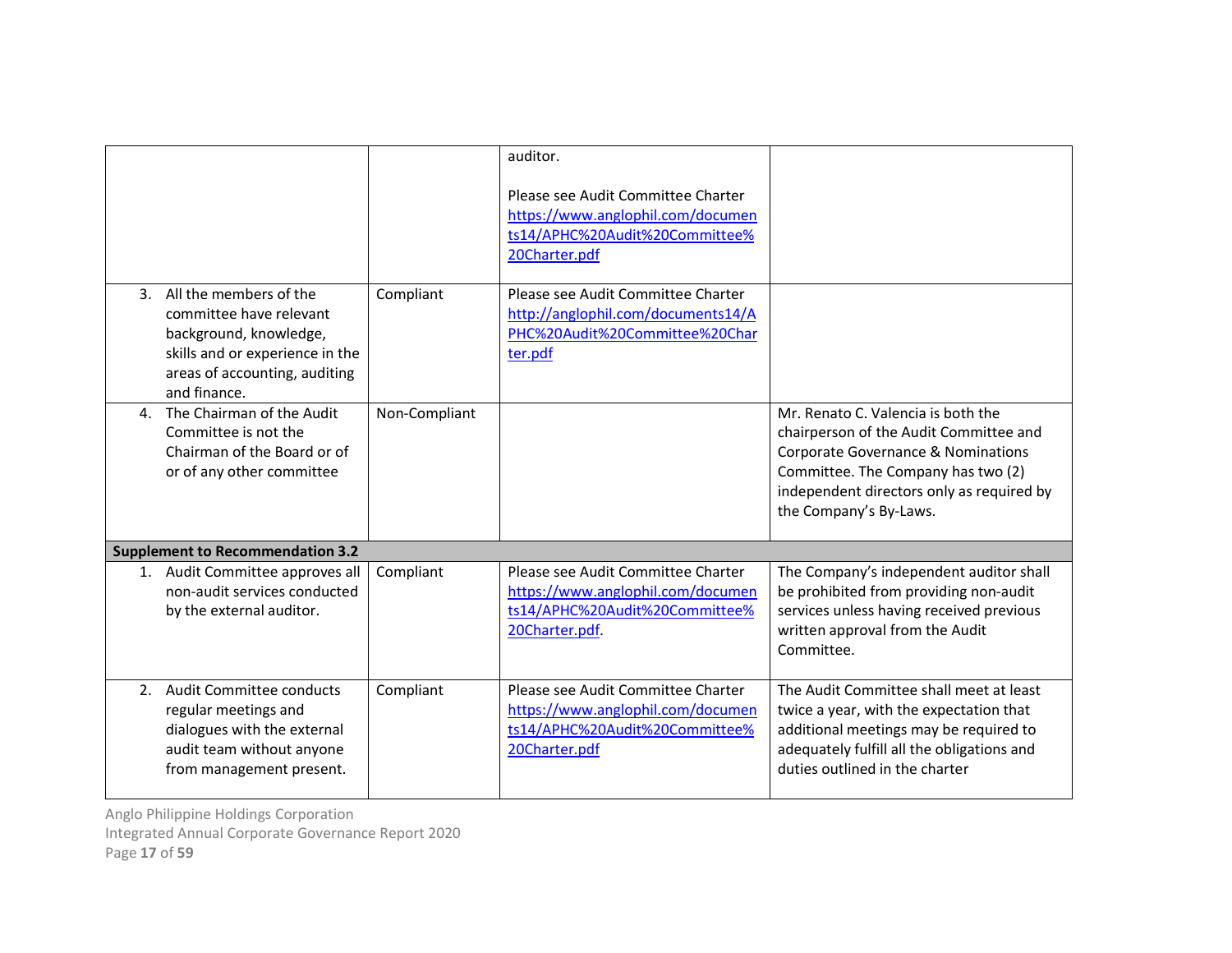|    | <b>Optional: Recommendation 3.2</b>                                                                                                                                                                                                                                                                         |                            |                                                                                                                         |                                                                                                                                               |
|----|-------------------------------------------------------------------------------------------------------------------------------------------------------------------------------------------------------------------------------------------------------------------------------------------------------------|----------------------------|-------------------------------------------------------------------------------------------------------------------------|-----------------------------------------------------------------------------------------------------------------------------------------------|
|    | 1. Audit Committee meets at                                                                                                                                                                                                                                                                                 |                            | Indicate the number of Audit                                                                                            |                                                                                                                                               |
|    | least four times during the                                                                                                                                                                                                                                                                                 |                            | Committee meetings during the year                                                                                      |                                                                                                                                               |
|    | year.                                                                                                                                                                                                                                                                                                       |                            | and provide proof.                                                                                                      |                                                                                                                                               |
|    | 2. Audit Committee approves<br>the appointment and<br>removal of the internal<br>auditor.                                                                                                                                                                                                                   |                            | Provide Proof that the Audit<br>Committee approved the appointment<br>and removal of the internal auditor.              |                                                                                                                                               |
|    | <b>Recommendation 3.3</b>                                                                                                                                                                                                                                                                                   |                            |                                                                                                                         |                                                                                                                                               |
|    | 1. Board establishes a<br>Corporate Governance<br>Committee tasked to assist<br>the Board in the performance<br>of its corporate governance<br>responsibilities, including the<br>functions that were formerly<br>assigned to a Nomination and<br><b>Remuneration Committee.</b><br>2. Corporate Governance | Compliant<br>Non-Compliant | https://www.anglophil.com/2cg1_cor<br>porate_governance.html                                                            | https://www.anglophil.com/disclosures202<br>0/APO 2020 0929 result of asm and or<br>g meeting.pdf<br>The Company has only two (2) independent |
|    | Committee is composed of at<br>least three members, all of<br>whom should be<br>independent directors.                                                                                                                                                                                                      |                            |                                                                                                                         | directors as stated in the Company's By-<br>Laws and the Board deems not yet<br>necessary to establish three (3)<br>independent directors.    |
| 3. | Chairman of the Corporate<br>Governance Committee is an<br>independent director.                                                                                                                                                                                                                            | Compliant                  | Corporate Governance & Nomination<br>Committee Chairman is Mr. Renato C.<br>Valencia who is an Independent<br>Director. |                                                                                                                                               |
|    | <b>Optional: Recommendation 3.3</b>                                                                                                                                                                                                                                                                         |                            |                                                                                                                         |                                                                                                                                               |
|    | 1. Corporate Governance                                                                                                                                                                                                                                                                                     | Compliant                  | https://www.anglophil.com/2cg1_cor                                                                                      |                                                                                                                                               |
|    | Committee meet at least<br>twice the year.                                                                                                                                                                                                                                                                  |                            | porate governance.html                                                                                                  |                                                                                                                                               |

Integrated Annual Corporate Governance Report 2020

Page 18 of 59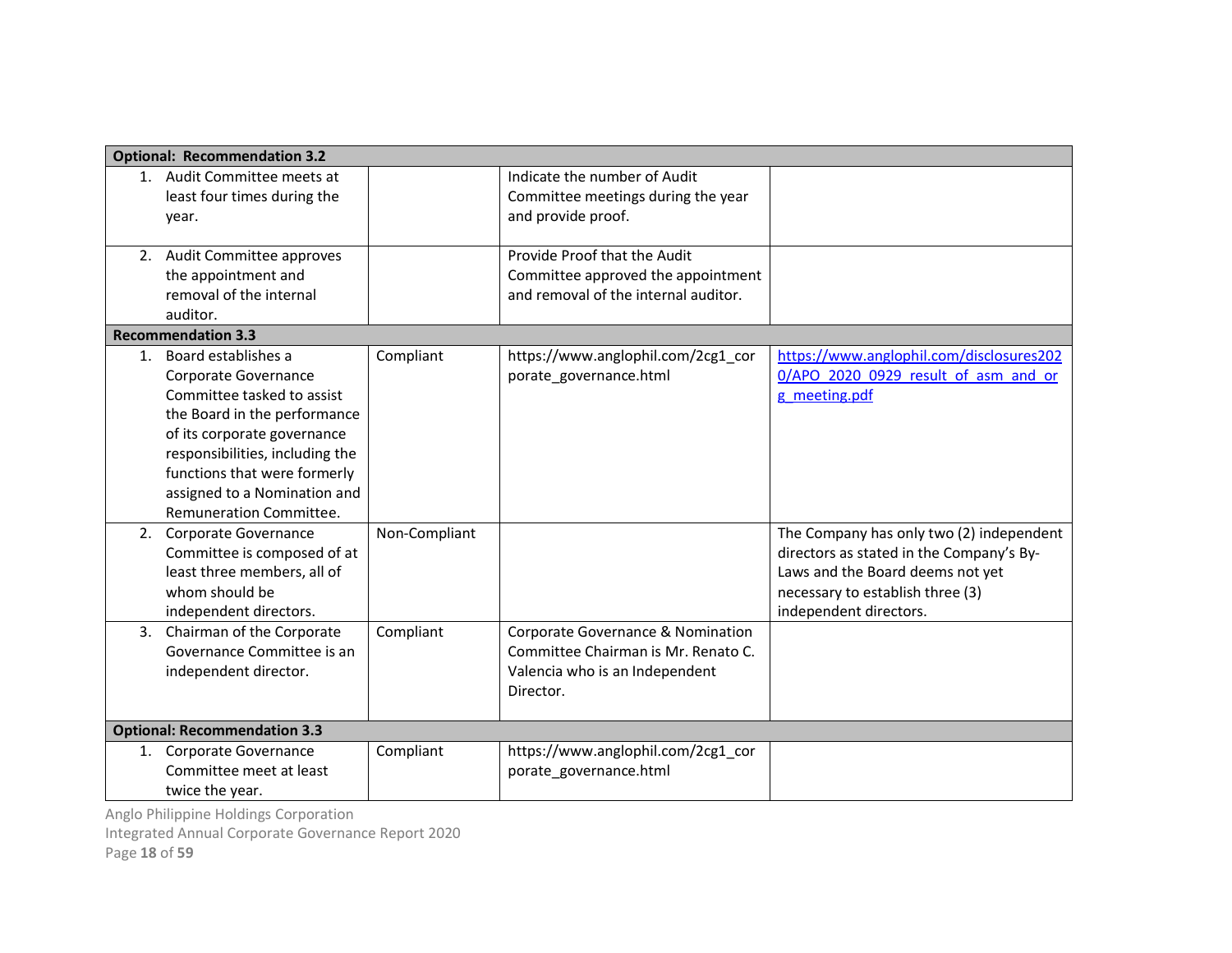|    | <b>Recommendation 3.4</b>                                                                                                                                                                                                                             |               |                                                                                                                                                                                                                                                                                                                                                                                                                                                                                                                                       |                                                                                                                                                                                                                                |
|----|-------------------------------------------------------------------------------------------------------------------------------------------------------------------------------------------------------------------------------------------------------|---------------|---------------------------------------------------------------------------------------------------------------------------------------------------------------------------------------------------------------------------------------------------------------------------------------------------------------------------------------------------------------------------------------------------------------------------------------------------------------------------------------------------------------------------------------|--------------------------------------------------------------------------------------------------------------------------------------------------------------------------------------------------------------------------------|
| 1. | Board establishes a separate<br><b>Board Risk Oversight</b><br>Committee (BROC) that<br>should be responsible for the<br>oversight of a company's<br><b>Enterprise Risk Management</b><br>system to ensure its<br>functionality and<br>effectiveness. | Compliant     | The Audit Committee discharges the<br>functions of the BROC as part of the<br>annual review of the company's<br>Financial statement. Based on the<br>Assessment of the Board of Directors,<br>full compliance with this<br>recommendation is not necessary<br>taking into account the size, structure,<br>risk profile and complexity of<br>operations of the Corporation.<br>Please see Company's website:<br>Manual on Corporate Governance<br>http://www.anglophil.com/disclosures<br>2017/APO 2017 0601 revised cg m<br>anual.pdf |                                                                                                                                                                                                                                |
|    | 2. BROC is composed of at least<br>three members, the majority<br>of whom should be<br>independent directors,<br>including the Chairman.                                                                                                              | Non-Compliant | The Company has only two (2)<br>independent directors as stated in the<br>Company's By-Laws and the Board<br>deems not yet necessary to establish<br>three (3) independent directors.                                                                                                                                                                                                                                                                                                                                                 |                                                                                                                                                                                                                                |
| 3. | The Chairman of the BROC is<br>not the Chairman of the<br>Board or of any other<br>committee.                                                                                                                                                         | Non-Compliant |                                                                                                                                                                                                                                                                                                                                                                                                                                                                                                                                       | Mr. Renato C. Valencia is both the<br>chairperson of the Audit Committee and<br>Corporate Governance & Nominations<br>Committee. The Company has two (2)<br>independent directors only as required by<br>the Company's By-Laws |
|    | 4. At least one member of the<br>BROC has relevant thorough<br>knowledge and experience<br>on risk and risk management.                                                                                                                               | Compliant     | Definitive Information Statement 2020                                                                                                                                                                                                                                                                                                                                                                                                                                                                                                 |                                                                                                                                                                                                                                |

Anglo Philippine Holdings Corporation Integrated Annual Corporate Governance Report 2020

Page 19 of 59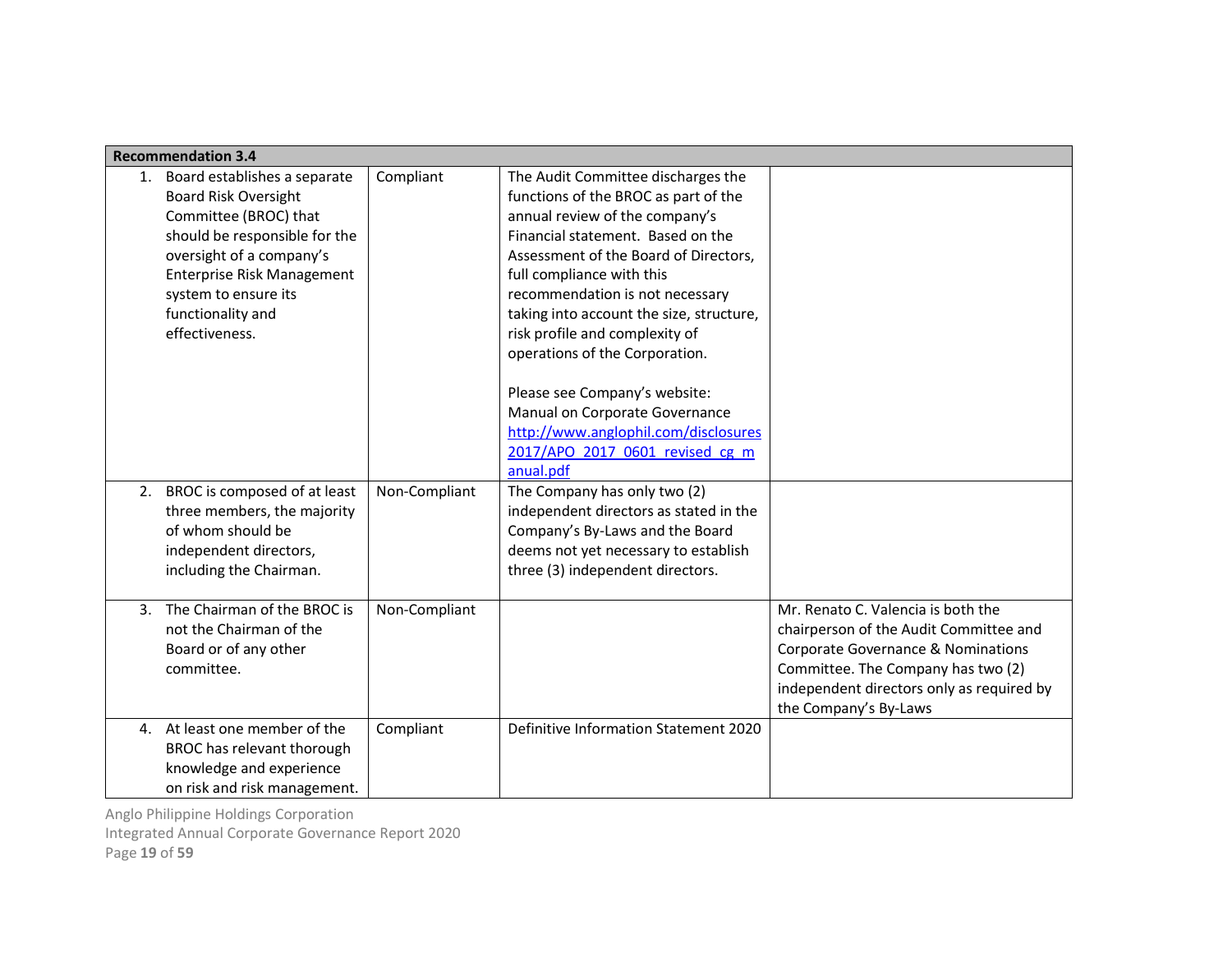| <b>Recommendation 3.5</b>                                                                                                                                                                                                                                                                                                             |                        | https://www.anglophil.com/disclosure<br>s2020/APO 2020 0914 sec definitive<br>info statement 2020.pdf<br>Please see Company's website:<br>Manual on Corporate Governance<br>http://www.anglophil.com/disclosures<br>2017/APO 2017 0601 revised cg m<br>anual.pdf                                                                                                                                                                                                                                                                                                                            |  |
|---------------------------------------------------------------------------------------------------------------------------------------------------------------------------------------------------------------------------------------------------------------------------------------------------------------------------------------|------------------------|---------------------------------------------------------------------------------------------------------------------------------------------------------------------------------------------------------------------------------------------------------------------------------------------------------------------------------------------------------------------------------------------------------------------------------------------------------------------------------------------------------------------------------------------------------------------------------------------|--|
| Board establishes a Related<br>1.<br>Party Transactions (RPT)<br>Committee, which is tasked<br>with reviewing all materials<br>related party transactions of<br>the company.<br>RPT Committee is composed<br>2.<br>of at least three non-<br>executive directors, two of<br>whom should be<br>independent, including the<br>Chairman. | Compliant<br>Compliant | The Company's does not have a<br>separate RPT. The Audit Committee<br>discharges the functions of the RPT<br>Committee as part of the annual<br>review of the company's Financial<br>statement. Based on the Assessment<br>of the Board of Directors, full<br>compliance with this recommendation<br>is not necessary taking into account<br>the size, structure, risk profile and<br>complexity of operations of the<br>Company.<br>Please see the Corporation's Manual<br>on Corporate Governance<br>http://www.anglophil.com/disclosures<br>2017/APO 2017 0601 revised cg m<br>anual.pdf |  |
| <b>Recommendation 3.6</b><br>All established committees<br>1.<br>have a Committee Charter<br>stating in plain terms their<br>respective purposes,                                                                                                                                                                                     | Compliant              | Corporate Governance<br>http://www.anglophil.com/2cg1_corp<br>orate governance.html                                                                                                                                                                                                                                                                                                                                                                                                                                                                                                         |  |

Integrated Annual Corporate Governance Report 2020

Page 20 of 59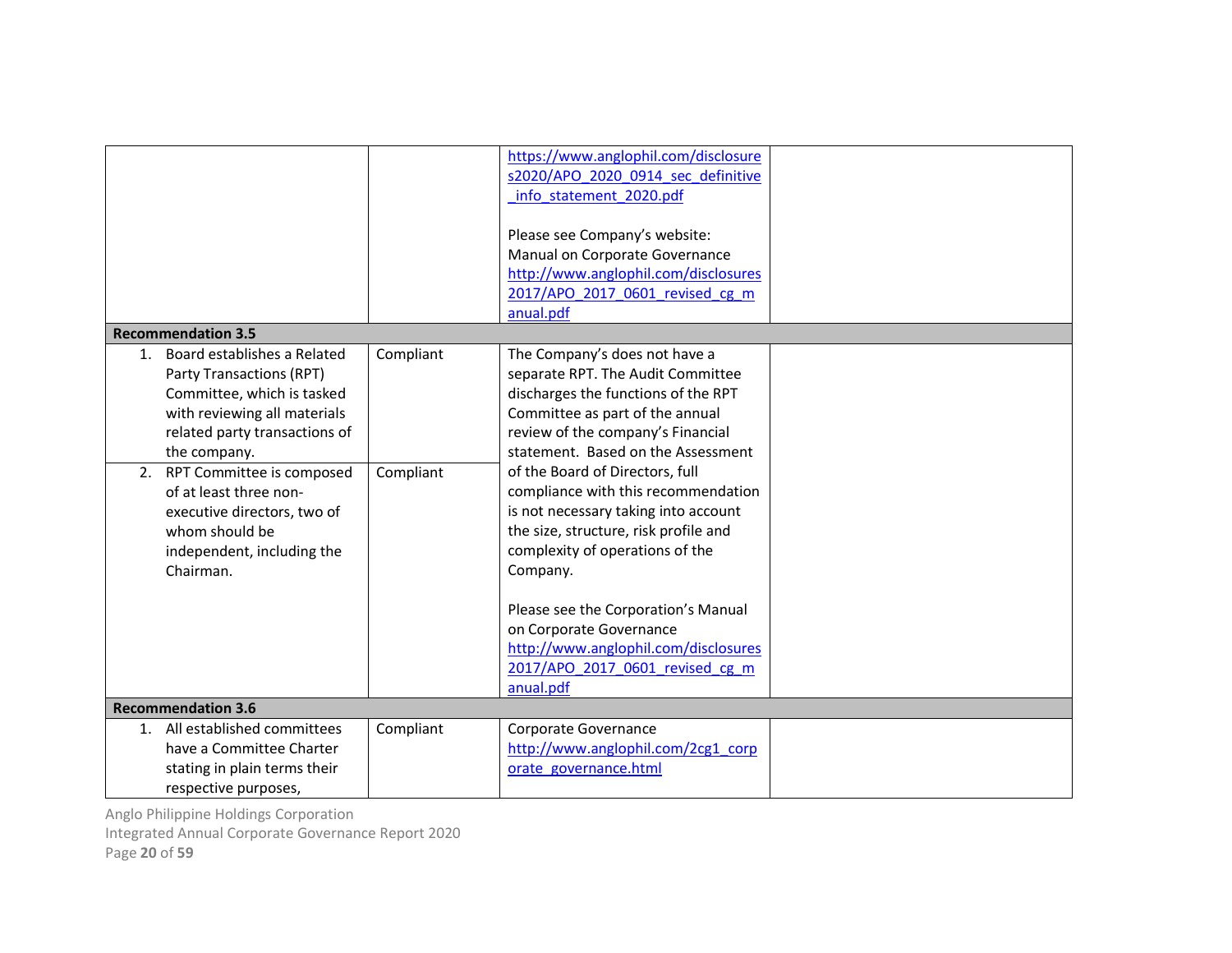|    | memberships, structures,       |           | Annual Corporate Governance 2016                                                                                     |                                                                                                                                               |
|----|--------------------------------|-----------|----------------------------------------------------------------------------------------------------------------------|-----------------------------------------------------------------------------------------------------------------------------------------------|
|    | operations, reporting          |           | Please see Corporation's website                                                                                     |                                                                                                                                               |
|    | process, resources and other   |           | http://www.anglophil.com                                                                                             |                                                                                                                                               |
|    | relevant information.          |           |                                                                                                                      |                                                                                                                                               |
|    | 2. Committee Charters provide  | Compliant | Corporate Governance                                                                                                 |                                                                                                                                               |
|    | standards for evaluating the   |           | http://www.anglophil.com/2cg1_corp                                                                                   |                                                                                                                                               |
|    | performance of the             |           | orate governance.html                                                                                                |                                                                                                                                               |
|    | Committees.                    |           |                                                                                                                      |                                                                                                                                               |
|    |                                |           | Annual Corporate Governance 2017                                                                                     |                                                                                                                                               |
|    |                                |           | Please see Corporation's website                                                                                     |                                                                                                                                               |
|    |                                |           | http://www.anglophil.com                                                                                             |                                                                                                                                               |
| 3. | <b>Committee Charters were</b> | Compliant | Corporate Governance                                                                                                 |                                                                                                                                               |
|    | fully disclosed on the         |           | http://www.anglophil.com/2cg1_corp                                                                                   |                                                                                                                                               |
|    | company's website.             |           | orate governance.html                                                                                                |                                                                                                                                               |
|    |                                |           |                                                                                                                      |                                                                                                                                               |
|    |                                |           | Annual Corporate Governance 2017                                                                                     |                                                                                                                                               |
|    |                                |           | Please see Corporation's website                                                                                     |                                                                                                                                               |
|    |                                |           | http://www.anglophil.com                                                                                             |                                                                                                                                               |
|    |                                |           |                                                                                                                      |                                                                                                                                               |
|    |                                |           |                                                                                                                      | Principle 4: To show full commitment to the company, the directors should devote the time and attention necessary to properly and effectively |
|    |                                |           | perform their duties and responsibilities, including sufficient time to be familiar with the corporation's business. |                                                                                                                                               |
|    | <b>Recommendation 4.1</b>      |           |                                                                                                                      |                                                                                                                                               |
| 1. | The Directors attend and       | Compliant | Please the Minutes of Annual                                                                                         |                                                                                                                                               |
|    | actively participate in all    |           | <b>Stockholders Meeting</b>                                                                                          |                                                                                                                                               |
|    | meetings of the Board,         |           | https://www.anglophil.com/3d4 stoc                                                                                   |                                                                                                                                               |
|    | Committees and                 |           | kholders meeting minutes.html                                                                                        |                                                                                                                                               |
|    | shareholders in person or      |           |                                                                                                                      |                                                                                                                                               |
|    | through tele-                  |           |                                                                                                                      |                                                                                                                                               |
|    | /videoconferencing             |           |                                                                                                                      |                                                                                                                                               |
|    | conducted in accordance        |           |                                                                                                                      |                                                                                                                                               |
|    |                                |           |                                                                                                                      |                                                                                                                                               |
|    | with the rules and             |           |                                                                                                                      |                                                                                                                                               |
|    | regulations of the             |           |                                                                                                                      |                                                                                                                                               |
|    | Commission.                    |           |                                                                                                                      |                                                                                                                                               |

Integrated Annual Corporate Governance Report 2020

Page 21 of 59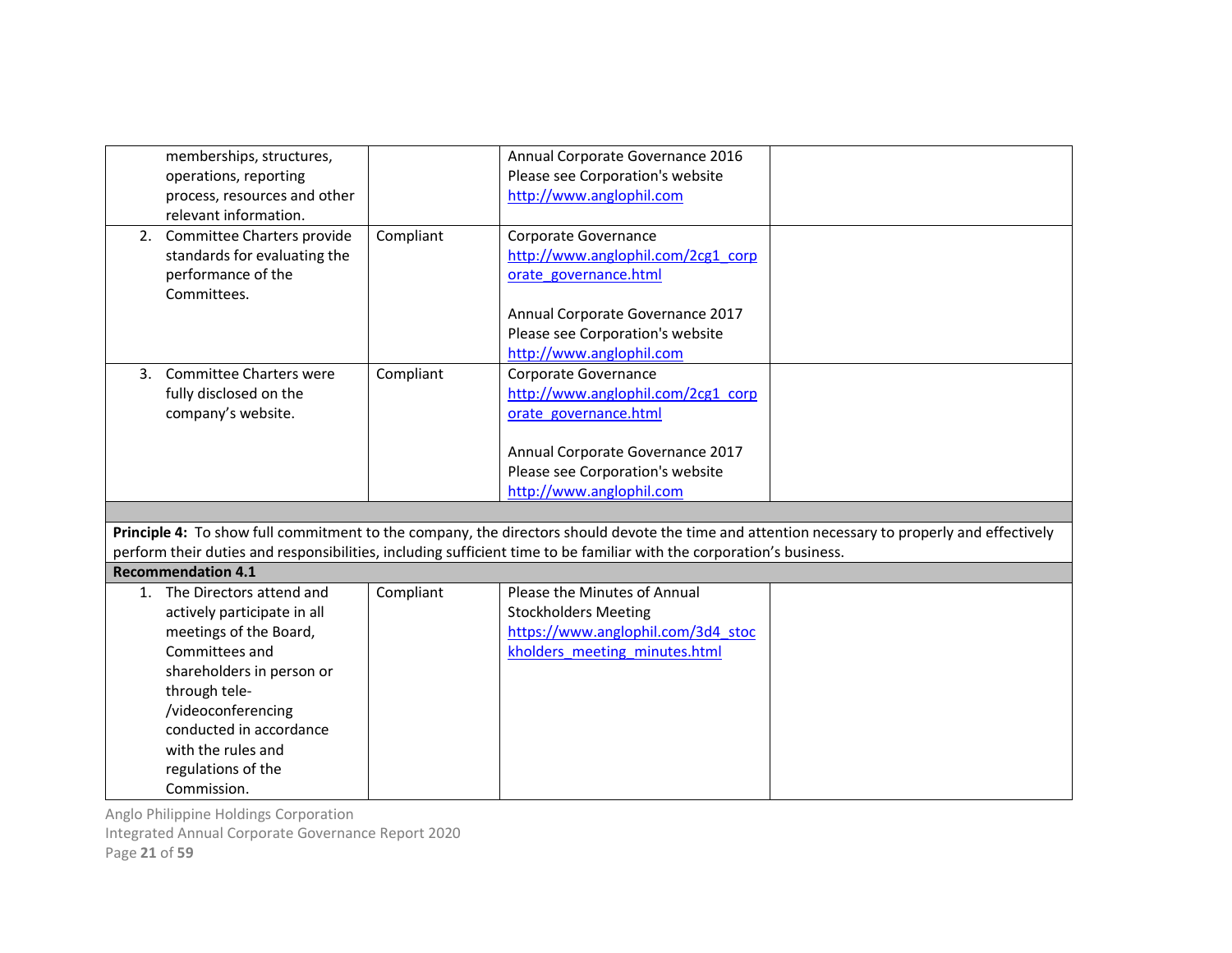| 3. | 2. The directors review meeting<br>materials for all Board and<br>Committee meetings.<br>The directors ask the<br>necessary questions or seek<br>clarifications and                                                                                                                     | Compliant<br>Compliant | Board Materials (for presentation and<br>approval) are distributed to the<br>Members of the Board days before<br>the actual meeting. This gives them<br>ample time to review the matters for<br>discussion in the Board meeting.<br>Board members actively participate<br>during presentation Management<br>Report and financial matters that may |                                                                                                                                                                                                                                                                                                                                                                                                                 |
|----|-----------------------------------------------------------------------------------------------------------------------------------------------------------------------------------------------------------------------------------------------------------------------------------------|------------------------|---------------------------------------------------------------------------------------------------------------------------------------------------------------------------------------------------------------------------------------------------------------------------------------------------------------------------------------------------|-----------------------------------------------------------------------------------------------------------------------------------------------------------------------------------------------------------------------------------------------------------------------------------------------------------------------------------------------------------------------------------------------------------------|
|    | explanations during the                                                                                                                                                                                                                                                                 |                        | have a material impact on the                                                                                                                                                                                                                                                                                                                     |                                                                                                                                                                                                                                                                                                                                                                                                                 |
|    | <b>Board and Committee</b>                                                                                                                                                                                                                                                              |                        | Company's financial position.                                                                                                                                                                                                                                                                                                                     |                                                                                                                                                                                                                                                                                                                                                                                                                 |
|    | meetings.                                                                                                                                                                                                                                                                               |                        |                                                                                                                                                                                                                                                                                                                                                   |                                                                                                                                                                                                                                                                                                                                                                                                                 |
|    | <b>Recommendation 4.2</b>                                                                                                                                                                                                                                                               |                        |                                                                                                                                                                                                                                                                                                                                                   |                                                                                                                                                                                                                                                                                                                                                                                                                 |
| 1. | Non-executive directors<br>concurrently serve in a<br>maximum of five publicly-<br>listed companies to ensure<br>that they have sufficient time<br>to fully prepare for minutes,<br>challenge Management's<br>proposals/views, and oversee<br>the long-term strategy of the<br>company. | Compliant              | <b>Information Statement</b><br>https://www.anglophil.com/disclosure<br>s2020/APO 2020 0914 sec definitive<br>info statement 2020.pdf<br>Please see the Corporation's Manual<br>on Corporate Governance<br>http://www.anglophil.com/disclosures<br>2017/APO 2017 0601 revised cg m<br>anual.pdf                                                   | The non-executive directors of the Board<br>may concurrently serve as directors to five<br>publicly listed companies to ensure that<br>they have sufficient time to fully prepare<br>for meetings, challenge Management's<br>proposals/views, and oversee the long-<br>term strategy of the Company - 4.2 MCG<br>Manual on Corporate Governance<br>Please see Corporation's website<br>http://www.anglophil.com |
|    | <b>Recommendation 4.3</b>                                                                                                                                                                                                                                                               |                        |                                                                                                                                                                                                                                                                                                                                                   |                                                                                                                                                                                                                                                                                                                                                                                                                 |
| 1. | The directors notify the<br>company's board before<br>accepting a directorship in<br>another company.                                                                                                                                                                                   | Compliant              | Please see the Corporation's Manual<br>on Corporate Governance<br>http://www.anglophil.com/disclosures<br>2017/APO 2017 0601 revised cg m<br>anual.pdf                                                                                                                                                                                            | A director shall notify the Board where<br>he/she is an incumbent director before<br>accepting a directorship in another<br>company. $-4.3$                                                                                                                                                                                                                                                                     |
|    | <b>Optional: Principle 4</b>                                                                                                                                                                                                                                                            |                        |                                                                                                                                                                                                                                                                                                                                                   |                                                                                                                                                                                                                                                                                                                                                                                                                 |
|    | 1. Company does not have any<br>executive directors who<br>Angle Dhilinning Holdings Cornoration                                                                                                                                                                                        | Compliant              | <b>Information Statement</b>                                                                                                                                                                                                                                                                                                                      |                                                                                                                                                                                                                                                                                                                                                                                                                 |

Integrated Annual Corporate Governance Report 2020

Page 22 of 59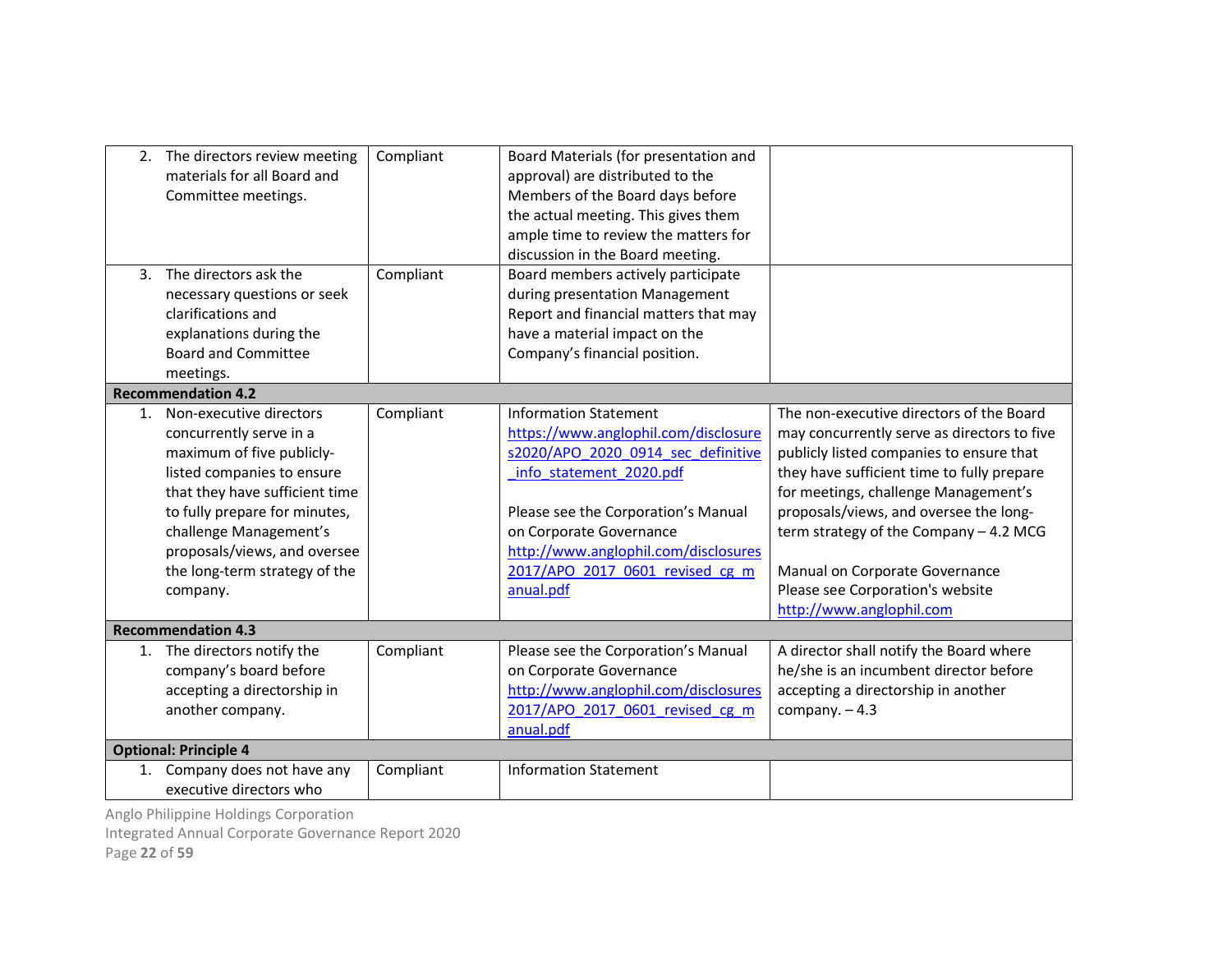|                  | serve in more than two<br>boards of listed companies<br>outside of the group                                                            |               | https://www.anglophil.com/disclosure<br>s2020/APO 2020 0914 sec definitive<br>info statement 2020.pdf                                                                                |                                                                                                                                                                                                                                                                                                            |
|------------------|-----------------------------------------------------------------------------------------------------------------------------------------|---------------|--------------------------------------------------------------------------------------------------------------------------------------------------------------------------------------|------------------------------------------------------------------------------------------------------------------------------------------------------------------------------------------------------------------------------------------------------------------------------------------------------------|
| 3.               | 2. Company schedules board of<br>directors' meetings before<br>the start of the financial year.                                         | Compliant     | <b>Information Statement</b><br>https://www.anglophil.com/disclosure<br>s2020/APO 2020 0914 sec definitive<br>info statement 2020.pdf                                                |                                                                                                                                                                                                                                                                                                            |
| $\overline{4}$ . | Board of directors meets at<br>least six times during the<br>year.                                                                      | Compliant     | Please see Attendance of directors<br>Annual Corporate Governance Report<br>https://www.anglophil.com/disclosure<br>s2020/APO 2020 1127 sec17c certifi<br>cation cg seminar 2020.pdf |                                                                                                                                                                                                                                                                                                            |
|                  | 5. Company requires as<br>minimum quorum of at least<br>2/3 for board decisions.                                                        | Non-compliant |                                                                                                                                                                                      | Under Company by-laws, a quorum at any<br>meeting shall consist of a majority of the<br>entire membership of the Board. A majority<br>of such quorum shall decide any<br>question that may come before the<br>meeting<br>Please see Company's website:<br>By Laws<br>http://anglophil.com/1h6 by laws.html |
|                  |                                                                                                                                         |               | Principle 5: The Board should endeavor to exercise an objective and independent judgment on all corporate affairs.                                                                   |                                                                                                                                                                                                                                                                                                            |
|                  | <b>Recommendation 5.1</b>                                                                                                               |               |                                                                                                                                                                                      |                                                                                                                                                                                                                                                                                                            |
| 1.               | The Board has at least 3<br>independent directors or<br>such number as to constitute<br>one-third of the board,<br>whichever is higher. | Non-Compliant | Please see Company's website:<br>Manual Corporate Governance                                                                                                                         | The Corporation currently has two (2)<br>independent directors consistent with the<br>requirements of the Revised Manual of<br>Corporate Governance.                                                                                                                                                       |

Integrated Annual Corporate Governance Report 2020

Page 23 of 59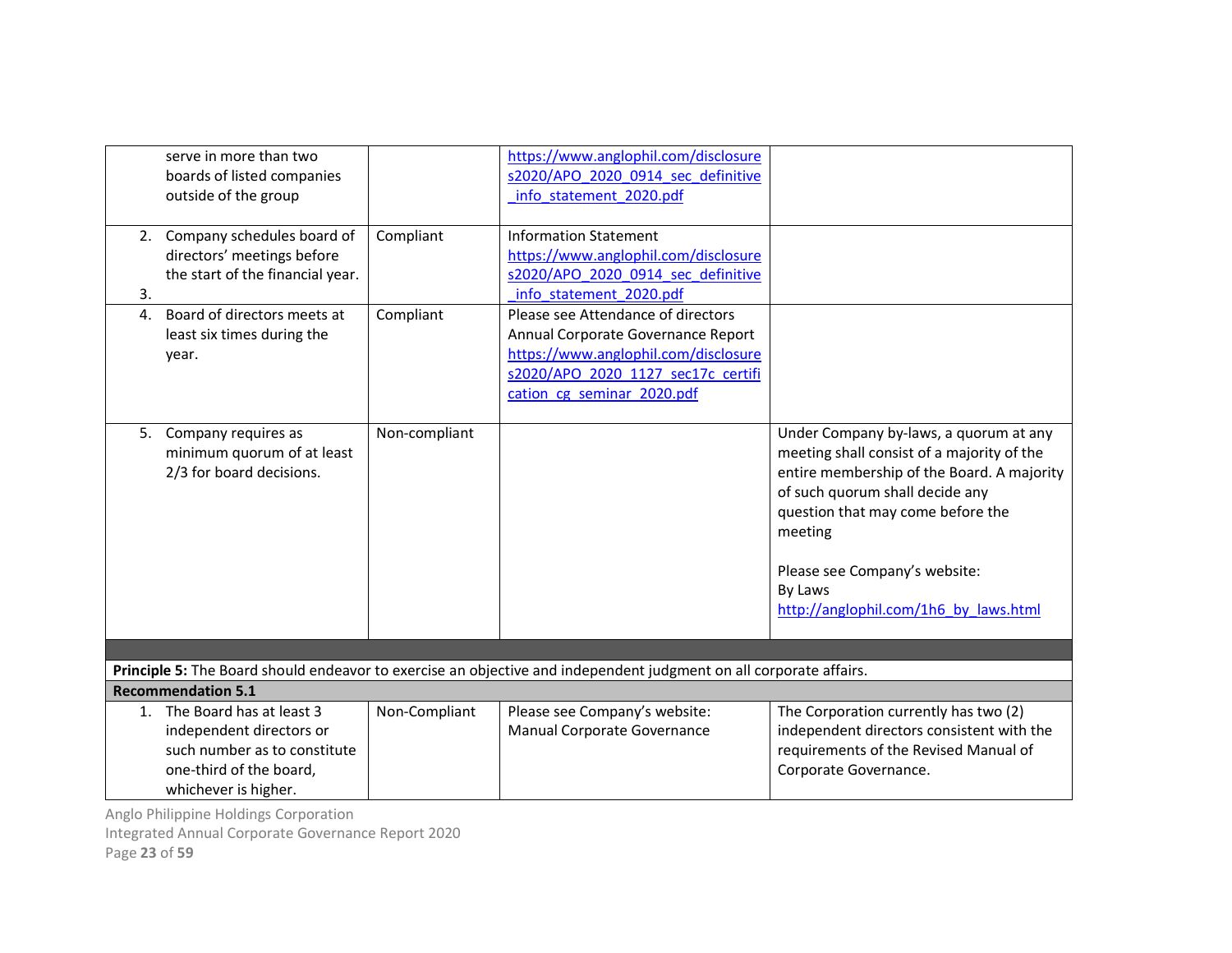|                                                                                                                                                                 |           | http://www.anglophil.com/disclosures<br>2017/APO 2017 0601 revised cg m<br>anual.pdf                                                                                                                                                                                                                             | According to By-laws "The Company shall<br>have two (2) independent<br>directors or at least 20% of its board size, at<br>any one time, whichever is<br>lesser."<br>Please see Company's website:<br>By Laws<br>http://anglophil.com/1h6 by laws.html |
|-----------------------------------------------------------------------------------------------------------------------------------------------------------------|-----------|------------------------------------------------------------------------------------------------------------------------------------------------------------------------------------------------------------------------------------------------------------------------------------------------------------------|-------------------------------------------------------------------------------------------------------------------------------------------------------------------------------------------------------------------------------------------------------|
| <b>Recommendation 5.2</b>                                                                                                                                       |           |                                                                                                                                                                                                                                                                                                                  |                                                                                                                                                                                                                                                       |
| The independent directors<br>1.<br>possess all the qualifications<br>and none of the<br>disqualifications to hold the<br>positions.                             | Compliant | Please see Company's website:<br>Manual Corporate Governance<br>http://www.anglophil.com/disclosures<br>2017/APO 2017 0601 revised cg m<br>anual.pdf<br>By Laws<br>http://anglophil.com/1h6 by laws.ht<br>ml<br>Annual Corporate Governance Report<br>http://anglophil.com/disclosures2017/<br>APO 2016 acgr.pdf |                                                                                                                                                                                                                                                       |
| <b>Supplement to Recommendation 5.2</b>                                                                                                                         |           |                                                                                                                                                                                                                                                                                                                  |                                                                                                                                                                                                                                                       |
| 1. Company has no shareholder<br>agreements, by-laws<br>provisions, or other<br>arrangements that constrain<br>the directors' ability to vote<br>independently. | Compliant | Please see Company's website:<br>Manual Corporate Governance<br>http://www.anglophil.com/disclosures<br>2017/APO 2017 0601 revised cg m<br>anual.pdf<br>By Laws<br>http://anglophil.com/1h6 by laws.ht<br>ml.                                                                                                    |                                                                                                                                                                                                                                                       |

Integrated Annual Corporate Governance Report 2020

Page 24 of 59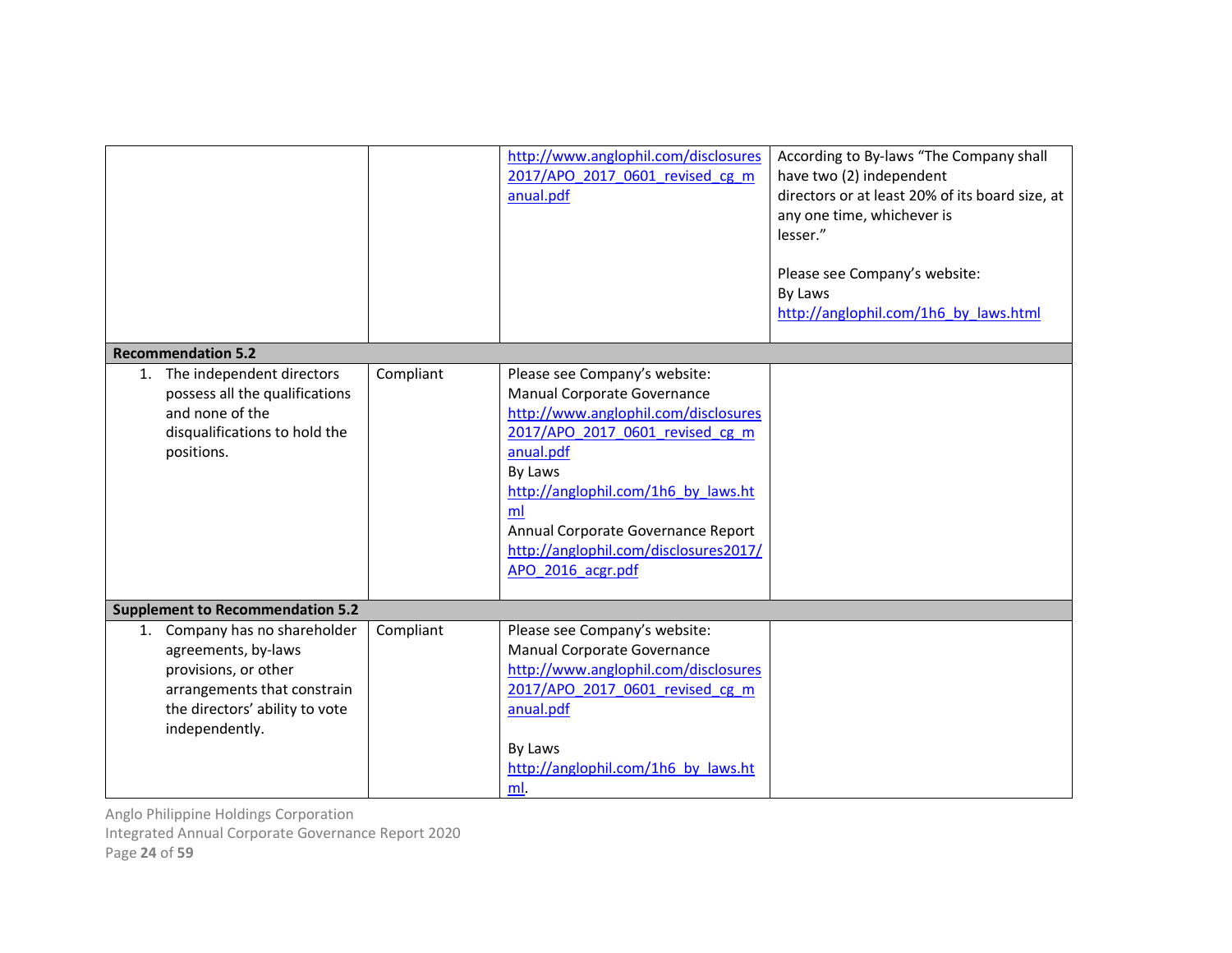|    | <b>Recommendation 5.3</b>                                                                                                                                                                                                                           |               |                                                                                                                                                                                                                                                                                                 |                                                                                                                                                                                                                                                                                                                                |
|----|-----------------------------------------------------------------------------------------------------------------------------------------------------------------------------------------------------------------------------------------------------|---------------|-------------------------------------------------------------------------------------------------------------------------------------------------------------------------------------------------------------------------------------------------------------------------------------------------|--------------------------------------------------------------------------------------------------------------------------------------------------------------------------------------------------------------------------------------------------------------------------------------------------------------------------------|
| 1. | The independent directors<br>serve for a cumulative term<br>of nine years (reckoned from<br>2012)                                                                                                                                                   | Compliant     | Please see Company's website:<br>Manual Corporate Governance<br>http://www.anglophil.com/disclosures<br>2017/APO 2017 0601 revised cg m<br>anual.pdf<br>Information Statement, pp 7&40<br>https://www.anglophil.com/disclosure<br>s2020/APO 2020 0914 sec definitive<br>info statement 2020.pdf |                                                                                                                                                                                                                                                                                                                                |
| 2. | The Company bars an<br>independent director from<br>serving such capacity after<br>the term limit of nine years.                                                                                                                                    | Compliant     | Please see Company's website:<br>Manual Corporate Governance<br>http://www.anglophil.com/disclosures<br>2017/APO 2017 0601 revised cg m<br>anual.pdf                                                                                                                                            |                                                                                                                                                                                                                                                                                                                                |
| 3. | The instance that the<br>company retains an<br>independent director in the<br>same capacity after nine<br>years, the board provides<br>meritorious justification and<br>seeks shareholders' approval<br>during the annual<br>shareholders' meeting. | Compliant     | Please see Company's website:<br>Manual Corporate Governance<br>http://www.anglophil.com/disclosures<br>2017/APO 2017 0601 revised cg m<br>anual.pdf                                                                                                                                            |                                                                                                                                                                                                                                                                                                                                |
|    | <b>Recommendation 5.4</b>                                                                                                                                                                                                                           |               |                                                                                                                                                                                                                                                                                                 |                                                                                                                                                                                                                                                                                                                                |
|    | 1. The positions of Chairman of<br>the Board and Chief<br>Executive Officer are held by<br>separate individuals.                                                                                                                                    | Non-Compliant | Identify the company's Chairman of<br>the Board and Chief Executive Officer                                                                                                                                                                                                                     | Determinations/resolutions of the Board<br>are made by a collegial body wherein<br>the Chairman/CEO has only one vote.<br>In addition, the Board has constituted a<br>Nomination, Audit and Compensation<br>Committees headed by independent<br>directors, which help identify and<br>suggest strategic plans and proposals to |

Anglo Philippine Holdings Corporation Integrated Annual Corporate Governance Report 2020

Page 25 of 59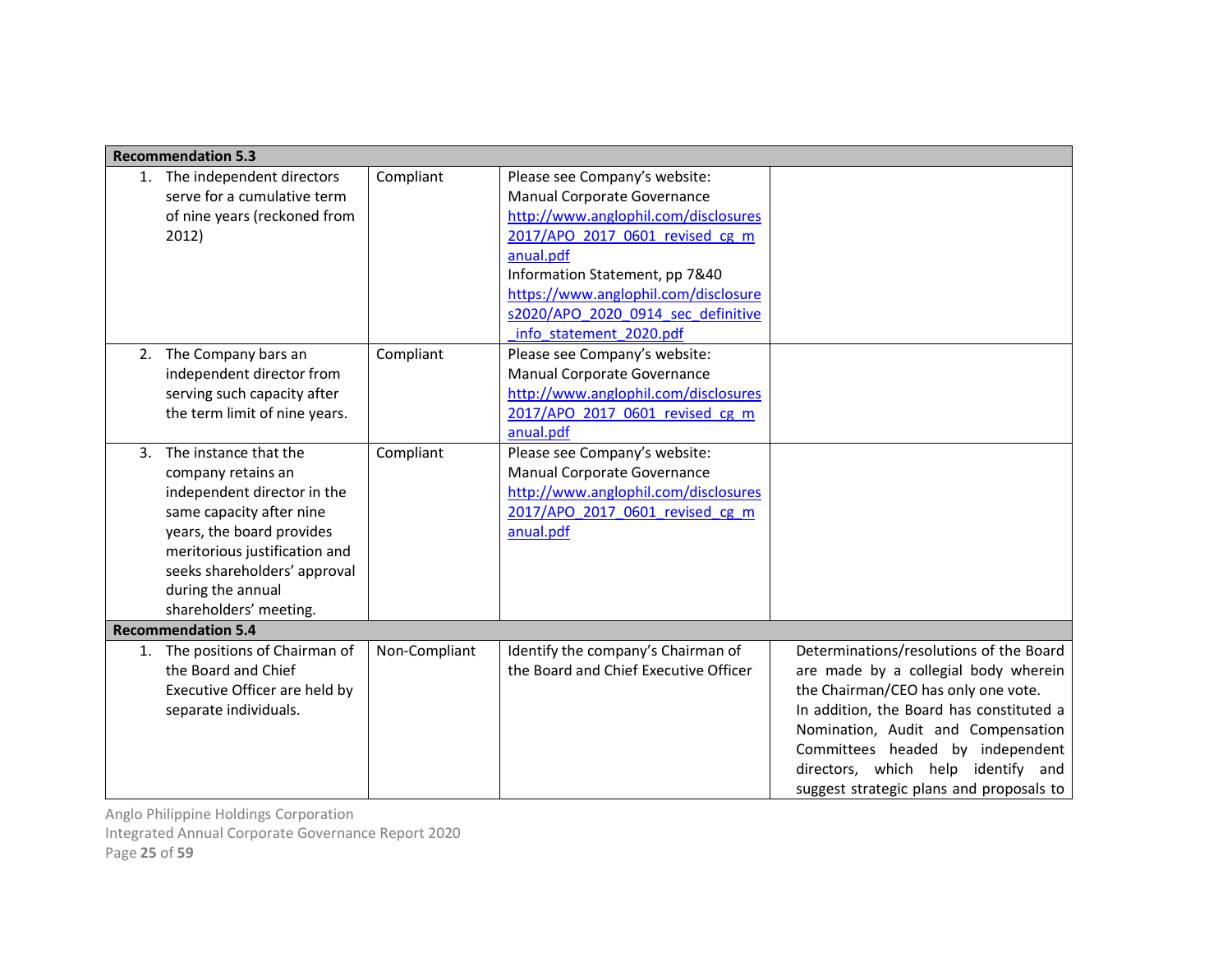|                                                                                                                                                              |               |                                                                                                                                                                                                                                                          | the Board of Directors.                                                                                                                                                                                                                                  |
|--------------------------------------------------------------------------------------------------------------------------------------------------------------|---------------|----------------------------------------------------------------------------------------------------------------------------------------------------------------------------------------------------------------------------------------------------------|----------------------------------------------------------------------------------------------------------------------------------------------------------------------------------------------------------------------------------------------------------|
|                                                                                                                                                              |               |                                                                                                                                                                                                                                                          | Please see Company's website:<br>Manual Corporate Governance<br>http://www.anglophil.com/disclosures2<br>017/APO 2017 0601 revised cg manu<br>al.pdf<br>Annual Corporate Governance Report<br>http://anglophil.com/disclosures2017/A<br>PO_2016_acgr.pdf |
| The Chairman of the Board<br>2.<br>and Chief Executive Officer<br>have clearly defined<br>responsibilities.                                                  | Compliant     | Please see Company's website:<br>Manual Corporate Governance<br>http://www.anglophil.com/disclosures<br>2017/APO 2017 0601 revised cg m<br>anual.pdf<br>Annual Corporate Governance Report<br>http://anglophil.com/disclosures2017/<br>APO 2016 acgr.pdf |                                                                                                                                                                                                                                                          |
| <b>Recommendation 5.5</b>                                                                                                                                    |               |                                                                                                                                                                                                                                                          |                                                                                                                                                                                                                                                          |
| If the Chairman of the Board<br>$1_{-}$<br>is not an independent<br>director, the board<br>designates a lead director<br>among the independent<br>directors. | Non-Compliant |                                                                                                                                                                                                                                                          | The Company has 2 Independent Directors<br>and both are of the same stature and<br>experience. They exercise chairmanship<br>over their respective committees.                                                                                           |
| <b>Recommendation 5.6</b>                                                                                                                                    |               |                                                                                                                                                                                                                                                          |                                                                                                                                                                                                                                                          |
| Directors with material<br>1.<br>interest in a transaction<br>affecting the corporation<br>abstain from taking part in                                       | Compliant     | The voting results over such<br>transactions during board meeting are<br>reflected in the minutes of meeting.                                                                                                                                            |                                                                                                                                                                                                                                                          |

Integrated Annual Corporate Governance Report 2020

Page 26 of 59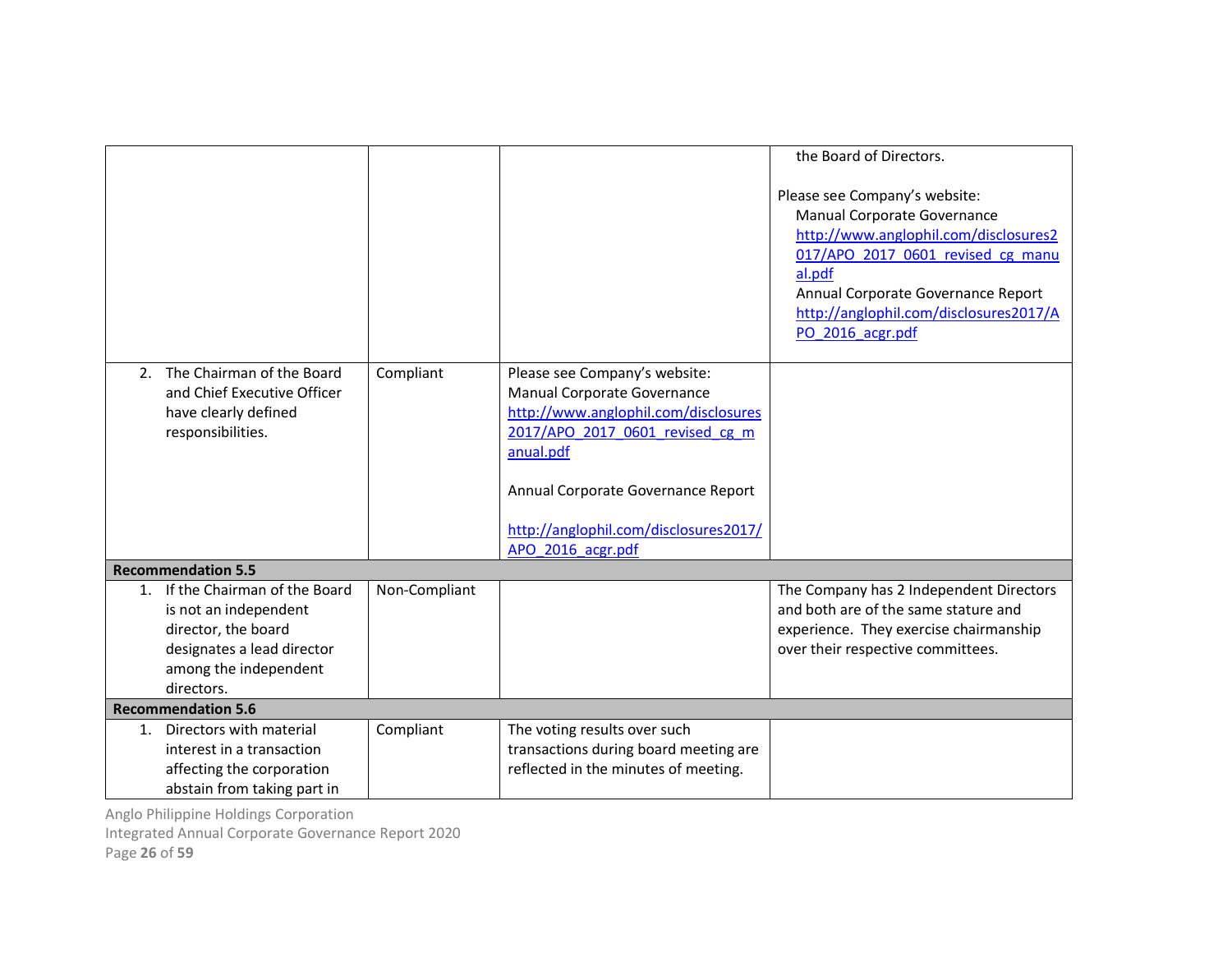|                | the deliberations on the<br>transaction.                                                                                                                                                                        |               |                                                                                                                                                      |                                                                                                                                                  |  |  |
|----------------|-----------------------------------------------------------------------------------------------------------------------------------------------------------------------------------------------------------------|---------------|------------------------------------------------------------------------------------------------------------------------------------------------------|--------------------------------------------------------------------------------------------------------------------------------------------------|--|--|
|                | <b>Recommendation 5.7</b>                                                                                                                                                                                       |               |                                                                                                                                                      |                                                                                                                                                  |  |  |
|                | 1. The non-executive directors<br>(NED) have separate periodic<br>meetings with the external<br>auditor and heads of the<br>internal audit, compliance<br>and risk functions, without<br>any executive present. | Compliant     | Please see Company's website:<br>Manual Corporate Governance<br>http://www.anglophil.com/disclosures<br>2017/APO 2017 0601 revised cg m<br>anual.pdf |                                                                                                                                                  |  |  |
|                | 2. The meetings are chaired by<br>the lead independent<br>director.                                                                                                                                             | Non-compliant |                                                                                                                                                      | Currently, Company has no lead<br>independent director.                                                                                          |  |  |
|                | <b>Optional Principle 5</b>                                                                                                                                                                                     |               |                                                                                                                                                      |                                                                                                                                                  |  |  |
|                | 1. None of the directors is a<br>former CEO of the company<br>in the past 2 years.                                                                                                                              | Compliant     | Provide name/s of the company CEO<br>for the past 2 years                                                                                            |                                                                                                                                                  |  |  |
|                |                                                                                                                                                                                                                 |               |                                                                                                                                                      |                                                                                                                                                  |  |  |
|                |                                                                                                                                                                                                                 |               |                                                                                                                                                      | Principle 6: The best measure of the Board's effectiveness is through an assessment process. The Board should regularly carry out evaluations to |  |  |
|                |                                                                                                                                                                                                                 |               | appraise its performance as a body, and assess whether it possess the right mix of backgrounds and competencies.                                     |                                                                                                                                                  |  |  |
|                | <b>Recommendation 6.1</b><br>1. Board conducts an annual<br>self-assessment of its<br>performance as a whole.                                                                                                   | Compliant     | Please see Company's website:<br>Manual Corporate Governance                                                                                         |                                                                                                                                                  |  |  |
|                | 2. The Chairman conducts a<br>self-assessment of his<br>performance.                                                                                                                                            | Compliant     | http://www.anglophil.com/disclosures<br>2017/APO 2017 0601 revised cg m<br>anual.pdf                                                                 |                                                                                                                                                  |  |  |
|                | 3. The individual members<br>conduct a self-assessment of<br>their performance.                                                                                                                                 | Compliant     | Annual Corporate Governance Report<br>http://anglophil.com/disclosures2017/                                                                          |                                                                                                                                                  |  |  |
| $\mathbf{4}$ . | Each committee conducts a<br>self-assessment of its<br>performance.                                                                                                                                             | Compliant     | APO 2016 acgr.pdf                                                                                                                                    |                                                                                                                                                  |  |  |

Integrated Annual Corporate Governance Report 2020

Page 27 of 59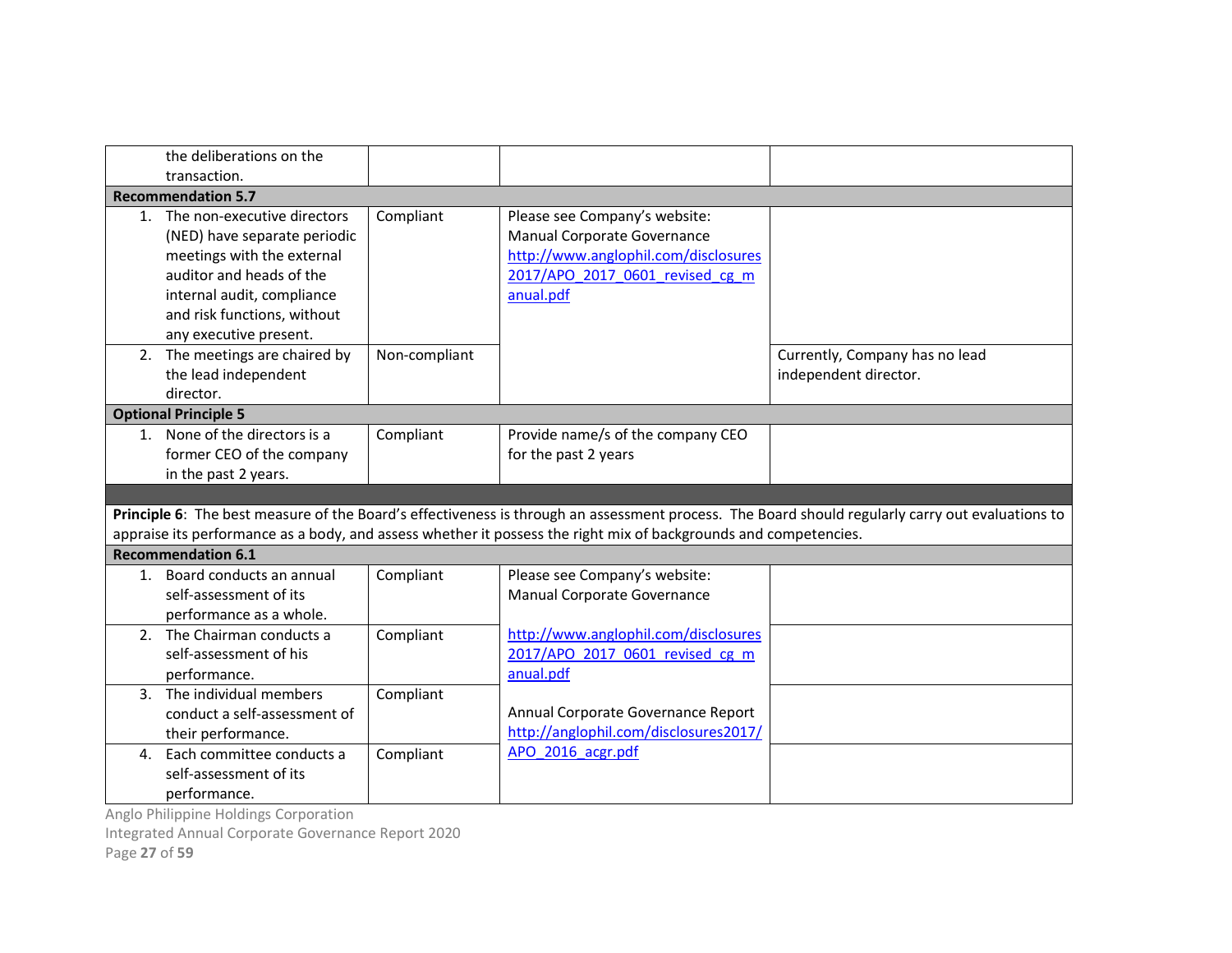| 5. Every three years, the<br>assessments are supported<br>by an external facilitator.                                                                                                                                                                          | Non-Compliant |                                                                                                                                                                                                                                                                             | The company will engage the external<br>facilitator as the need arises |
|----------------------------------------------------------------------------------------------------------------------------------------------------------------------------------------------------------------------------------------------------------------|---------------|-----------------------------------------------------------------------------------------------------------------------------------------------------------------------------------------------------------------------------------------------------------------------------|------------------------------------------------------------------------|
| <b>Recommendation 6.2</b>                                                                                                                                                                                                                                      |               |                                                                                                                                                                                                                                                                             |                                                                        |
| 1. Board has in place a system<br>that provides, at the<br>minimum, criteria and<br>process to determine the<br>performance of the Board,<br>individual directors and<br>committees.                                                                           | Compliant     | Please see Company's website:<br>Manual Corporate Governance<br>http://www.anglophil.com/disclosures<br>2017/APO 2017 0601 revised cg m<br>anual.pdf<br><b>Committee Charters</b><br>http://anglophil.com/2cg1 corporate<br>governance.html                                 |                                                                        |
| 2. The system allows for a<br>feedback mechanism from<br>the shareholders.                                                                                                                                                                                     | Compliant     | Please see the Corporation's<br>Manual on Corporate Governance<br>http://www.anglophil.com/disclosures<br>2017/APO 2017 0601 revised cg m<br>anual.pdf                                                                                                                      |                                                                        |
|                                                                                                                                                                                                                                                                |               |                                                                                                                                                                                                                                                                             |                                                                        |
| <b>Recommendation 7.1</b>                                                                                                                                                                                                                                      |               | Principle 7: Members of the Board are duty-bound to apply high ethical standards, taking into account the interest of all stakeholders.                                                                                                                                     |                                                                        |
| 1. Board adopts a Code of<br>Conduct and Ethics, which<br>provide standards for<br>professional and ethical<br>behavior, as well as articulate<br>acceptable and unacceptable<br>conduct and practices in<br>internal and external dealings<br>of the company. | Compliant     | Please see Company's website:<br>Manual Corporate Governance<br>http://www.anglophil.com/disclosures<br>2017/APO 2017 0601 revised cg m<br>anual.pdf<br>Code of Business Conduct and Ethics<br>https://www.anglophil.com/documen<br>ts14/APHCs%20Code%20of%20Ethics.<br>pdf |                                                                        |

Integrated Annual Corporate Governance Report 2020

Page 28 of 59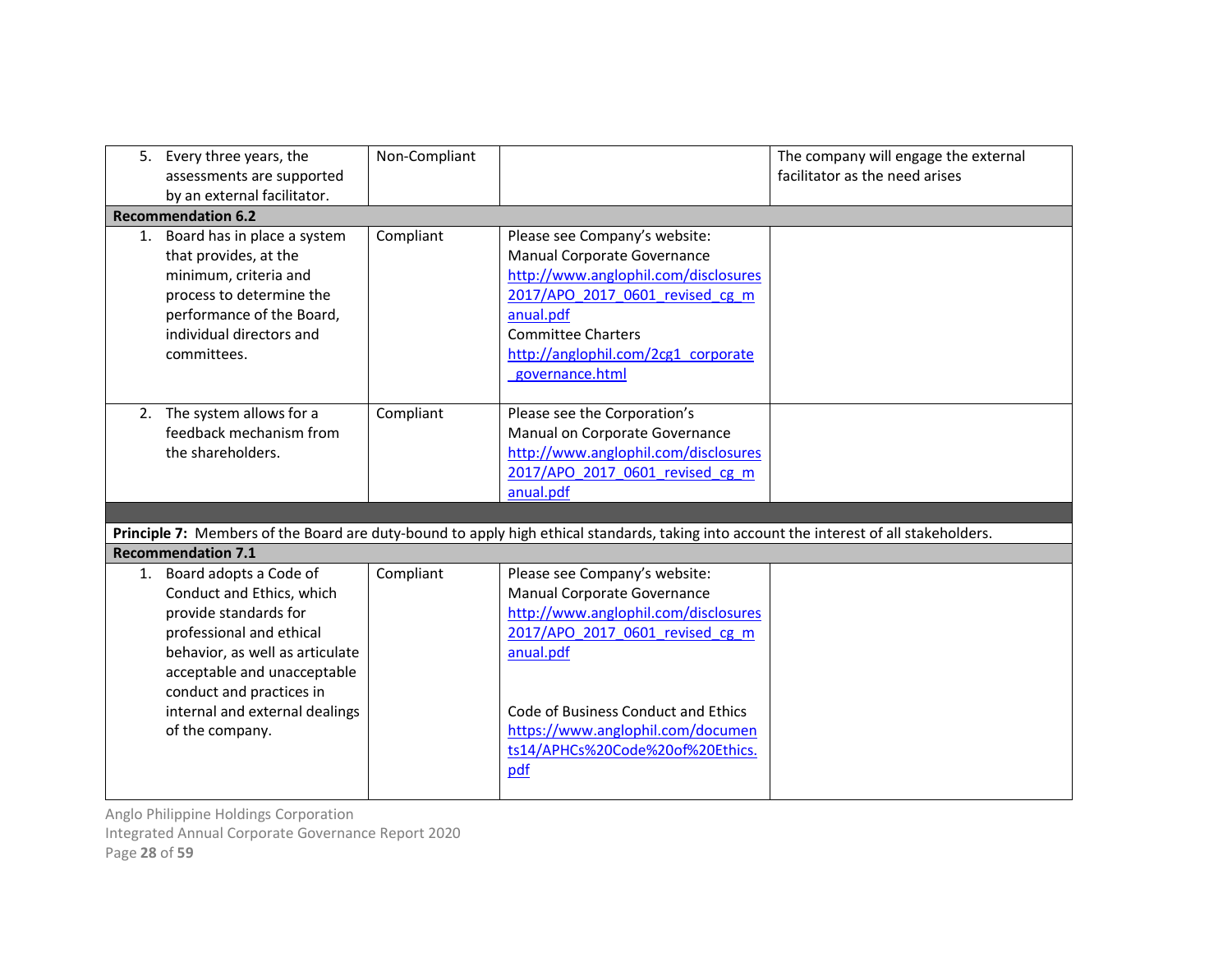|              | 2. The Code is properly<br>disseminated to the Board,<br>senior management and<br>employees.          | Compliant | The Corporation's Code of Business<br>Conduct is disseminated immediately<br>to newly appointed member of the<br>Board, senior management, and<br>employee, as applicable.<br>Please see Company's website:<br>Manual Corporate Governance<br>http://www.anglophil.com/disclosures<br>2017/APO_2017_0601_revised_cg_m<br>anual.pdf<br>Code of Business Conduct and Ethics<br>https://www.anglophil.com/documen<br>ts14/APHCs%20Code%20of%20Ethics.<br>pdf |  |
|--------------|-------------------------------------------------------------------------------------------------------|-----------|-----------------------------------------------------------------------------------------------------------------------------------------------------------------------------------------------------------------------------------------------------------------------------------------------------------------------------------------------------------------------------------------------------------------------------------------------------------|--|
| $\mathbf{3}$ | The Code is disclosed and<br>made available to the public<br>through the company<br>website.          | Compliant | Please see Company's website:<br>Manual Corporate Governance<br>http://www.anglophil.com/disclosures<br>2017/APO 2017 0601 revised cg m<br>anual.pdf<br>Code of Business Conduct and Ethics<br>https://www.anglophil.com/documen<br>ts14/APHCs%20Code%20of%20Ethics.<br>pdf                                                                                                                                                                               |  |
|              | <b>Supplement to Recommendation 7.1</b>                                                               |           |                                                                                                                                                                                                                                                                                                                                                                                                                                                           |  |
|              | 1. Company has clear and<br>stringent policies and<br>procedures on curbing and<br>penalizing company | Compliant | Please see Company's website:<br>Manual Corporate Governance                                                                                                                                                                                                                                                                                                                                                                                              |  |

Integrated Annual Corporate Governance Report 2020

Page 29 of 59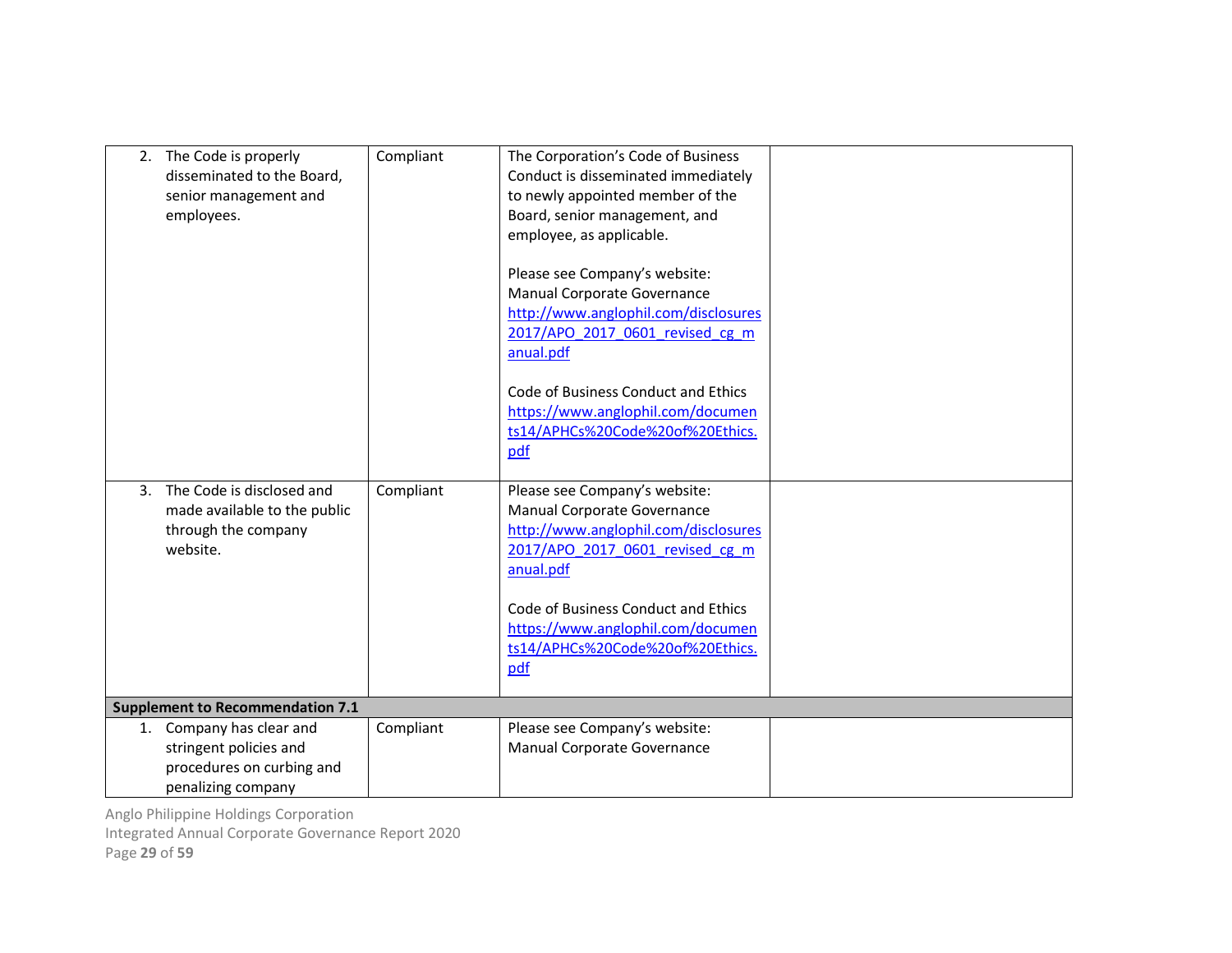|    | involvement in offering<br>paying and receiving bribes.                                                                                                                                                                                                                                                           |           | http://www.anglophil.com/disclosures<br>2017/APO 2017 0601 revised cg m<br>anual.pdf<br>Code of Business Conduct and Ethics<br>https://www.anglophil.com/documen<br>ts14/APHCs%20Code%20of%20Ethics. |                                                                                                                                                 |
|----|-------------------------------------------------------------------------------------------------------------------------------------------------------------------------------------------------------------------------------------------------------------------------------------------------------------------|-----------|------------------------------------------------------------------------------------------------------------------------------------------------------------------------------------------------------|-------------------------------------------------------------------------------------------------------------------------------------------------|
|    |                                                                                                                                                                                                                                                                                                                   |           | pdf                                                                                                                                                                                                  |                                                                                                                                                 |
|    | <b>Recommendation 7.2</b>                                                                                                                                                                                                                                                                                         |           |                                                                                                                                                                                                      |                                                                                                                                                 |
| 1. | Board ensures the proper<br>and efficient implementation<br>and monitoring of<br>compliance with the Code of<br><b>Business Conduct and Ethics.</b>                                                                                                                                                               | Compliant | Please see Company's website:<br>Manual Corporate Governance<br>http://www.anglophil.com/disclosures<br>2017/APO 2017 0601 revised cg m<br>anual.pdf                                                 |                                                                                                                                                 |
| 2. | Board ensures the proper<br>and efficient implementation<br>and monitoring of<br>compliance with company<br>internal policies.                                                                                                                                                                                    | Compliant | Code of Business Conduct and Ethics<br>https://www.anglophil.com/documen<br>ts14/APHCs%20Code%20of%20Ethics.<br>pdf                                                                                  |                                                                                                                                                 |
|    |                                                                                                                                                                                                                                                                                                                   |           |                                                                                                                                                                                                      |                                                                                                                                                 |
|    |                                                                                                                                                                                                                                                                                                                   |           |                                                                                                                                                                                                      | Principle 8: The Company should establish corporate disclosure policies and procedures that are practical and in accordance with best practices |
|    | and regulatory expectations.                                                                                                                                                                                                                                                                                      |           |                                                                                                                                                                                                      |                                                                                                                                                 |
|    | <b>Recommendation 8.1</b>                                                                                                                                                                                                                                                                                         |           |                                                                                                                                                                                                      |                                                                                                                                                 |
|    | 1. Board establishes corporate<br>disclosure policies and<br>procedures to ensure a<br>comprehensive, accurate,<br>reliable and timely report to<br>shareholders and other<br>stakeholders that give a fair<br>and complete picture of a<br>company's financial<br>condition, results and<br>business operations. | Compliant | Please see various SEC/PSE disclosure<br>in the Company's website<br>www.anglophil.com                                                                                                               |                                                                                                                                                 |

Integrated Annual Corporate Governance Report 2020

Page 30 of 59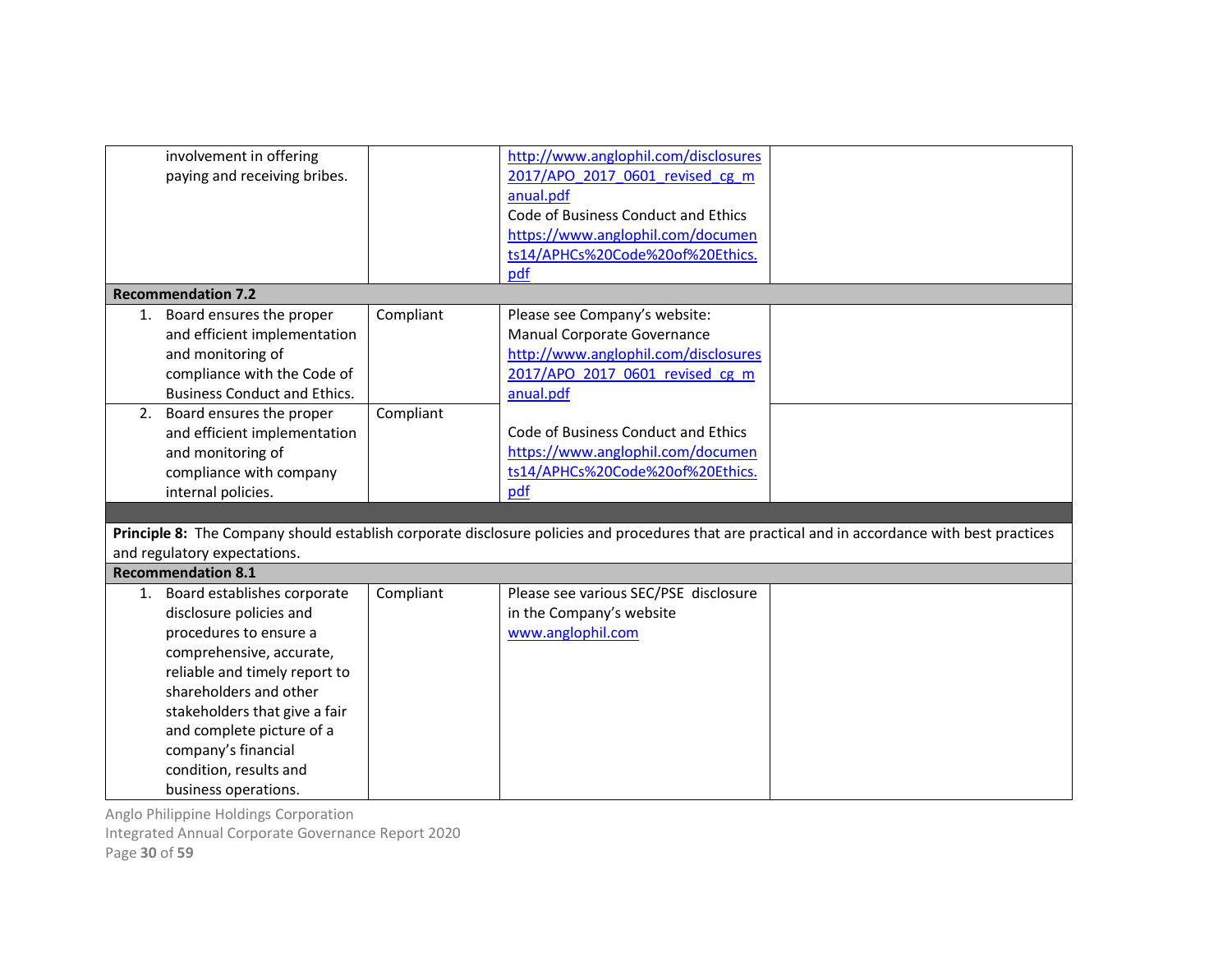|    | <b>Supplement to Recommendations 8.1</b>                                                                                                                                                                                                                                                                                                                                                   |           |                                                                                                                                                                                                                                                                                                                                                                                                                                                                                                                                 |  |
|----|--------------------------------------------------------------------------------------------------------------------------------------------------------------------------------------------------------------------------------------------------------------------------------------------------------------------------------------------------------------------------------------------|-----------|---------------------------------------------------------------------------------------------------------------------------------------------------------------------------------------------------------------------------------------------------------------------------------------------------------------------------------------------------------------------------------------------------------------------------------------------------------------------------------------------------------------------------------|--|
|    | 1. Company distributes or<br>makes available annual and<br>quarterly consolidated<br>reports, cash flow<br>statements, and special audit<br>revisions. Consolidated<br>financial statements are<br>published within ninety (90)<br>days from the end of the<br>fiscal year, while interim<br>reports are published within<br>forty-five (45) days from the<br>end of the reporting period. | Compliant | The Corporation complies with the<br>disclosure requirements of its annual<br>and quarterly consolidated reports.<br>Consolidated financial statements are<br>published within ninety (90) days from<br>the end of the fiscal year, while<br>interim reports are published within<br>forty-five (45) days from the end of<br>the reporting period. These reports<br>are uploaded in the Company's<br>website.<br>Please see Annual Reports and<br>Quarterly Reports disclosure in the<br>Company's website<br>www.anglophil.com |  |
| 2. | Company discloses in its<br>annual report the principal<br>risks associated with the<br>identity of the company's<br>controlling shareholders; the<br>degree of ownership<br>concentration; cross-holdings<br>among company affiliates;<br>and any imbalances between<br>the controlling shareholders'<br>voting power and overall<br>equity position in the<br>company.                   | Compliant | Please see the Company's Annual<br>Report.<br>https://www.anglophil.com/3d1_discl<br>osures.html                                                                                                                                                                                                                                                                                                                                                                                                                                |  |

Integrated Annual Corporate Governance Report 2020

Page 31 of 59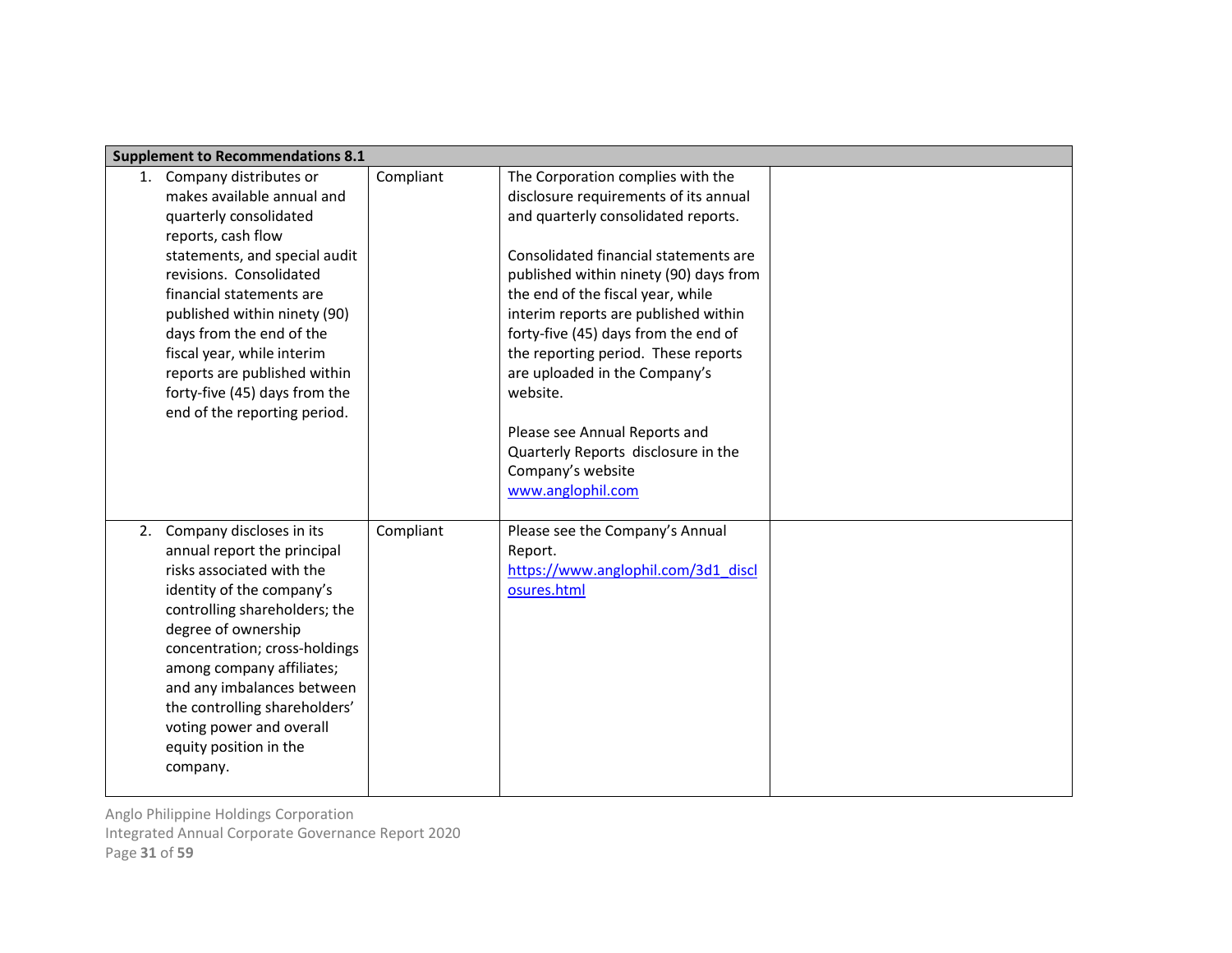|    | <b>Recommendation 8.2</b>                                                                                                                                                                                                                                                                                     |           |                                                                                                                                                                                                                                                                       |                                                                                                                                                 |
|----|---------------------------------------------------------------------------------------------------------------------------------------------------------------------------------------------------------------------------------------------------------------------------------------------------------------|-----------|-----------------------------------------------------------------------------------------------------------------------------------------------------------------------------------------------------------------------------------------------------------------------|-------------------------------------------------------------------------------------------------------------------------------------------------|
|    | 1. Company has a policy<br>requiring all directors to<br>disclose / report to the<br>company any dealings in the<br>company's shares within<br>three business days.                                                                                                                                           | Compliant | The Corporation complies and adopts<br>with the SEC's disclosure<br>requirements on any dealings by any<br>of its directors in the Corporation's<br>shares and reported thru SEC Form<br>23B.                                                                         |                                                                                                                                                 |
| 2. | Company has a policy<br>requiring all officers to<br>disclose / report to the<br>company any dealings in the<br>company's shares within<br>three business days.                                                                                                                                               | Compliant | Please see Company's website<br>http://www.anglophil.com                                                                                                                                                                                                              |                                                                                                                                                 |
|    | <b>Supplement to Recommendation 8.2</b>                                                                                                                                                                                                                                                                       |           |                                                                                                                                                                                                                                                                       |                                                                                                                                                 |
|    | 1. Company discloses the<br>trading of the corporation's<br>shares by directors, officers<br>(or persons performing<br>similar functions) and<br>controlling shareholders.<br>This includes the disclosure<br>of the company's purchase of<br>its shares from the market.<br>(e.g. share buy-back<br>program) | Compliant | Please see the Corporation's Definitive<br>Information Statement of 2020,<br>Annual Corporate Governance Report,<br>Public Ownership Report and Top 100<br>Shareholders in the Company's<br>website.<br>Please see Corporation's website<br>http://www.anglophil.com) |                                                                                                                                                 |
|    | <b>Recommendation 8.3</b>                                                                                                                                                                                                                                                                                     |           |                                                                                                                                                                                                                                                                       |                                                                                                                                                 |
| 1. | Board fully discloses all<br>relevant and material<br>information on individual<br>board members to evaluate<br>their experience and<br>qualifications, and assess any<br>potential conflicts of interest                                                                                                     | Compliant | Please see the relevant and material<br>information on key executives to<br>evaluate their experience and<br>qualifications in the<br><b>Information Statement</b><br>https://www.anglophil.com/disclosure<br>s2020/APO 2020 0914 sec definitive                      | Please see the Corporation's Definitive<br>Information Statement of 2017, and the<br><b>Corporation's Annual Corporate</b><br>Governance Report |

Integrated Annual Corporate Governance Report 2020

Page 32 of 59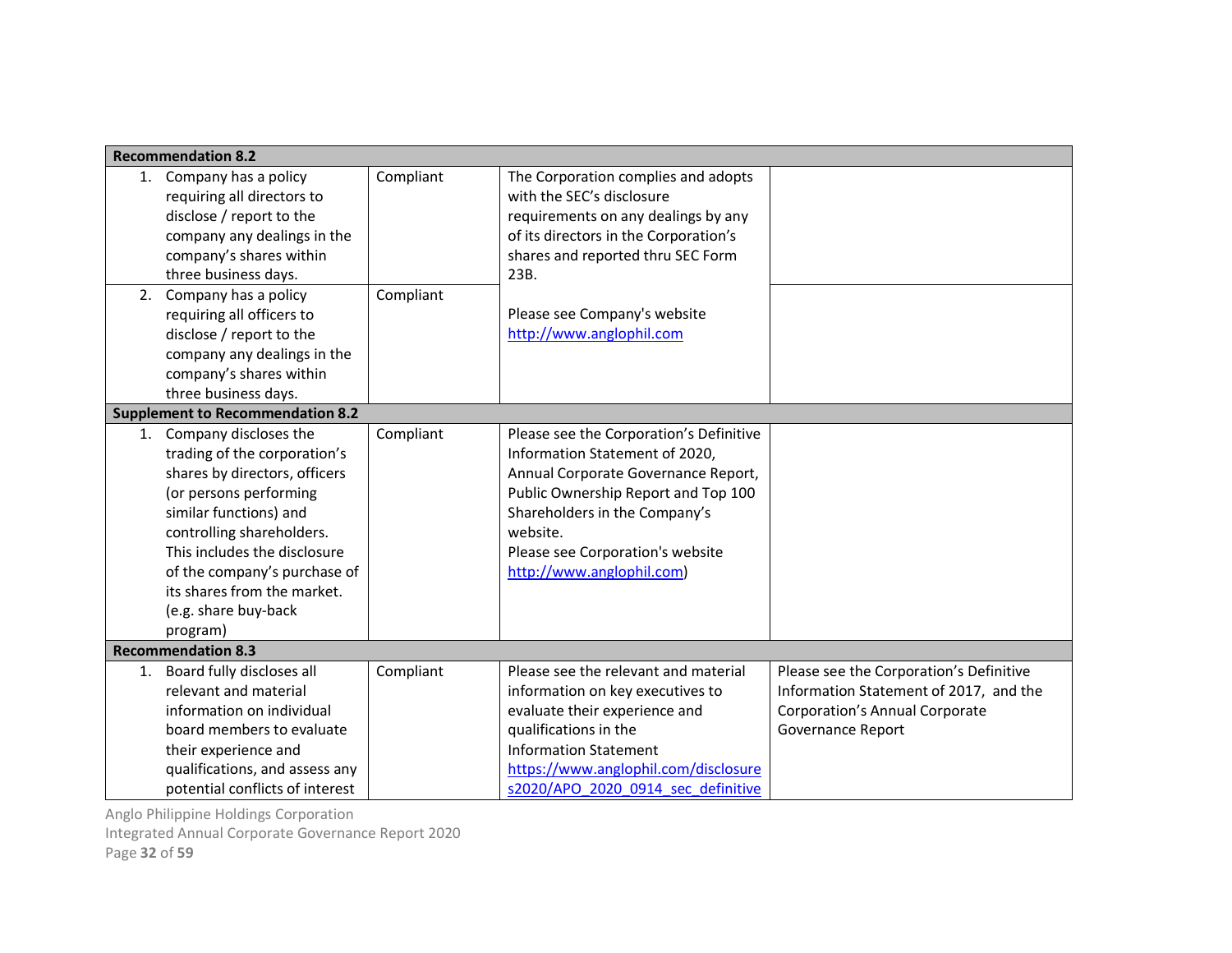|    | that might affect their         |           | info statement 2020.pdf               |  |
|----|---------------------------------|-----------|---------------------------------------|--|
|    | judgment.                       |           | Annual Corporate Governance Report    |  |
|    |                                 |           | http://anglophil.com/disclosures2017/ |  |
|    |                                 |           | APO 2016 acgr.pdf                     |  |
|    | 2. Board fully discloses all    | Compliant | Please see the relevant and material  |  |
|    | relevant and material           |           | information on key executives to      |  |
|    | information on key              |           | evaluate their experience and         |  |
|    | executives to evaluate their    |           | qualifications in the Information     |  |
|    | experience and                  |           | Statement                             |  |
|    | qualifications, and assess any  |           |                                       |  |
|    | potential conflicts of interest |           | https://www.anglophil.com/disclosure  |  |
|    | that might affect their         |           | s2020/APO 2020 0914 sec definitive    |  |
|    | judgment.                       |           | info statement 2020.pdf               |  |
|    |                                 |           | Annual Corporate Governance Report    |  |
|    |                                 |           | http://anglophil.com/disclosures2017/ |  |
|    |                                 |           | APO 2016 acgr.pdf                     |  |
|    |                                 |           |                                       |  |
|    | <b>Recommendation 8.4</b>       |           |                                       |  |
|    | 1. Company provides a clear     | Compliant | Please the Company's Information      |  |
|    | disclosure of its policies and  |           | Statement                             |  |
|    | procedure for setting Board     |           | https://www.anglophil.com/disclosure  |  |
|    | remuneration, including the     |           | s2020/APO 2020 0914 sec definitive    |  |
|    | level and mix of the same.      |           | info statement 2020.pdf               |  |
| 2. | Company provides a clear        | Compliant | Annual Corporate Governance Report    |  |
|    | disclosure of its policies and  |           | http://anglophil.com/disclosures2017/ |  |
|    | procedure for setting           |           | APO 2016 acgr.pdf                     |  |
|    | executive remuneration,         |           |                                       |  |
|    | including the level and mix of  |           |                                       |  |
|    | the same.                       |           | Please see RPT Policy, Manual         |  |
| 3. | Company discloses the           | Compliant | Corporate Governance                  |  |
|    | remuneration on an              |           | http://www.anglophil.com/disclosures  |  |
|    | individual basis, including     |           | 2017/APO 2017 0601 revised cg m       |  |
|    | termination and retirement      |           | anual.pdf                             |  |

Integrated Annual Corporate Governance Report 2020

Page 33 of 59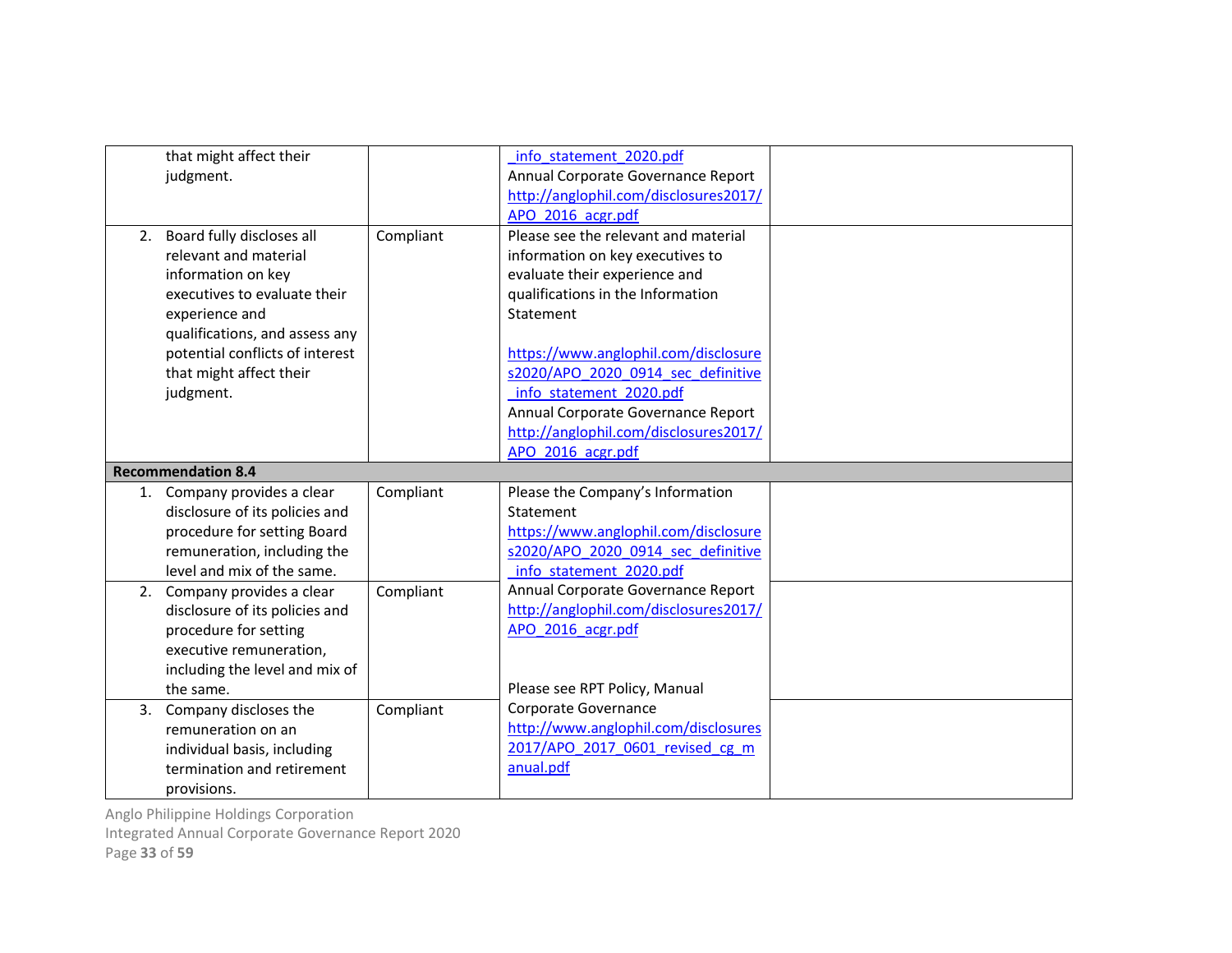|    | <b>Recommendation 8.5</b>                                                                                                                                                                         |           |                                                                                                                                                                                                                                                                                                                            |  |
|----|---------------------------------------------------------------------------------------------------------------------------------------------------------------------------------------------------|-----------|----------------------------------------------------------------------------------------------------------------------------------------------------------------------------------------------------------------------------------------------------------------------------------------------------------------------------|--|
|    | 1. Company discloses its<br>policies governing Related<br>Party Transactions (RPTs) and<br>other unusual or infrequently<br>occurring transactions in<br>their Manual on Corporate<br>Governance. | Compliant | Please refer to Recommendation 2.7                                                                                                                                                                                                                                                                                         |  |
| 2. | Company discloses material<br>or significant RPTs reviewed<br>and approved during the<br>year.                                                                                                    | Compliant | Please refer to the Company's Annual<br>Report under Related Party<br>Transactions, page 99<br>https://www.anglophil.com/disclosure<br>s2021/APO 2021 0519 sec17a annu<br>al report.pdf                                                                                                                                    |  |
|    | <b>Supplement to Recommendation 8.5</b>                                                                                                                                                           |           |                                                                                                                                                                                                                                                                                                                            |  |
|    | 1. Company requires directors<br>to disclose their interests in<br>transactions or any other<br>conflict of interests.                                                                            | Compliant | Directors to disclose their interests in<br>transactions or any other conflict of<br>interests during the Board Meeting at<br>which such transactions are discussed.<br>Please see the Company's Manual on<br>Corporate Governance<br>http://www.anglophil.com/disclosures<br>2017/APO 2017 0601 revised cg m<br>anual.pdf |  |
|    | <b>Optional: Recommendation 8.5</b>                                                                                                                                                               |           |                                                                                                                                                                                                                                                                                                                            |  |
|    | 1. Company discloses that RPTs<br>are conducted in such a way<br>to ensure that they are fair<br>and at arms' length.                                                                             | Compliant | Please refer to Recommendation 2.7                                                                                                                                                                                                                                                                                         |  |

Anglo Philippine Holdings Corporation Integrated Annual Corporate Governance Report 2020

Page 34 of 59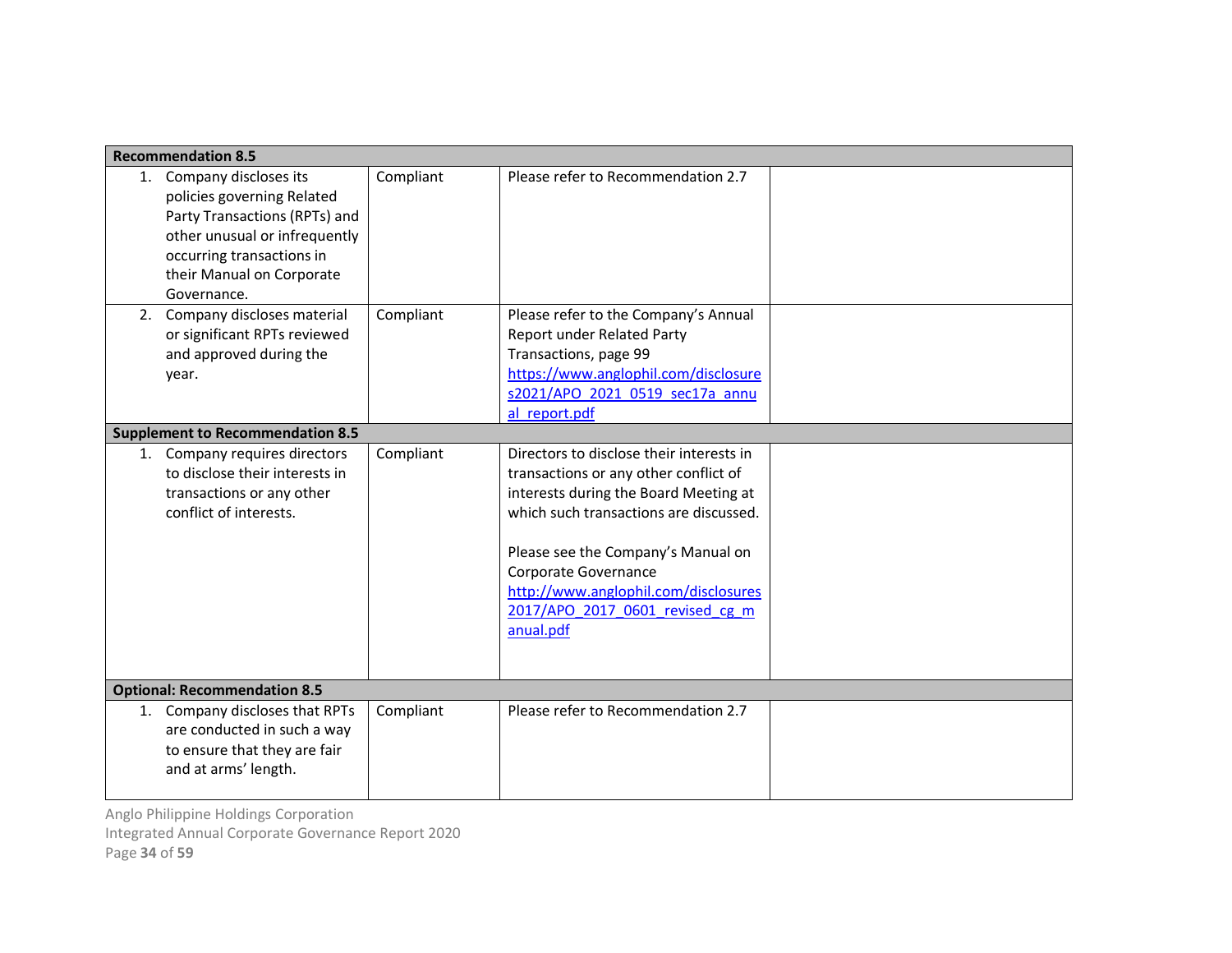|    | <b>Recommendation 8.6</b>                                                                                                                                                                                                                                                                                                       |           |                                                                                                                                                                                |                                                              |  |
|----|---------------------------------------------------------------------------------------------------------------------------------------------------------------------------------------------------------------------------------------------------------------------------------------------------------------------------------|-----------|--------------------------------------------------------------------------------------------------------------------------------------------------------------------------------|--------------------------------------------------------------|--|
|    | 1. Company makes a full, fair,<br>accurate and timely<br>disclosure to the public of<br>every material fact or event<br>that occur, particularly on the<br>acquisition or disposal of<br>significant assets, which<br>could adversely affect the<br>viability or the interest of its<br>shareholders and other<br>stakeholders. | Compliant | Please see SEC Form 17 C uploaded in<br>the Company's Website<br>http://www.anglophil.com                                                                                      | Please see Corporation's website<br>http://www.anglophil.com |  |
| 2. | Board appoints an<br>independently partly to<br>evaluate the fairness of the<br>transaction price on the<br>acquisition or disposal of<br>assets.                                                                                                                                                                               | Compliant | There is no transaction requiring the<br>appointment of independent party to<br>evaluate the fairness of the<br>transaction price on the acquisition or<br>disposal of assets. |                                                              |  |
|    | <b>Supplement to Recommendation 8.6</b>                                                                                                                                                                                                                                                                                         |           |                                                                                                                                                                                |                                                              |  |
| 1. | Company discloses the<br>existence justification and<br>details on shareholder<br>agreements, voting trust<br>agreements, confidentiality<br>agreements, and such other<br>agreements that may impact<br>on the control, ownership,<br>and strategic direction of the<br>company.                                               | Compliant | There are no known agreements that<br>may impact on the control, ownership,<br>and strategic direction of the<br>company.                                                      |                                                              |  |
|    | <b>Recommendation 8.7</b>                                                                                                                                                                                                                                                                                                       |           |                                                                                                                                                                                |                                                              |  |
|    | 1. Company's corporate<br>governance policies,<br>programs and procedures are                                                                                                                                                                                                                                                   | Compliant | Please see the Company's Manual on<br>Corporate Governance<br>http://www.anglophil.com/disclosures                                                                             |                                                              |  |

Integrated Annual Corporate Governance Report 2020

Page 35 of 59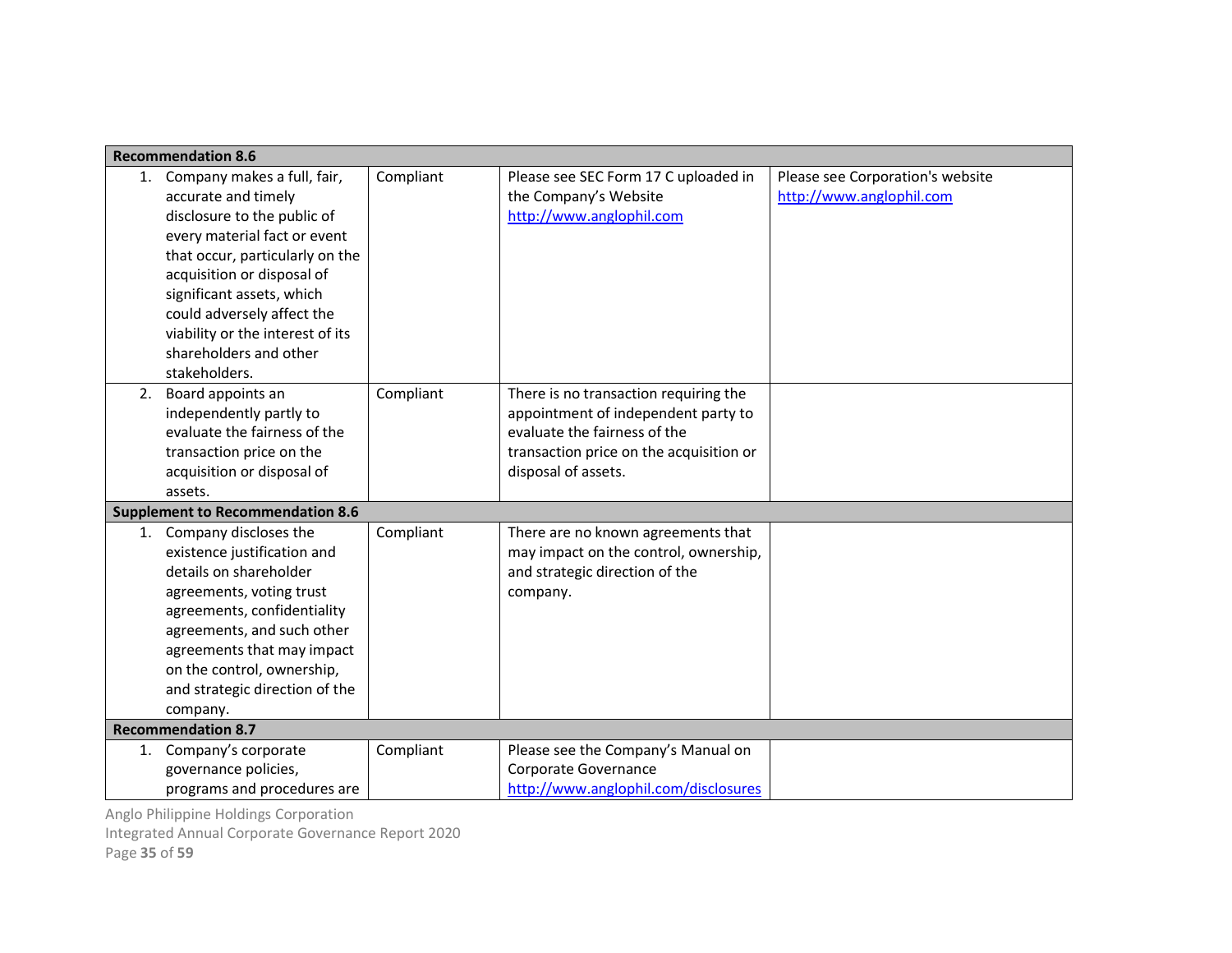| contained in its Manual on<br>Corporate Governance<br>(MCG).<br>2. Company's MCG is submitted<br>to the SEC and PSE.            | Compliant | 2017/APO 2017 0601 revised cg m<br>anual.pdf.                                                                                                       |  |
|---------------------------------------------------------------------------------------------------------------------------------|-----------|-----------------------------------------------------------------------------------------------------------------------------------------------------|--|
| 3. Company's MCG is posted on<br>its company website.                                                                           | Compliant |                                                                                                                                                     |  |
| <b>Supplement to Recommendation 8.7</b>                                                                                         |           |                                                                                                                                                     |  |
| 1. Company submits to the SEC<br>and PSE an updated MCG to<br>disclose any changes in its<br>corporate governance<br>practices. | Compliant | Please see the Company's Manual on<br>Corporate Governance<br>http://www.anglophil.com/disclosures<br>2017/APO 2017 0601 revised cg m<br>anual.pdf. |  |
| <b>Optional: Principle 8</b>                                                                                                    |           |                                                                                                                                                     |  |
| 1. Does the company's Annual<br>Report disclose the following<br>information:                                                   |           | Provide link or reference to the<br>company's Annual Report containing<br>the said information.                                                     |  |
| a. Corporate Objectives                                                                                                         | Compliant | https://www.anglophil.com/disclosure<br>s2021/APO 2021 0519 sec17a annu<br>al report.pdf                                                            |  |
| Financial<br>$h_{-}$<br>performance<br>indicators                                                                               | Compliant | https://www.anglophil.com/disclosure<br>s2021/APO 2021 0519 sec17a annu<br>al report.pdf                                                            |  |
| Non-financial<br>C <sub>1</sub><br>performance<br>indicators                                                                    | Compliant | https://www.anglophil.com/disclosure<br>s2021/APO 2021 0519 sec17a annu<br>al report.pdf                                                            |  |
| d.<br>Dividend Policy                                                                                                           | Compliant | https://www.anglophil.com/disclosure<br>s2021/APO 2021 0519 sec17a annu<br>al report.pdf                                                            |  |
| <b>Biographical details</b><br>е.<br>(at least age<br>academic<br>qualifications, date of                                       | Compliant | https://www.anglophil.com/disclosure<br>s2021/APO 2021 0519 sec17a annu<br>al report.pdf                                                            |  |

Integrated Annual Corporate Governance Report 2020

Page 36 of 59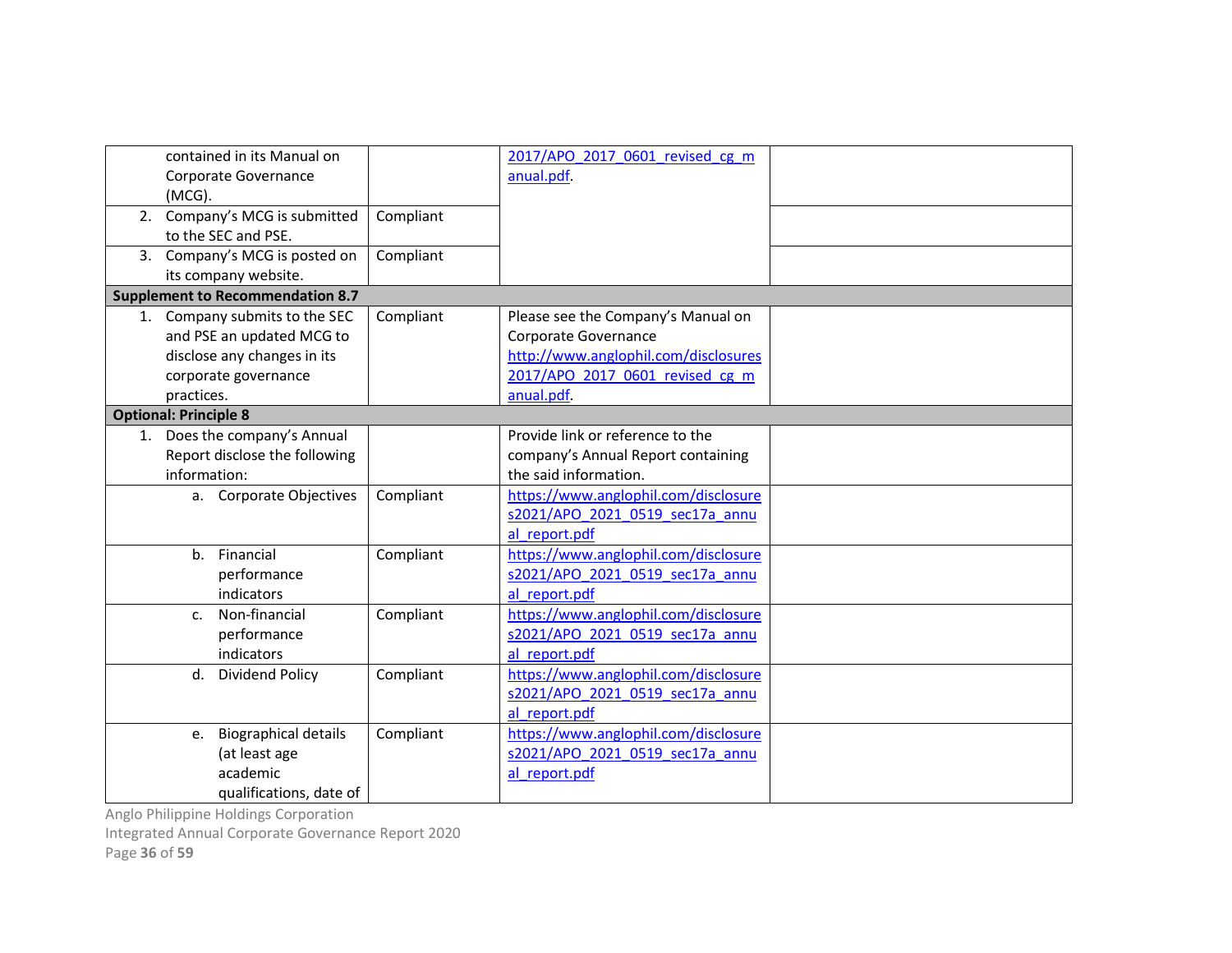| first appointment,<br>relevant experience,<br>and other<br>directorships in listed<br>companies) of all<br>directors<br>$f_{\perp}$<br>Attendance details of<br>each director in all<br>directors meetings                                    | Compliant | https://www.anglophil.com/disclosure<br>s2021/APO 2021 0519 sec17a annu<br>al report.pdf                                |  |
|-----------------------------------------------------------------------------------------------------------------------------------------------------------------------------------------------------------------------------------------------|-----------|-------------------------------------------------------------------------------------------------------------------------|--|
| held during the year<br><b>Total remuneration</b><br>g.<br>of each member of<br>the board of<br>directors                                                                                                                                     | Compliant | https://www.anglophil.com/disclosure<br>s2021/APO 2021 0519 sec17a annu<br>al report.pdf                                |  |
| 2. The Annual Report contains a<br>statement confirming the<br>company's full compliance<br>with the Code of Corporate<br>Governance and where there<br>is non-compliance, identifies<br>and explains reason for each<br>such issue.          | Compliant | Refer to Annual Report 2020<br>https://www.anglophil.com/disclosure<br>s2021/APO 2021 0519 sec17a annu<br>al report.pdf |  |
| 3. The Annual Report/Annual<br>CG Report discloses that the<br>board of directors conducted<br>a review of the company's<br>material controls (including<br>operational financial and<br>compliance controls) and risk<br>management systems. | Compliant | Refer to Annual Report 2020<br>https://www.anglophil.com/disclosure<br>s2021/APO 2021 0519 sec17a annu<br>al report.pdf |  |
| 4. The Annual Report/Annual<br>CG Report contains a<br>statement from the board of                                                                                                                                                            | Compliant | Refer to Annual Report 2020                                                                                             |  |

Integrated Annual Corporate Governance Report 2020

Page 37 of 59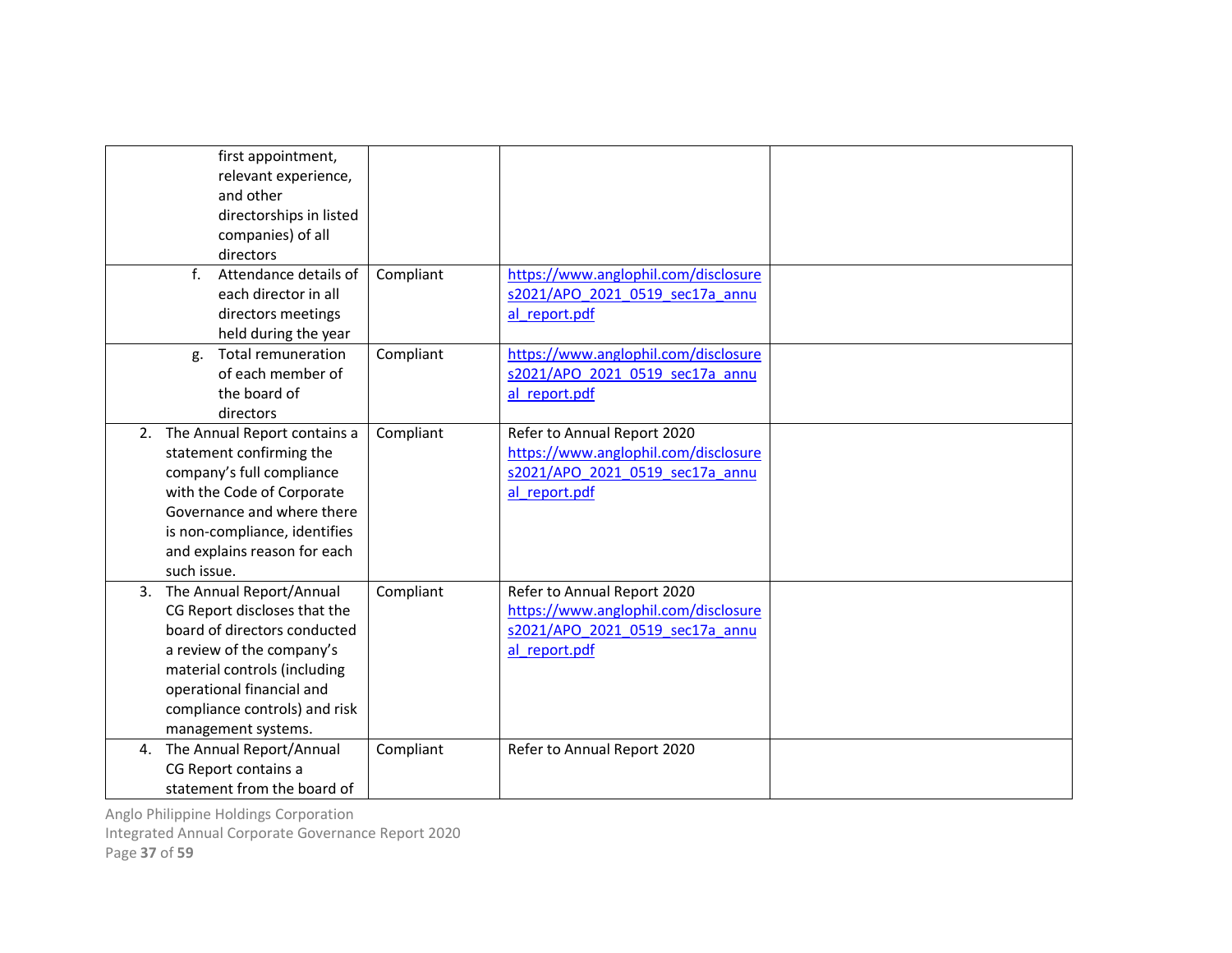| https://www.anglophil.com/disclosure<br>directors or Audit Committee<br>s2021/APO 2021 0519 sec17a annu<br>commenting on the<br>adequacy of the company's<br>al report.pdf<br>internal controls/risk<br>management systems.<br>Compliant<br>5. The company discloses in the<br>Refer to Annual Report 2020<br>Please refer to item 6 of the Annual Report<br>https://www.anglophil.com/disclosure<br>Annual Report the key risks<br>to which the company is<br>s2021/APO 2021 0519 sec17a annu<br>materially exposed to (i.e.<br>al report.pdf<br>financial operational<br>including IT, environmental,<br>social, economic).<br>Principle 9: The company should establish standards for the appropriate selection of an external auditor, and exercise effective oversight of the<br>same to strengthen the external auditor's independence and enhance audit quality.<br><b>Recommendation 9.1</b><br>Refer to Item 8, Annual Report 2020<br>1. Audit Committee has a<br>Compliant<br>https://www.anglophil.com/disclosure<br>robust process for approving<br>and recommending the<br>s2021/APO 2021 0519 sec17a annu<br>al report.pdf<br>appointment,<br>reappointment, removal, and<br>fees of the external auditors.<br>83.71% of shareholders ratified the<br>Compliant<br>2. The appointment,<br>reappointment, removal, and<br>reappointment, and fees of the<br>fees of the external auditor is<br>external auditor.<br>recommended by the Audit<br>Committee, approved by the<br>Board and ratified by the<br>shareholders.<br>3. For removal of the external<br>Compliant<br>The Company retain the services of its<br>auditor, the reasons for<br>external auditor. |                       |  |  |
|---------------------------------------------------------------------------------------------------------------------------------------------------------------------------------------------------------------------------------------------------------------------------------------------------------------------------------------------------------------------------------------------------------------------------------------------------------------------------------------------------------------------------------------------------------------------------------------------------------------------------------------------------------------------------------------------------------------------------------------------------------------------------------------------------------------------------------------------------------------------------------------------------------------------------------------------------------------------------------------------------------------------------------------------------------------------------------------------------------------------------------------------------------------------------------------------------------------------------------------------------------------------------------------------------------------------------------------------------------------------------------------------------------------------------------------------------------------------------------------------------------------------------------------------------------------------------------------------------------------------------------------------------------------------------------|-----------------------|--|--|
|                                                                                                                                                                                                                                                                                                                                                                                                                                                                                                                                                                                                                                                                                                                                                                                                                                                                                                                                                                                                                                                                                                                                                                                                                                                                                                                                                                                                                                                                                                                                                                                                                                                                                 |                       |  |  |
|                                                                                                                                                                                                                                                                                                                                                                                                                                                                                                                                                                                                                                                                                                                                                                                                                                                                                                                                                                                                                                                                                                                                                                                                                                                                                                                                                                                                                                                                                                                                                                                                                                                                                 |                       |  |  |
|                                                                                                                                                                                                                                                                                                                                                                                                                                                                                                                                                                                                                                                                                                                                                                                                                                                                                                                                                                                                                                                                                                                                                                                                                                                                                                                                                                                                                                                                                                                                                                                                                                                                                 |                       |  |  |
|                                                                                                                                                                                                                                                                                                                                                                                                                                                                                                                                                                                                                                                                                                                                                                                                                                                                                                                                                                                                                                                                                                                                                                                                                                                                                                                                                                                                                                                                                                                                                                                                                                                                                 |                       |  |  |
|                                                                                                                                                                                                                                                                                                                                                                                                                                                                                                                                                                                                                                                                                                                                                                                                                                                                                                                                                                                                                                                                                                                                                                                                                                                                                                                                                                                                                                                                                                                                                                                                                                                                                 |                       |  |  |
|                                                                                                                                                                                                                                                                                                                                                                                                                                                                                                                                                                                                                                                                                                                                                                                                                                                                                                                                                                                                                                                                                                                                                                                                                                                                                                                                                                                                                                                                                                                                                                                                                                                                                 |                       |  |  |
|                                                                                                                                                                                                                                                                                                                                                                                                                                                                                                                                                                                                                                                                                                                                                                                                                                                                                                                                                                                                                                                                                                                                                                                                                                                                                                                                                                                                                                                                                                                                                                                                                                                                                 |                       |  |  |
|                                                                                                                                                                                                                                                                                                                                                                                                                                                                                                                                                                                                                                                                                                                                                                                                                                                                                                                                                                                                                                                                                                                                                                                                                                                                                                                                                                                                                                                                                                                                                                                                                                                                                 |                       |  |  |
|                                                                                                                                                                                                                                                                                                                                                                                                                                                                                                                                                                                                                                                                                                                                                                                                                                                                                                                                                                                                                                                                                                                                                                                                                                                                                                                                                                                                                                                                                                                                                                                                                                                                                 |                       |  |  |
|                                                                                                                                                                                                                                                                                                                                                                                                                                                                                                                                                                                                                                                                                                                                                                                                                                                                                                                                                                                                                                                                                                                                                                                                                                                                                                                                                                                                                                                                                                                                                                                                                                                                                 |                       |  |  |
|                                                                                                                                                                                                                                                                                                                                                                                                                                                                                                                                                                                                                                                                                                                                                                                                                                                                                                                                                                                                                                                                                                                                                                                                                                                                                                                                                                                                                                                                                                                                                                                                                                                                                 |                       |  |  |
|                                                                                                                                                                                                                                                                                                                                                                                                                                                                                                                                                                                                                                                                                                                                                                                                                                                                                                                                                                                                                                                                                                                                                                                                                                                                                                                                                                                                                                                                                                                                                                                                                                                                                 |                       |  |  |
|                                                                                                                                                                                                                                                                                                                                                                                                                                                                                                                                                                                                                                                                                                                                                                                                                                                                                                                                                                                                                                                                                                                                                                                                                                                                                                                                                                                                                                                                                                                                                                                                                                                                                 |                       |  |  |
|                                                                                                                                                                                                                                                                                                                                                                                                                                                                                                                                                                                                                                                                                                                                                                                                                                                                                                                                                                                                                                                                                                                                                                                                                                                                                                                                                                                                                                                                                                                                                                                                                                                                                 |                       |  |  |
|                                                                                                                                                                                                                                                                                                                                                                                                                                                                                                                                                                                                                                                                                                                                                                                                                                                                                                                                                                                                                                                                                                                                                                                                                                                                                                                                                                                                                                                                                                                                                                                                                                                                                 |                       |  |  |
|                                                                                                                                                                                                                                                                                                                                                                                                                                                                                                                                                                                                                                                                                                                                                                                                                                                                                                                                                                                                                                                                                                                                                                                                                                                                                                                                                                                                                                                                                                                                                                                                                                                                                 |                       |  |  |
|                                                                                                                                                                                                                                                                                                                                                                                                                                                                                                                                                                                                                                                                                                                                                                                                                                                                                                                                                                                                                                                                                                                                                                                                                                                                                                                                                                                                                                                                                                                                                                                                                                                                                 |                       |  |  |
|                                                                                                                                                                                                                                                                                                                                                                                                                                                                                                                                                                                                                                                                                                                                                                                                                                                                                                                                                                                                                                                                                                                                                                                                                                                                                                                                                                                                                                                                                                                                                                                                                                                                                 |                       |  |  |
|                                                                                                                                                                                                                                                                                                                                                                                                                                                                                                                                                                                                                                                                                                                                                                                                                                                                                                                                                                                                                                                                                                                                                                                                                                                                                                                                                                                                                                                                                                                                                                                                                                                                                 |                       |  |  |
|                                                                                                                                                                                                                                                                                                                                                                                                                                                                                                                                                                                                                                                                                                                                                                                                                                                                                                                                                                                                                                                                                                                                                                                                                                                                                                                                                                                                                                                                                                                                                                                                                                                                                 |                       |  |  |
|                                                                                                                                                                                                                                                                                                                                                                                                                                                                                                                                                                                                                                                                                                                                                                                                                                                                                                                                                                                                                                                                                                                                                                                                                                                                                                                                                                                                                                                                                                                                                                                                                                                                                 |                       |  |  |
|                                                                                                                                                                                                                                                                                                                                                                                                                                                                                                                                                                                                                                                                                                                                                                                                                                                                                                                                                                                                                                                                                                                                                                                                                                                                                                                                                                                                                                                                                                                                                                                                                                                                                 |                       |  |  |
|                                                                                                                                                                                                                                                                                                                                                                                                                                                                                                                                                                                                                                                                                                                                                                                                                                                                                                                                                                                                                                                                                                                                                                                                                                                                                                                                                                                                                                                                                                                                                                                                                                                                                 |                       |  |  |
|                                                                                                                                                                                                                                                                                                                                                                                                                                                                                                                                                                                                                                                                                                                                                                                                                                                                                                                                                                                                                                                                                                                                                                                                                                                                                                                                                                                                                                                                                                                                                                                                                                                                                 |                       |  |  |
|                                                                                                                                                                                                                                                                                                                                                                                                                                                                                                                                                                                                                                                                                                                                                                                                                                                                                                                                                                                                                                                                                                                                                                                                                                                                                                                                                                                                                                                                                                                                                                                                                                                                                 |                       |  |  |
|                                                                                                                                                                                                                                                                                                                                                                                                                                                                                                                                                                                                                                                                                                                                                                                                                                                                                                                                                                                                                                                                                                                                                                                                                                                                                                                                                                                                                                                                                                                                                                                                                                                                                 |                       |  |  |
|                                                                                                                                                                                                                                                                                                                                                                                                                                                                                                                                                                                                                                                                                                                                                                                                                                                                                                                                                                                                                                                                                                                                                                                                                                                                                                                                                                                                                                                                                                                                                                                                                                                                                 |                       |  |  |
|                                                                                                                                                                                                                                                                                                                                                                                                                                                                                                                                                                                                                                                                                                                                                                                                                                                                                                                                                                                                                                                                                                                                                                                                                                                                                                                                                                                                                                                                                                                                                                                                                                                                                 |                       |  |  |
|                                                                                                                                                                                                                                                                                                                                                                                                                                                                                                                                                                                                                                                                                                                                                                                                                                                                                                                                                                                                                                                                                                                                                                                                                                                                                                                                                                                                                                                                                                                                                                                                                                                                                 |                       |  |  |
|                                                                                                                                                                                                                                                                                                                                                                                                                                                                                                                                                                                                                                                                                                                                                                                                                                                                                                                                                                                                                                                                                                                                                                                                                                                                                                                                                                                                                                                                                                                                                                                                                                                                                 |                       |  |  |
|                                                                                                                                                                                                                                                                                                                                                                                                                                                                                                                                                                                                                                                                                                                                                                                                                                                                                                                                                                                                                                                                                                                                                                                                                                                                                                                                                                                                                                                                                                                                                                                                                                                                                 |                       |  |  |
|                                                                                                                                                                                                                                                                                                                                                                                                                                                                                                                                                                                                                                                                                                                                                                                                                                                                                                                                                                                                                                                                                                                                                                                                                                                                                                                                                                                                                                                                                                                                                                                                                                                                                 | removal or change are |  |  |
| disclosed to the regulators                                                                                                                                                                                                                                                                                                                                                                                                                                                                                                                                                                                                                                                                                                                                                                                                                                                                                                                                                                                                                                                                                                                                                                                                                                                                                                                                                                                                                                                                                                                                                                                                                                                     |                       |  |  |

Integrated Annual Corporate Governance Report 2020

Page 38 of 59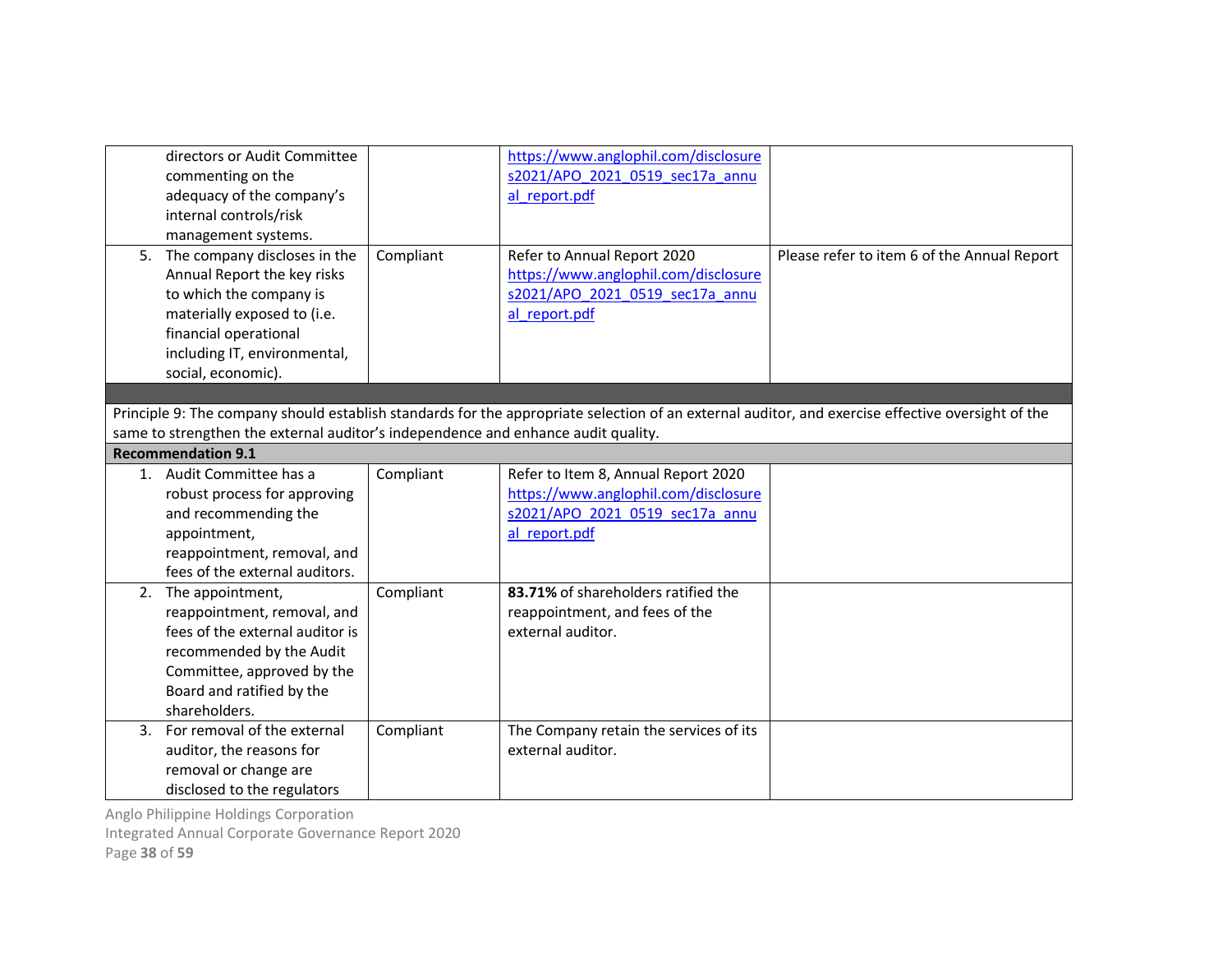| and the public through the              |           |                                       |  |
|-----------------------------------------|-----------|---------------------------------------|--|
| company website and                     |           |                                       |  |
| required disclosures.                   |           |                                       |  |
| <b>Supplement to Recommendation 9.1</b> |           |                                       |  |
| 1. Company has a policy of              | Compliant | Please the Company's Information      |  |
| rotating the lead audit                 |           | Statement                             |  |
| partner every five years.               |           | https://www.anglophil.com/disclosure  |  |
|                                         |           | s2020/APO 2020 0914 sec definitive    |  |
|                                         |           | info statement 2020.pdf               |  |
| <b>Recommendation 9.2</b>               |           |                                       |  |
| 1. Audit Committee Charter              | Compliant | Please see the Corporation's Manual   |  |
| includes the Audit                      |           | on Corporate Governance               |  |
| Committee's responsibility              |           | http://www.anglophil.com/disclosures  |  |
| on:                                     |           | 2017/APO 2017 0601 revised cg m       |  |
| i.<br>assessing the                     |           | anual.pdf                             |  |
| integrity and                           |           |                                       |  |
| independence of                         |           | Audit Committee Charter               |  |
| external auditors:                      |           | https://www.anglophil.com/documen     |  |
| ii.<br>exercising effective             |           | ts14/APHC%20Audit%20Committee%        |  |
| oversight to review                     |           | 20Charter.pdf                         |  |
| and monitor the                         |           |                                       |  |
| external auditor's                      |           |                                       |  |
| independence and                        |           | Annual Corporate Governance Report    |  |
| objectivity; and                        |           | http://anglophil.com/disclosures2017/ |  |
| iii.<br>exercising effective            |           | APO 2016 acgr.pdf                     |  |
| oversight to review                     |           |                                       |  |
| and monitor the                         |           |                                       |  |
| effectiveness of the                    |           |                                       |  |
| audit process taking                    |           |                                       |  |
| into consideration                      |           |                                       |  |
| relevant Philippine                     |           |                                       |  |
| professional and                        |           |                                       |  |
| regulatory                              |           |                                       |  |

Integrated Annual Corporate Governance Report 2020

Page 39 of 59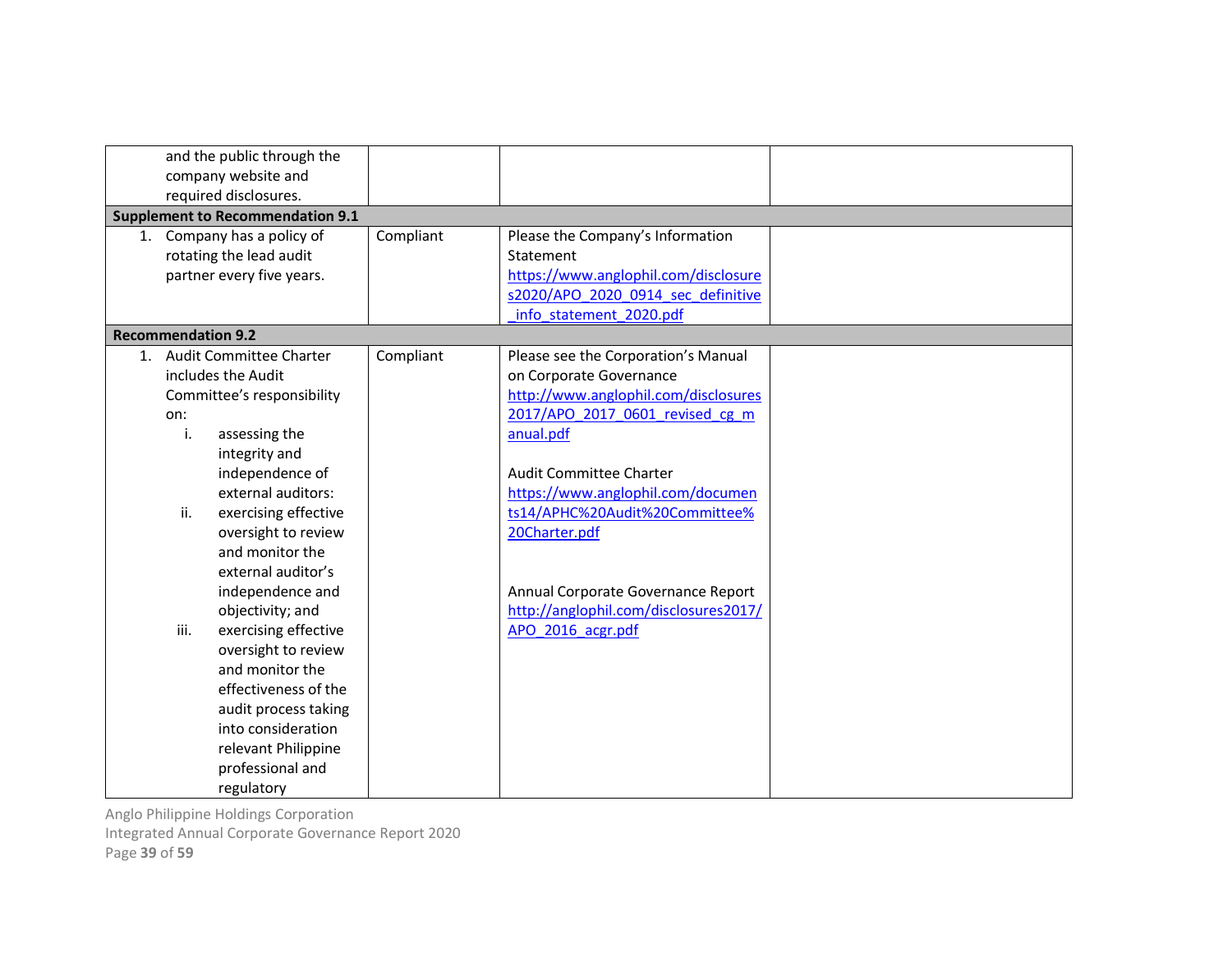| requirements.                                                                                                                                                                                                                      |           |                                                                                                                                                                                                                                                                             |                                                              |
|------------------------------------------------------------------------------------------------------------------------------------------------------------------------------------------------------------------------------------|-----------|-----------------------------------------------------------------------------------------------------------------------------------------------------------------------------------------------------------------------------------------------------------------------------|--------------------------------------------------------------|
| 2. Audit Committee Charter<br>contains the Committee's<br>responsibility on reviewing<br>and monitoring the external<br>auditor's suitability and<br>effectiveness on an annual<br>basis.                                          | Compliant | Please see Company's Manual<br>Corporate Governance<br>http://www.anglophil.com/disclosures<br>2017/APO 2017 0601 revised cg m<br>anual.pdf<br><b>Audit Committee Charter</b><br>http://www.anglophil.com/document<br>s14/APHC%20Audit%20Committee%2<br><b>OCharter.pdf</b> |                                                              |
| <b>Supplement to Recommendation 9.2</b>                                                                                                                                                                                            |           |                                                                                                                                                                                                                                                                             |                                                              |
| 1. Audit Committee ensures<br>that the external auditor is<br>credible, competent and has<br>the ability to understand<br>complex related party<br>transactions, its<br>counterparties, and<br>valuations of such<br>transactions. | Compliant | Please see Company's Manual<br>Corporate Governance<br>http://www.anglophil.com/disclosures<br>2017/APO 2017 0601 revised cg m<br>anual.pdf<br><b>Audit Committee Charter</b><br>http://www.anglophil.com/document<br>s14/APHC%20Audit%20Committee%2<br><b>OCharter.pdf</b> |                                                              |
| 2. Audit Committee ensures<br>that the external auditor has<br>adequate quality control<br>procedures.                                                                                                                             | Compliant | Please see the Company's Manual on<br>Corporate Governance<br>http://www.anglophil.com/disclosures<br>2017/APO 2017 0601 revised cg m<br>anual.pdf                                                                                                                          | Please see Corporation's website<br>http://www.anglophil.com |

Integrated Annual Corporate Governance Report 2020

Page 40 of 59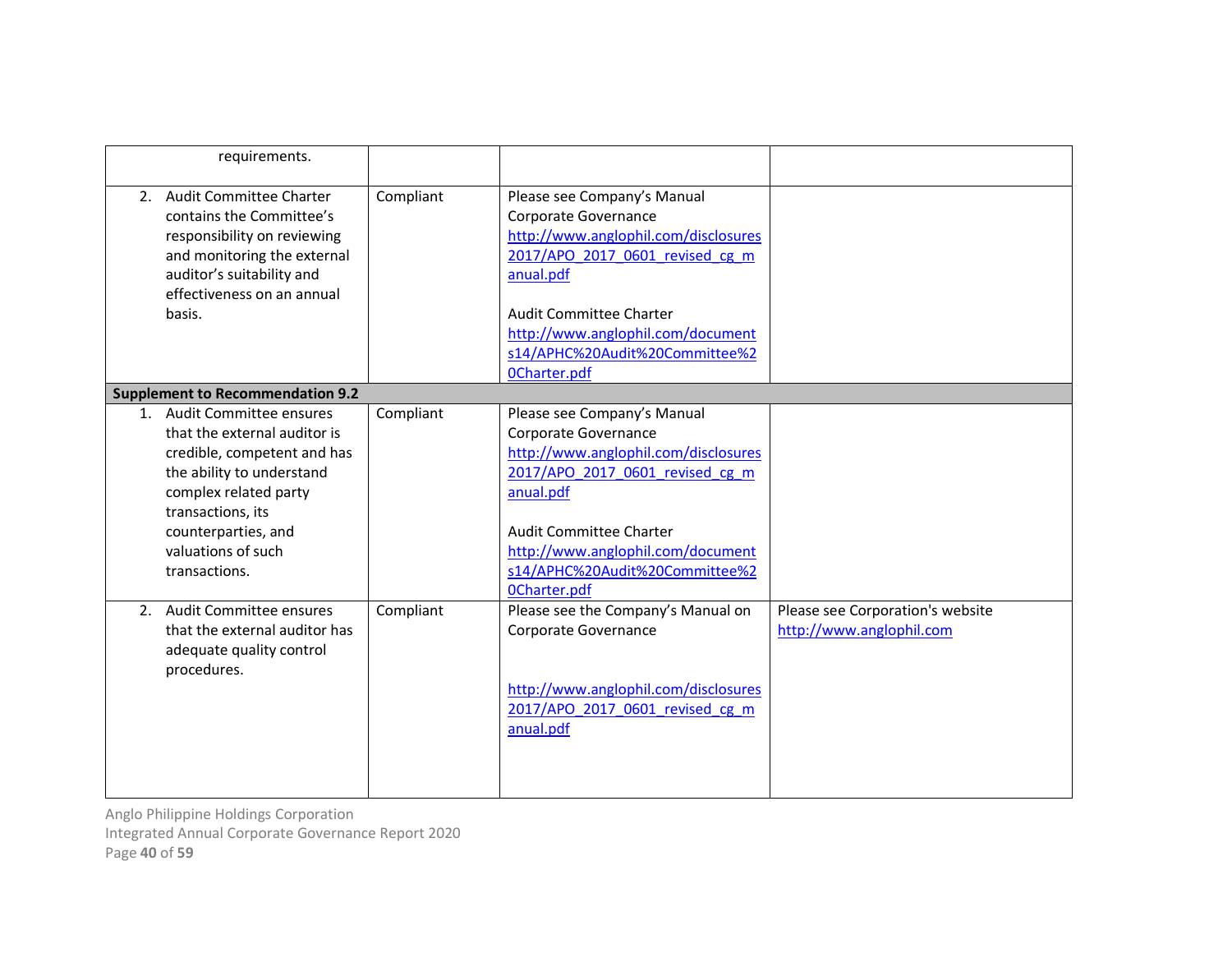| <b>Recommendation 9.3</b>                       |           | <b>Audit Committee Charter</b><br>https://www.anglophil.com/documen<br>ts14/APHC%20Audit%20Committee%<br>20Charter.pdf |                                            |
|-------------------------------------------------|-----------|------------------------------------------------------------------------------------------------------------------------|--------------------------------------------|
| Company discloses the<br>1.                     | Compliant | The External Auditor of the                                                                                            |                                            |
| nature of non-audit services                    |           | Corporation currently does not                                                                                         |                                            |
| performed by its external                       |           | perform any non-audit services                                                                                         |                                            |
| auditor in the Annual Report                    |           |                                                                                                                        |                                            |
| to deal with the potential                      |           |                                                                                                                        |                                            |
| conflict of interest.                           |           |                                                                                                                        |                                            |
| Audit Committee stays alert<br>2.               | Compliant | Please see Company's Manual                                                                                            |                                            |
| for any potential conflict of                   |           | Corporate Governance                                                                                                   |                                            |
| interest situations, given the                  |           | http://www.anglophil.com/disclosures                                                                                   |                                            |
| guidelines or policies on non-                  |           | 2017/APO 2017 0601 revised cg m                                                                                        |                                            |
| audit services, which could                     |           | anual.pdf                                                                                                              |                                            |
| be viewed as impairing the                      |           |                                                                                                                        |                                            |
| external auditor's objectivity.                 |           | <b>Audit Committee Charter</b>                                                                                         |                                            |
|                                                 |           | https://www.anglophil.com/documen                                                                                      |                                            |
|                                                 |           | ts14/APHC%20Audit%20Committee%                                                                                         |                                            |
|                                                 |           | 20Charter.pdf                                                                                                          |                                            |
| <b>Supplement to Recommendation 9.3</b>         |           |                                                                                                                        |                                            |
| 1. Fees paid for non-audit                      | Compliant | The External Auditor of the                                                                                            |                                            |
| services do not outweigh the                    |           | Corporation currently does not                                                                                         |                                            |
| fees paid for audit services.                   |           | perform any non-audit services. Thus                                                                                   |                                            |
|                                                 |           | there are no non-audit fees paid by                                                                                    |                                            |
|                                                 |           | the Corporation.                                                                                                       |                                            |
| <b>Additional Recommendation to Principle 9</b> |           |                                                                                                                        |                                            |
| Company's external auditor is<br>1.             | Compliant | Provide information on company's                                                                                       | The Corporation's current external auditor |
| duly accredited by the SEC                      |           | external auditor, such as:                                                                                             | is SycipGorresVelayo& Co., the handling    |
| under Group category                            |           |                                                                                                                        | partner is Ma. Genalin Q. Arevalo          |

Integrated Annual Corporate Governance Report 2020

Page 41 of 59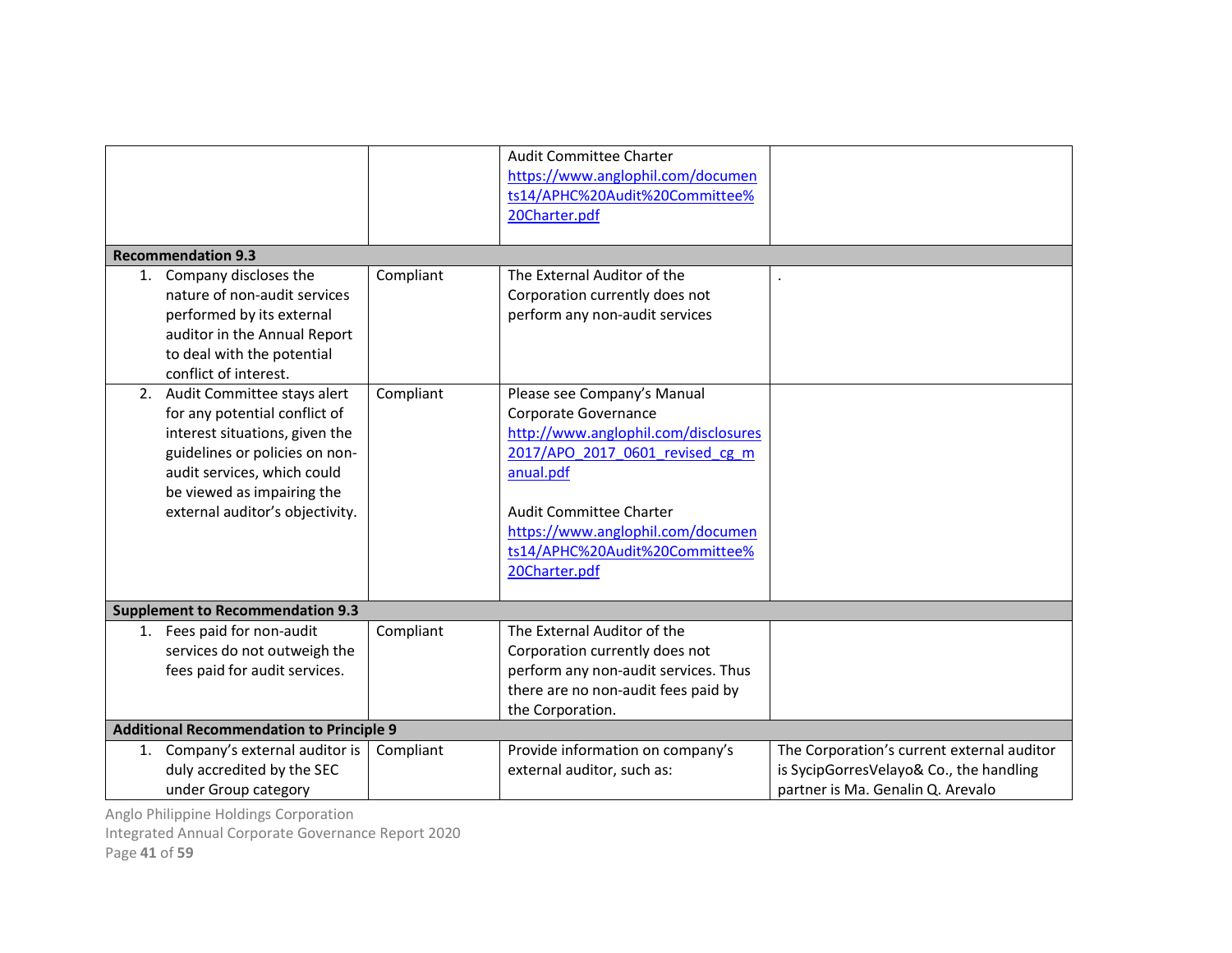|    |                                                                                                                                                                                                          |           | 1. Name of the audit<br>engagement partner;<br>2. Accreditation number:<br>Date Accredited:<br>3.<br>4. Expiry date of accreditation:<br>and<br>Name, address, contact<br>5.<br>number of the audit firm. | Please see Independent Auditor's Report<br>Annual Report 2020<br>https://www.anglophil.com/disclosures202<br>1/APO 2021 0519 sec17a annual report.<br>pdf |
|----|----------------------------------------------------------------------------------------------------------------------------------------------------------------------------------------------------------|-----------|-----------------------------------------------------------------------------------------------------------------------------------------------------------------------------------------------------------|-----------------------------------------------------------------------------------------------------------------------------------------------------------|
| 2. | Company's external auditor<br>agreed to be subjected to the<br><b>SEC Oversight Assurance</b><br>Review (SOAR) Inspection<br>Program conducted by the<br>SEC's Office of the General<br>Accountant (OGA) |           | To the best of our knowledge, the<br>Company is not aware whether or not<br>its external auditor agreed to be<br>subject to the SOAR inspection<br>program conducted by the SEC.                          |                                                                                                                                                           |
|    |                                                                                                                                                                                                          |           |                                                                                                                                                                                                           |                                                                                                                                                           |
|    |                                                                                                                                                                                                          |           | Principle 10: The company should ensure that the material and reportable non-financial and sustainability issues are disclosed.                                                                           |                                                                                                                                                           |
|    | <b>Recommendation 10.1</b>                                                                                                                                                                               |           |                                                                                                                                                                                                           |                                                                                                                                                           |
| 1. | Board has a clear and<br>focused policy on the<br>disclosure of non-financial<br>information with emphasis<br>on the management of                                                                       | Compliant | Annual Corporate Governance Report<br>http://anglophil.com/disclosures2017/<br>APO 2016 acgr.pdf                                                                                                          |                                                                                                                                                           |
|    | economic, environment,<br>social and governance (EESG)<br>issues of its business, which<br>underpin sustainability.                                                                                      |           |                                                                                                                                                                                                           |                                                                                                                                                           |

Integrated Annual Corporate Governance Report 2020

Page 42 of 59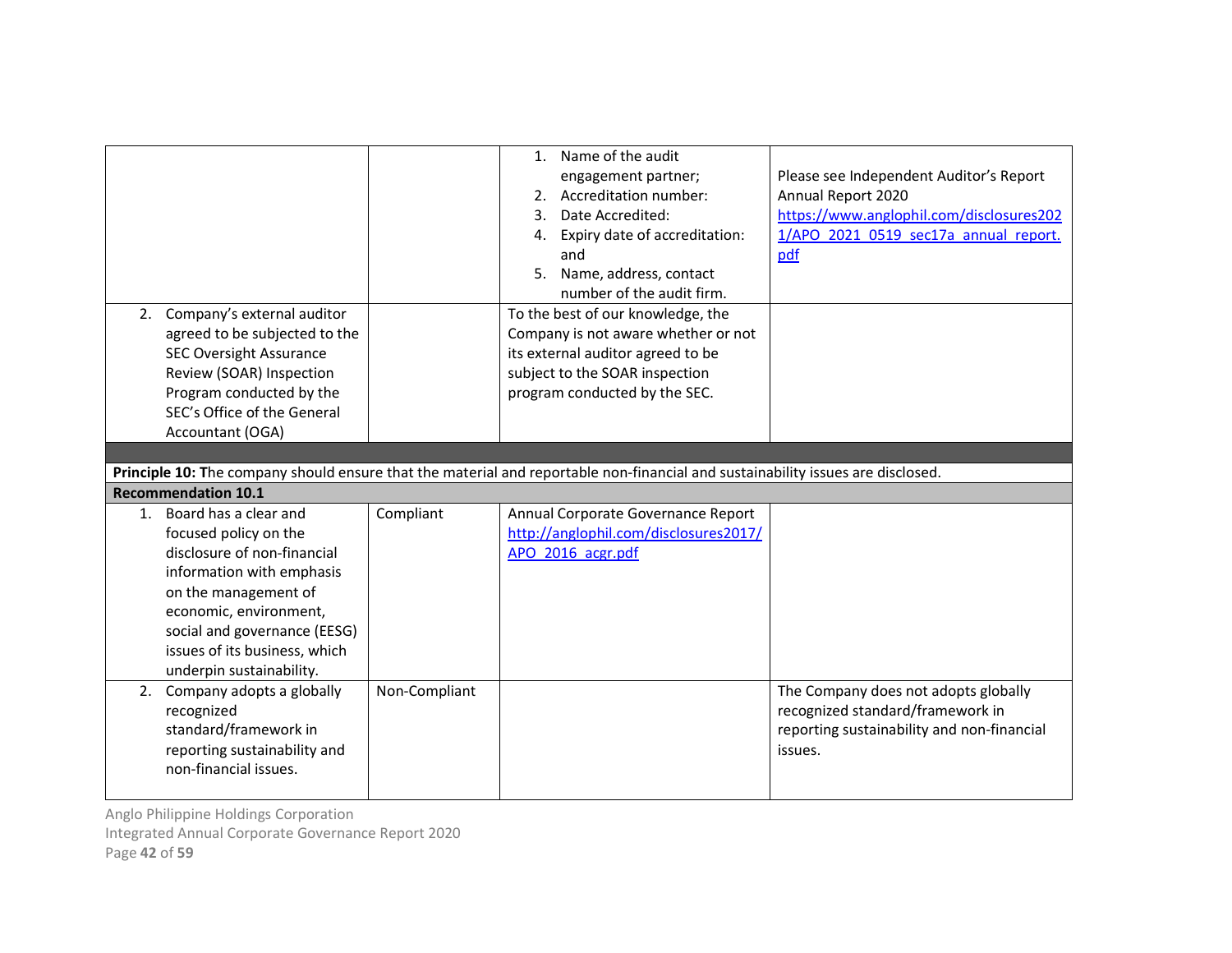|                                                                                    |               | This channel is crucial for informed decision-making by investors, stakeholders and other interested users.                                                                                                                       | Principle 11: The company should maintain a comprehensive and cost-efficient communication channel for disseminating relevant information.                                        |
|------------------------------------------------------------------------------------|---------------|-----------------------------------------------------------------------------------------------------------------------------------------------------------------------------------------------------------------------------------|-----------------------------------------------------------------------------------------------------------------------------------------------------------------------------------|
| <b>Recommendation 11.1</b>                                                         |               |                                                                                                                                                                                                                                   |                                                                                                                                                                                   |
| 1. Company has media and<br>analysts' briefings                                    | Non-compliant |                                                                                                                                                                                                                                   | Company does not have media and<br>analysts' briefings, however, during annual<br>meetings media representative are free to<br>interview the Company's appointed<br>spokesperson. |
| <b>Supplemented to Principle 11</b>                                                |               |                                                                                                                                                                                                                                   |                                                                                                                                                                                   |
| 1. Company has a website<br>disclosing up-to-date<br>information on the following: |               | Disclose and identify the<br>communication channels used by the<br>company (i.e. website, Analyst's<br>briefing, Media briefings/press<br>conferences, Quarterly reporting,<br>Current reporting, etc.) Provide links,<br>if any. |                                                                                                                                                                                   |
| Financial<br>a.<br>statements/reports<br>(latest quarterly)                        | Compliant     | Please see Corporation's website<br>http://www.anglophil.com                                                                                                                                                                      |                                                                                                                                                                                   |
| Materials provided in<br>b.<br>briefings to analysts<br>and media                  | Compliant     |                                                                                                                                                                                                                                   |                                                                                                                                                                                   |
| Downloadable<br>$\mathsf{C}$ .<br>annual report                                    | Compliant     |                                                                                                                                                                                                                                   |                                                                                                                                                                                   |
| d. Notice of ASM<br>and/or SSM                                                     | Compliant     |                                                                                                                                                                                                                                   |                                                                                                                                                                                   |
| e. Minutes of ASM<br>and/or SSM                                                    | Compliant     |                                                                                                                                                                                                                                   |                                                                                                                                                                                   |
| Company's Articles of<br>$f_{\rm{r}}$<br>Incorporation                             | Compliant     |                                                                                                                                                                                                                                   |                                                                                                                                                                                   |

Anglo Philippine Holdings Corporation Integrated Annual Corporate Governance Report 2020

Page 43 of 59

┍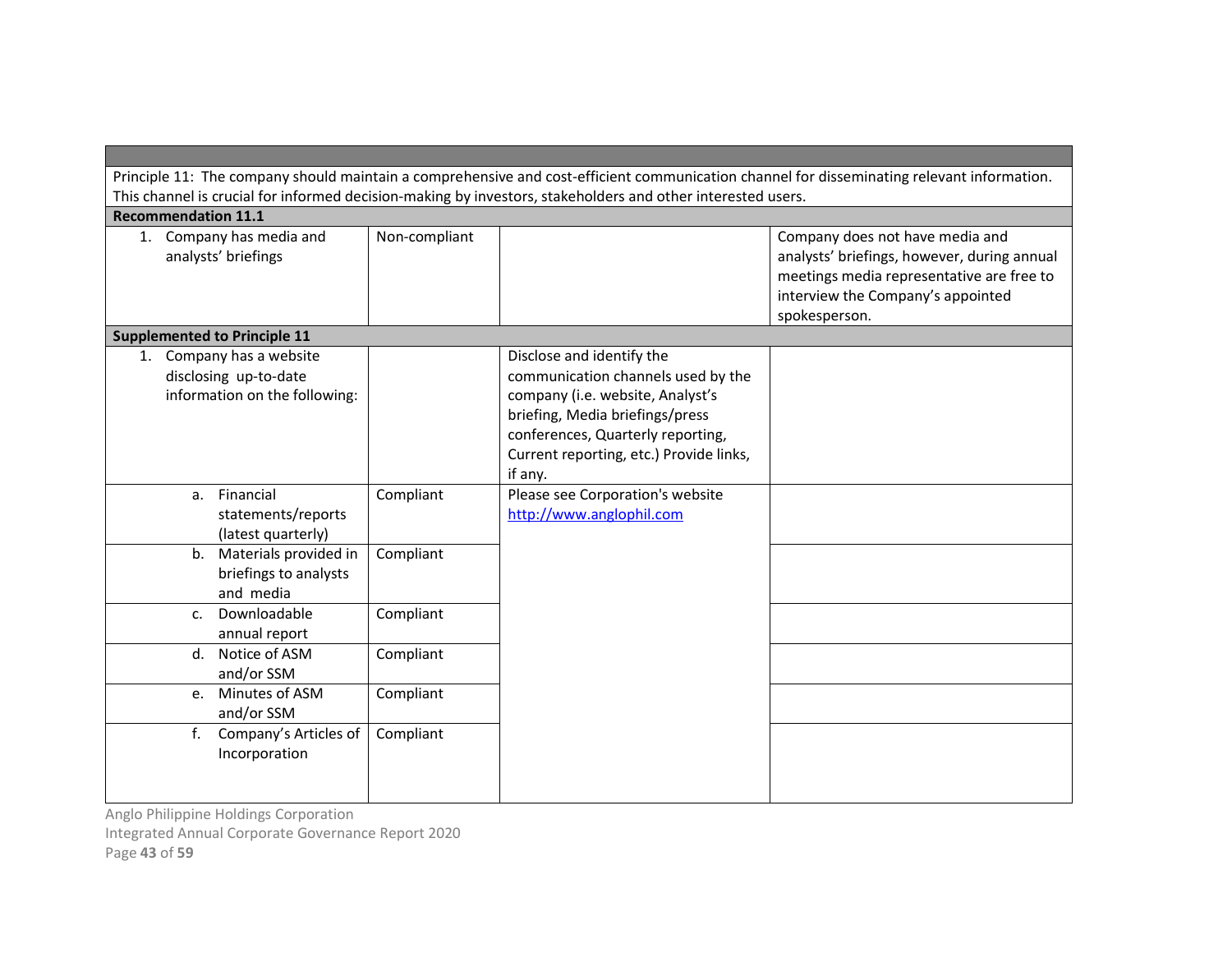|                                                                             | <b>Additional Recommendation to Principle 11</b> |                                                                                                                                               |  |  |
|-----------------------------------------------------------------------------|--------------------------------------------------|-----------------------------------------------------------------------------------------------------------------------------------------------|--|--|
| 1. Company complies with SEC                                                | Compliant                                        | Please see Corporation's website                                                                                                              |  |  |
| prescribed website template.                                                |                                                  | http://www.anglophil.com                                                                                                                      |  |  |
|                                                                             |                                                  | <b>Internal Control System and Risk Management Framework</b>                                                                                  |  |  |
|                                                                             |                                                  | Principle 12: To ensure the integrity, transparency and proper governance in the conduct of its affairs, the company should have a strong and |  |  |
| effective internal control system and enterprise risk management framework. |                                                  |                                                                                                                                               |  |  |
| <b>Recommendation 12.1</b>                                                  |                                                  |                                                                                                                                               |  |  |
| 1. Company has an adequate                                                  | Compliant                                        | Please see the Company's Manual on                                                                                                            |  |  |
| and effective internal control                                              |                                                  | Corporate Governance                                                                                                                          |  |  |
| system in the conduct of its                                                |                                                  | http://www.anglophil.com/disclosures                                                                                                          |  |  |
| business.                                                                   |                                                  | 2017/APO_2017_0601_revised_cg_m                                                                                                               |  |  |
|                                                                             |                                                  | anual.pdf                                                                                                                                     |  |  |
|                                                                             |                                                  |                                                                                                                                               |  |  |
|                                                                             |                                                  | Audit Committee Charter                                                                                                                       |  |  |
|                                                                             |                                                  | https://www.anglophil.com/documen                                                                                                             |  |  |
|                                                                             |                                                  | ts14/APHC%20Audit%20Committee%                                                                                                                |  |  |
|                                                                             |                                                  | 20Charter.pdf                                                                                                                                 |  |  |
|                                                                             |                                                  |                                                                                                                                               |  |  |
|                                                                             |                                                  | Annual Corporate Governance Report<br>http://anglophil.com/disclosures2017/                                                                   |  |  |
|                                                                             |                                                  | APO 2016 acgr.pdf                                                                                                                             |  |  |
|                                                                             |                                                  |                                                                                                                                               |  |  |
| 2. Company has an adequate                                                  | Compliant                                        | Please see the Company's Manual on                                                                                                            |  |  |
| and effective enterprise risk                                               |                                                  | Corporate Governance                                                                                                                          |  |  |
| management framework in                                                     |                                                  |                                                                                                                                               |  |  |
| the conduct of its business.                                                |                                                  | http://www.anglophil.com/disclosures                                                                                                          |  |  |
|                                                                             |                                                  | 2017/APO 2017 0601 revised cg m                                                                                                               |  |  |
|                                                                             |                                                  | anual.pdf                                                                                                                                     |  |  |
|                                                                             |                                                  |                                                                                                                                               |  |  |
|                                                                             |                                                  | Please refer to Note 29                                                                                                                       |  |  |
|                                                                             |                                                  | https://www.anglophil.com/disclosure                                                                                                          |  |  |
|                                                                             |                                                  | s2020/APO 2019 sec 17a annual re                                                                                                              |  |  |
|                                                                             |                                                  | port 2019.pdf                                                                                                                                 |  |  |

Integrated Annual Corporate Governance Report 2020

Page 44 of 59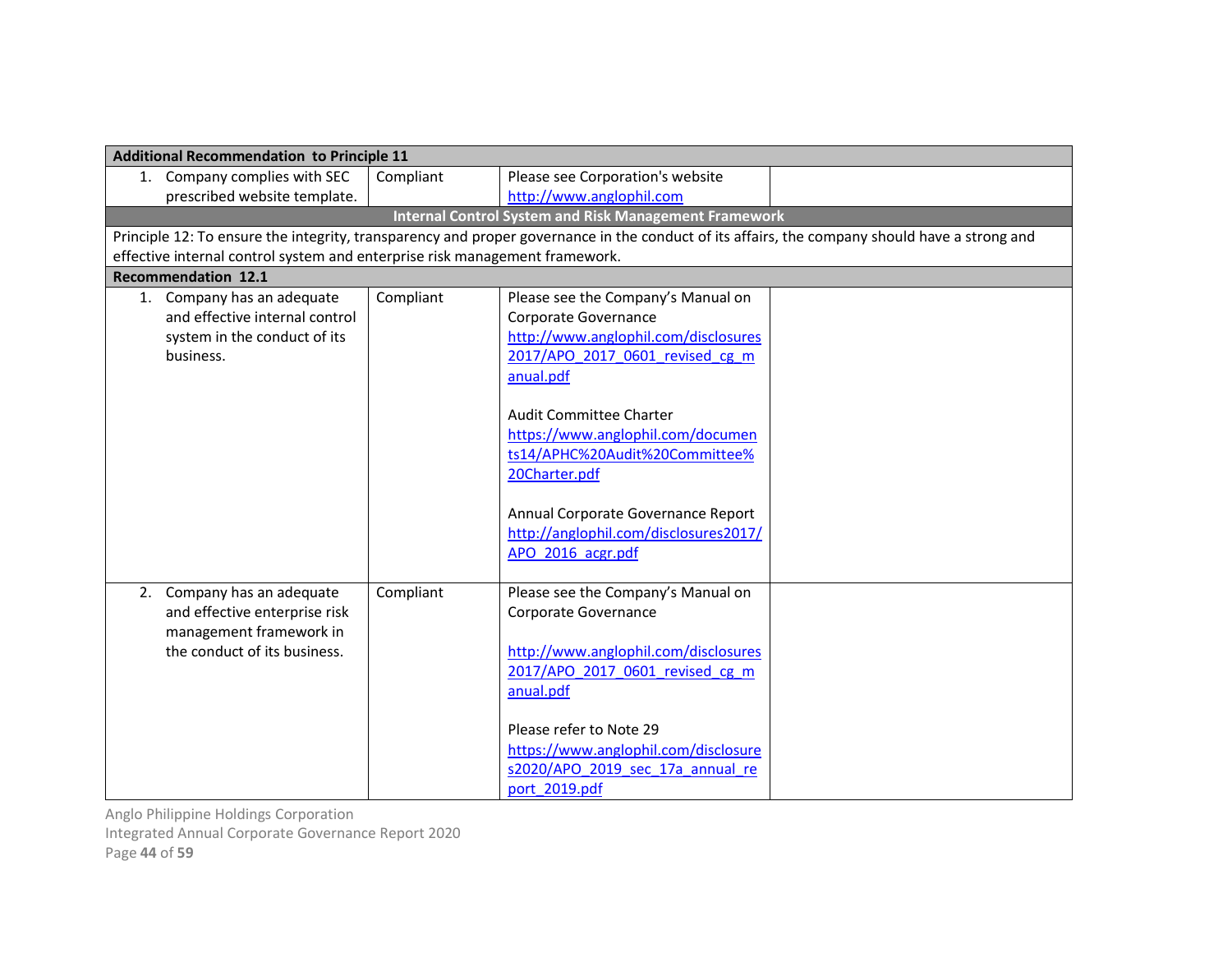|    | <b>Supplement to Recommendation 12.1</b> |               |                                    |  |
|----|------------------------------------------|---------------|------------------------------------|--|
|    | 1. Company has a formal                  | Non-compliant | The Company has no formal          |  |
|    | comprehensive enterprise-                |               | comprehensive enterprise-wide      |  |
|    | wide compliance program                  |               | compliance program. However,       |  |
|    | covering compliance with                 |               | Personnel are encouraged to attend |  |
|    | laws and relevant regulations            |               | trainings and information campaign |  |
|    | that is annually reviewed.               |               | seminars on new laws/regulations   |  |
|    | The programs include                     |               | being implemented that impacts on  |  |
|    | appropriate training and                 |               | the Company's business and         |  |
|    | awareness initiatives to                 |               | operations.                        |  |
|    | facilitate understanding,                |               |                                    |  |
|    | acceptance and compliance                |               |                                    |  |
|    | with the said issuances.                 |               |                                    |  |
|    | <b>Optional: Recommendation 12.1</b>     |               |                                    |  |
|    | 1. Company has a governance              |               |                                    |  |
|    | process on IT issues including           |               |                                    |  |
|    | disruption, cyber security,              |               |                                    |  |
|    | and disaster recovery, to                |               |                                    |  |
|    | ensure that all key risks are            |               |                                    |  |
|    | identified, managed and                  |               |                                    |  |
|    | reported to the board.                   |               |                                    |  |
|    | <b>Recommendation 12.2</b>               |               |                                    |  |
| 1. | Company has in place an                  | Compliant     | Outsourced                         |  |
|    | independent internal audit               |               | http://www.anglophil.com/1h3 exec  |  |
|    | function that provides an                |               | officers.html                      |  |
|    | independent and objective                |               |                                    |  |
|    | assurance, and consulting                |               |                                    |  |
|    | services designed to add                 |               |                                    |  |
|    | value and improve the                    |               |                                    |  |
|    | company's operations.                    |               |                                    |  |
|    | Recommendation to 12.3                   |               |                                    |  |
|    | 1. Company has a qualified               | Compliant     | Outsourced                         |  |
|    | Chief Audit Executive (CAE)              |               |                                    |  |

Integrated Annual Corporate Governance Report 2020

Page 45 of 59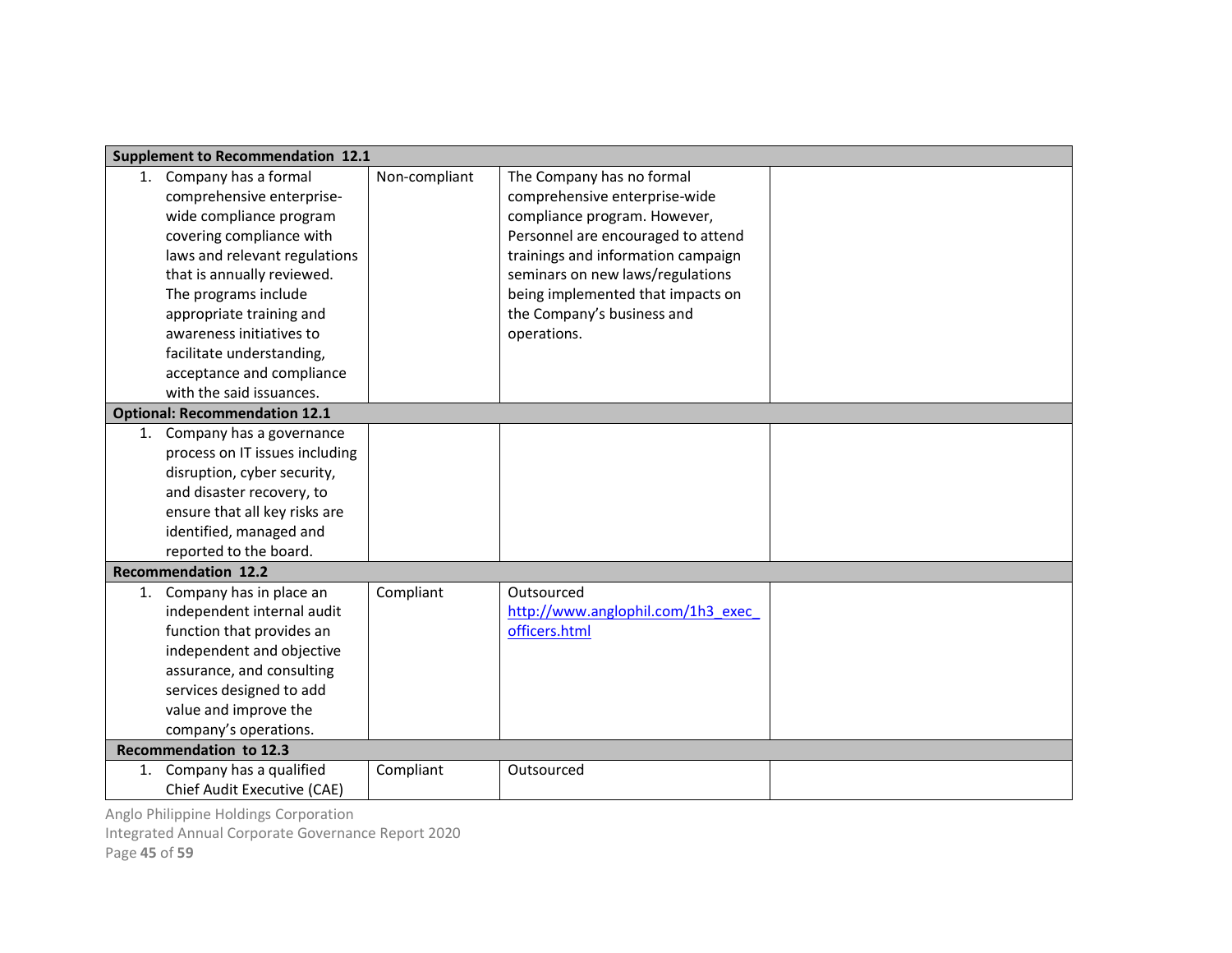| appointed by the Board.          |               | http://www.anglophil.com/1h3 exec    |                                             |
|----------------------------------|---------------|--------------------------------------|---------------------------------------------|
|                                  |               | officers.html                        |                                             |
|                                  |               | Please see the Company's Manual on   |                                             |
|                                  |               | Corporate Governance                 |                                             |
|                                  |               | http://www.anglophil.com/disclosures |                                             |
|                                  |               | 2017/APO 2017 0601 revised cg m      |                                             |
|                                  |               | anual.pdf                            |                                             |
| 2. CAE oversees and is           | Compliant     | Outsourced                           |                                             |
| responsible for the internal     |               | http://www.anglophil.com/1h3 exec    |                                             |
| audit activity, a qualified      |               | officers.html                        |                                             |
| independent executive or         |               |                                      |                                             |
| senior management                |               | Manual on corporate Governance       |                                             |
| personnel is assigned the        |               | Please see the Company's Manual on   |                                             |
| responsibility for managing      |               | Corporate Governance                 |                                             |
| the fully outsourced internal    |               | http://www.anglophil.com/disclosures |                                             |
| audit activity.                  |               | 2017/APO 2017 0601 revised cg m      |                                             |
|                                  |               | anual.pdf                            |                                             |
| 3. In case of a fully outsourced | Compliant     | Outsourced                           |                                             |
| internal audit activity,         |               | http://www.anglophil.com/1h3 exec    |                                             |
| qualified independent            |               | officers.html                        |                                             |
| executive or senior              |               |                                      |                                             |
| management personnel is          |               | Please see the Company's Manual on   |                                             |
| assigned the responsibility      |               | Corporate Governance                 |                                             |
| for managing the fully           |               | http://www.anglophil.com/disclosures |                                             |
| outsourced internal audit        |               | 2017/APO 2017 0601 revised cg m      |                                             |
| activity.                        |               | anual.pdf                            |                                             |
| <b>Recommendation 12.4</b>       |               |                                      |                                             |
| 1. Company has a separate risk   | Non-Compliant |                                      | This function is currently being undertaken |
| management function to           |               |                                      | by the Audit Committee and the CRO          |
| identify, assess and monitor     |               |                                      |                                             |
| key risk, exposures.             |               |                                      |                                             |
|                                  |               |                                      |                                             |

Anglo Philippine Holdings Corporation Integrated Annual Corporate Governance Report 2020

Page 46 of 59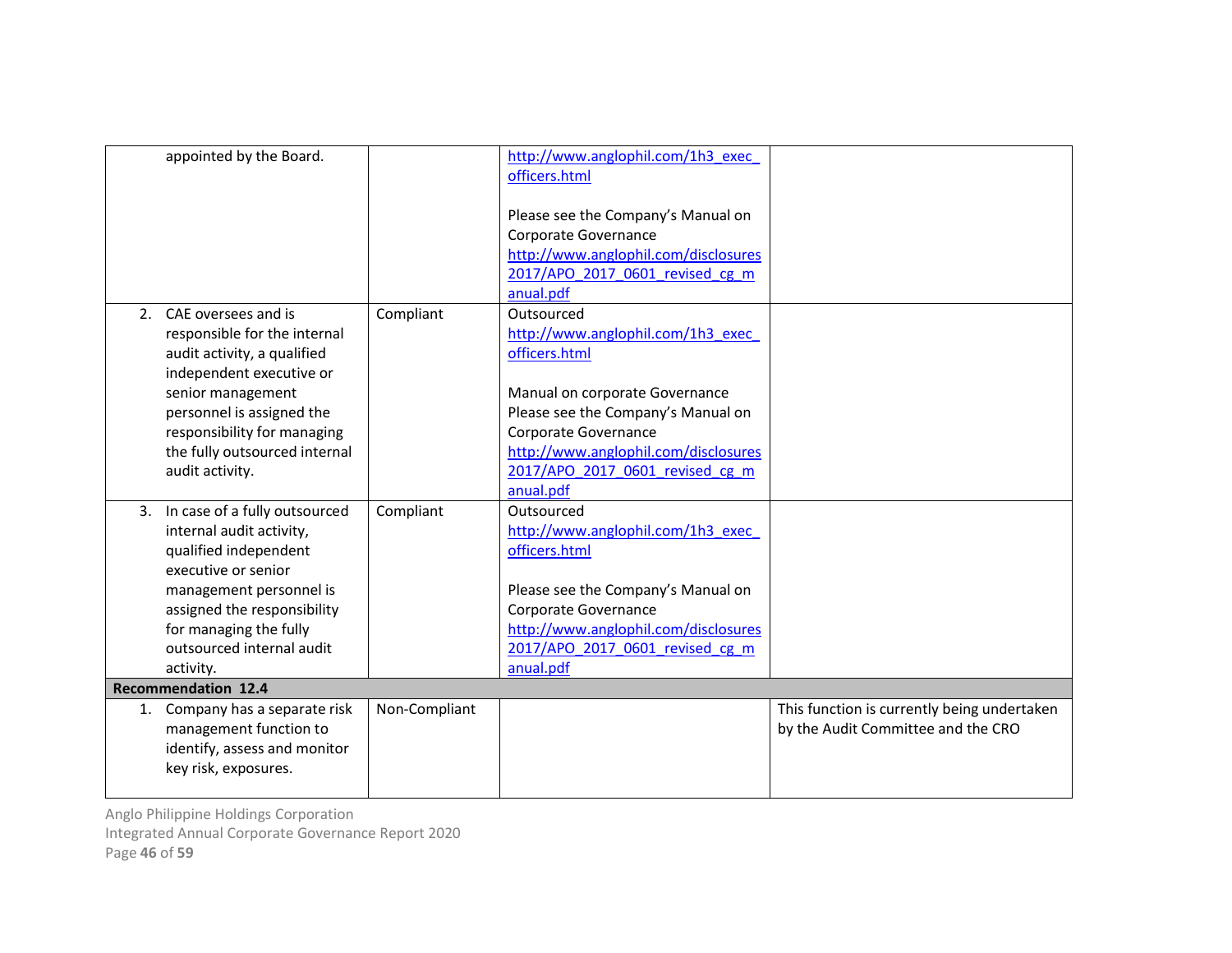|    | <b>Supplement to Recommendation 12.4</b>                                                                                                               |           |                                    |                                      |  |  |
|----|--------------------------------------------------------------------------------------------------------------------------------------------------------|-----------|------------------------------------|--------------------------------------|--|--|
|    | 1. Company seeks external                                                                                                                              | Compliant | Refer to Recommendation 3.4.1      |                                      |  |  |
|    | technical support in risk                                                                                                                              |           |                                    |                                      |  |  |
|    | management when such                                                                                                                                   |           |                                    |                                      |  |  |
|    | competence is not available                                                                                                                            |           |                                    |                                      |  |  |
|    | internally.                                                                                                                                            |           |                                    |                                      |  |  |
|    | <b>Recommendation 12.5</b>                                                                                                                             |           |                                    |                                      |  |  |
| 1. | In managing the company's                                                                                                                              | Compliant | The Company has Chief Risk Officer |                                      |  |  |
|    | Risk Management System,                                                                                                                                |           |                                    |                                      |  |  |
|    | the company has a Chief Risk                                                                                                                           |           |                                    |                                      |  |  |
|    | Officer (CRO), who is the                                                                                                                              |           |                                    |                                      |  |  |
|    | ultimate champion of                                                                                                                                   |           |                                    |                                      |  |  |
|    | <b>Enterprise Risk Management</b>                                                                                                                      |           |                                    |                                      |  |  |
|    | (ERM)                                                                                                                                                  |           |                                    |                                      |  |  |
|    | 2. CRO has adequate authority,                                                                                                                         | Compliant | Please see Committee Charters      |                                      |  |  |
|    | stature, resources and                                                                                                                                 |           | Company's website                  |                                      |  |  |
|    | support to fulfill his/her                                                                                                                             |           | www.anglophil.com                  |                                      |  |  |
|    | responsibilities.                                                                                                                                      |           |                                    |                                      |  |  |
|    | <b>Additional Recommendation to Principle 12</b>                                                                                                       |           |                                    |                                      |  |  |
|    | 1. Company's Chief Executive                                                                                                                           | Compliant |                                    | The Company will engage the external |  |  |
|    | <b>Officer and Chief Audit</b>                                                                                                                         |           |                                    | facilitator as the needs arise.      |  |  |
|    | Executive attest in writing, at                                                                                                                        |           |                                    |                                      |  |  |
|    | least annually, that a sound                                                                                                                           |           |                                    |                                      |  |  |
|    | internal audit, control and                                                                                                                            |           |                                    |                                      |  |  |
|    | compliance system is in place                                                                                                                          |           |                                    |                                      |  |  |
|    | and working effectively.                                                                                                                               |           |                                    |                                      |  |  |
|    | <b>Cultivating a Synergic Relationship with Shareholders</b>                                                                                           |           |                                    |                                      |  |  |
|    | Principle 13: The company should treat all shareholders fairly and equitably, and also recognize, protect and facilitate the exercise of their rights. |           |                                    |                                      |  |  |
|    | <b>Recommendation 13.1</b>                                                                                                                             |           |                                    |                                      |  |  |
| 1. | Board ensures that basic                                                                                                                               | Compliant | Please see the Company's Manual on |                                      |  |  |
|    | shareholder rights are                                                                                                                                 |           | Corporate Governance               |                                      |  |  |
|    | disclosed in the Manual on                                                                                                                             |           |                                    |                                      |  |  |
|    | Corporate Governance.                                                                                                                                  |           |                                    |                                      |  |  |

Integrated Annual Corporate Governance Report 2020

Page 47 of 59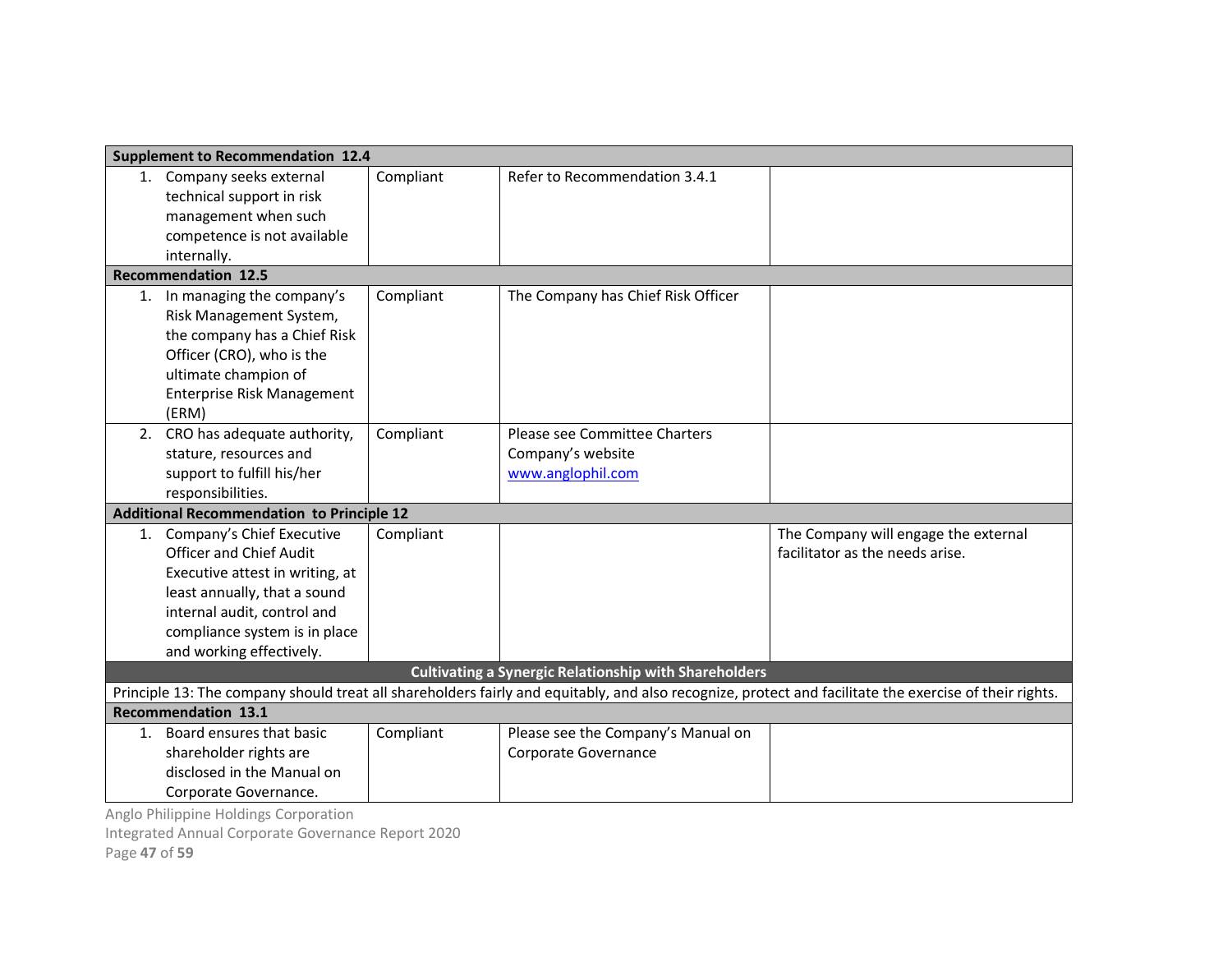| http://www.anglophil.com/disclosures                                                          |  |
|-----------------------------------------------------------------------------------------------|--|
| 2017/APO 2017 0601 revised cg m                                                               |  |
| anual.pdf                                                                                     |  |
| Board ensures that basic<br>Compliant<br>Please see the Company's Manual on<br>2.             |  |
| shareholder rights are<br>Corporate Governance                                                |  |
| http://www.anglophil.com/disclosures<br>disclosed on the company's                            |  |
| website.<br>2017/APO 2017 0601 revised cg m                                                   |  |
| anual.pdf                                                                                     |  |
| <b>Supplement to Recommendation 13.1</b>                                                      |  |
| 1. Company's common share<br>Compliant<br>Please see the Company's Manual on                  |  |
| has one vote for one share.<br>Corporate Governance                                           |  |
| http://www.anglophil.com/disclosures<br>Board ensures that all<br>2 <sup>1</sup><br>Compliant |  |
| 2017/APO 2017 0601 revised cg m<br>shareholders of the same                                   |  |
| anual.pdfl<br>class are treated equally with                                                  |  |
| Annual Corporate Governance Report<br>respect to voting rights,                               |  |
| http://anglophil.com/disclosures2017/<br>subscription rights and                              |  |
| APO 2016 acgr.pdf<br>transfer rights.                                                         |  |
| Board has an effective,<br>Compliant<br>3.                                                    |  |
| <b>Information Statement</b><br>secure, and efficient voting                                  |  |
| https://www.anglophil.com/disclosure<br>system.                                               |  |
| s2020/APO 2020 0914 sec definitive<br>Board has an effective<br>Compliant<br>$\mathbf{4}$ .   |  |
| info statement 2020.pdf<br>shareholder voting                                                 |  |
| By Laws<br>mechanisms such as                                                                 |  |
| http://anglophil.com/1h6 by laws.ht<br>supermajority or "majority of                          |  |
| ml<br>minority" requirements to                                                               |  |
| protect minority                                                                              |  |
| shareholders against actions                                                                  |  |
| of controlling shareholders.                                                                  |  |
| Board allows shareholders to<br>5.<br>Compliant                                               |  |
| call a special shareholders'                                                                  |  |
| meeting and submit a                                                                          |  |
| proposal for consideration or                                                                 |  |
|                                                                                               |  |

Integrated Annual Corporate Governance Report 2020

Page 48 of 59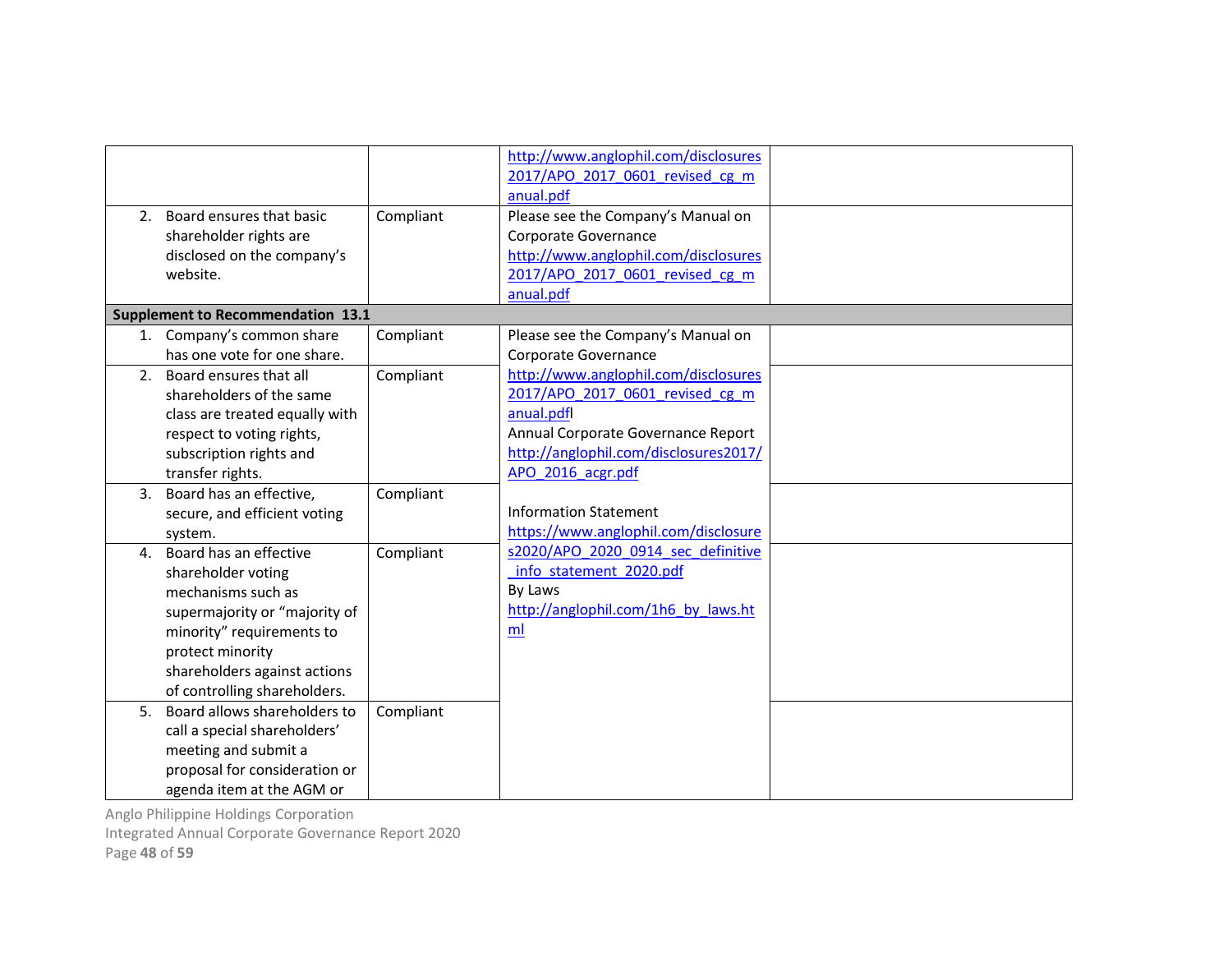| special meeting.                                                                                                                                                                                                       |           |                                                                                                                                                          |                                                                                                                          |
|------------------------------------------------------------------------------------------------------------------------------------------------------------------------------------------------------------------------|-----------|----------------------------------------------------------------------------------------------------------------------------------------------------------|--------------------------------------------------------------------------------------------------------------------------|
| 6. Board clearly articulates and<br>enforces policies with respect<br>to treatment of minority<br>shareholders.                                                                                                        | Compliant |                                                                                                                                                          |                                                                                                                          |
| 7. Company has a transparent<br>and specific dividend policy.                                                                                                                                                          | Compliant |                                                                                                                                                          |                                                                                                                          |
| <b>Optional: Recommendation 13.1</b>                                                                                                                                                                                   |           |                                                                                                                                                          |                                                                                                                          |
| 1. Company appoints an<br>independent party to count<br>and/or validate the votes at<br>the Annual Shareholders'<br>Meeting.                                                                                           | Compliant | Identify the independent party that<br>counted/validated the votes at the<br>ASM, if any.                                                                | The Corporation has appointed its stock<br>and transfer agent to count the votes at the<br>Annual Shareholders' Meeting. |
|                                                                                                                                                                                                                        |           |                                                                                                                                                          |                                                                                                                          |
| 1. Board encourages active<br>shareholder participation by<br>sending the Notice of Annual<br>and Special Stockholders'<br>Meeting with sufficient and<br>relevant information at least<br>28 days before the meeting. | Compliant | Please refer to<br><b>Information Statement</b><br>https://www.anglophil.com/disclosure<br>s2020/APO 2020 0914 sec definitive<br>info statement 2020.pdf |                                                                                                                          |
| <b>Supplemental to Recommendation 13.2</b>                                                                                                                                                                             |           |                                                                                                                                                          |                                                                                                                          |
| 1. Company's Notice of Annual<br>Stockholders' Meeting<br>contains the following<br>information:                                                                                                                       |           | Please refer to<br><b>Information Statement</b><br>https://www.anglophil.com/disclosure<br>s2020/APO 2020 0914 sec definitive<br>info statement 2020.pdf |                                                                                                                          |
| a. The profiles of<br>directors (i.e., age,<br>academic<br>qualifications, date of<br>first appointment,<br>experience, and                                                                                            | Compliant | Please refer to<br><b>Information Statement</b><br>https://www.anglophil.com/disclosure<br>s2020/APO 2020 0914 sec definitive<br>info statement 2020.pdf |                                                                                                                          |

Integrated Annual Corporate Governance Report 2020

Page 49 of 59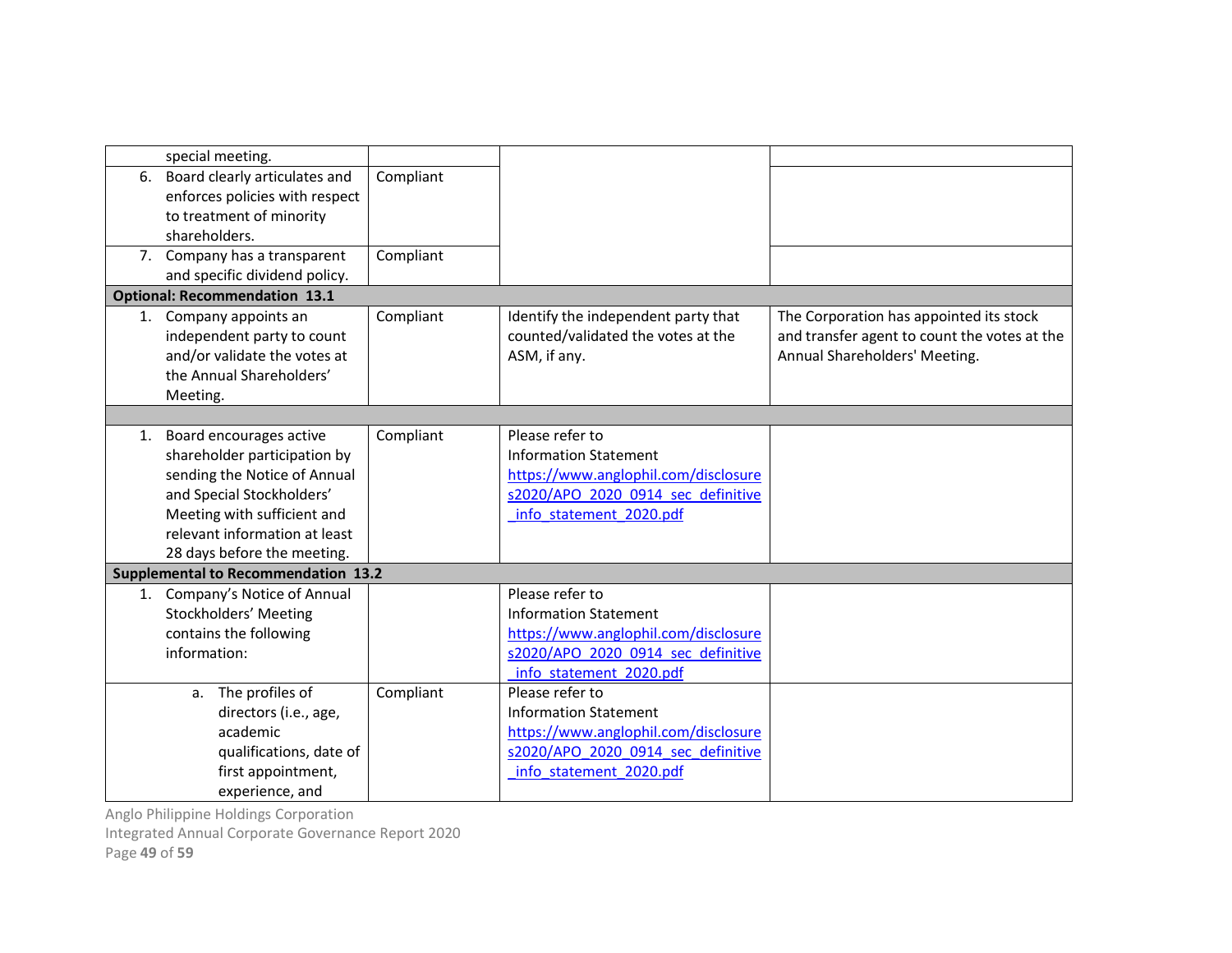| directorships in other<br>listed companies)                                                                                                                                                                                  |           |                                                                                                                                                                                                                                                                                         |  |  |  |
|------------------------------------------------------------------------------------------------------------------------------------------------------------------------------------------------------------------------------|-----------|-----------------------------------------------------------------------------------------------------------------------------------------------------------------------------------------------------------------------------------------------------------------------------------------|--|--|--|
| b. Auditors seeking<br>appointment/re-<br>appointment                                                                                                                                                                        | Compliant | Please refer to<br><b>Information Statement</b><br>https://www.anglophil.com/disclosure<br>s2020/APO 2020 0914 sec definitive<br>info statement 2020.pdf                                                                                                                                |  |  |  |
| Proxy documents<br>C <sub>1</sub>                                                                                                                                                                                            | Compliant | Please refer to<br><b>Information Statement</b><br>https://www.anglophil.com/disclosure<br>s2020/APO 2020 0914 sec definitive<br>info statement 2020.pdf                                                                                                                                |  |  |  |
| <b>Optional: Recommendation 13.2</b>                                                                                                                                                                                         |           |                                                                                                                                                                                                                                                                                         |  |  |  |
| 1. Company provides rationale<br>for the agenda items for the<br>annual stockholders meeting                                                                                                                                 | Compliant | Please refer to<br><b>Information Statement</b><br>https://www.anglophil.com/disclosure<br>s2020/APO 2020 0914 sec definitive<br>info statement 2020.pdf                                                                                                                                |  |  |  |
| <b>Recommendation 13.3</b>                                                                                                                                                                                                   |           |                                                                                                                                                                                                                                                                                         |  |  |  |
| Board encourages active<br>1.<br>shareholder participation by<br>making the result of the<br>votes taken during the most<br>recent Annual or Special<br>Shareholders' Meeting<br>publicly available the next<br>working day. | Compliant | The Minutes of the Stockholders<br>Meeting as approved by the<br>stockholders is uploaded in the<br>Company's website.<br>Also please refer to<br><b>Information Statement</b><br>https://www.anglophil.com/disclosure<br>s2020/APO 2020 0914 sec definitive<br>info statement 2020.pdf |  |  |  |
| Minutes of the Annual and<br>2.<br>Special Shareholders'<br>Meetings were available on<br>the company website within                                                                                                         | Compliant | The Minutes of the Stockholders<br>Meeting as approved by the<br>stockholders is uploaded in the<br>Company's website.                                                                                                                                                                  |  |  |  |

Integrated Annual Corporate Governance Report 2020

Page 50 of 59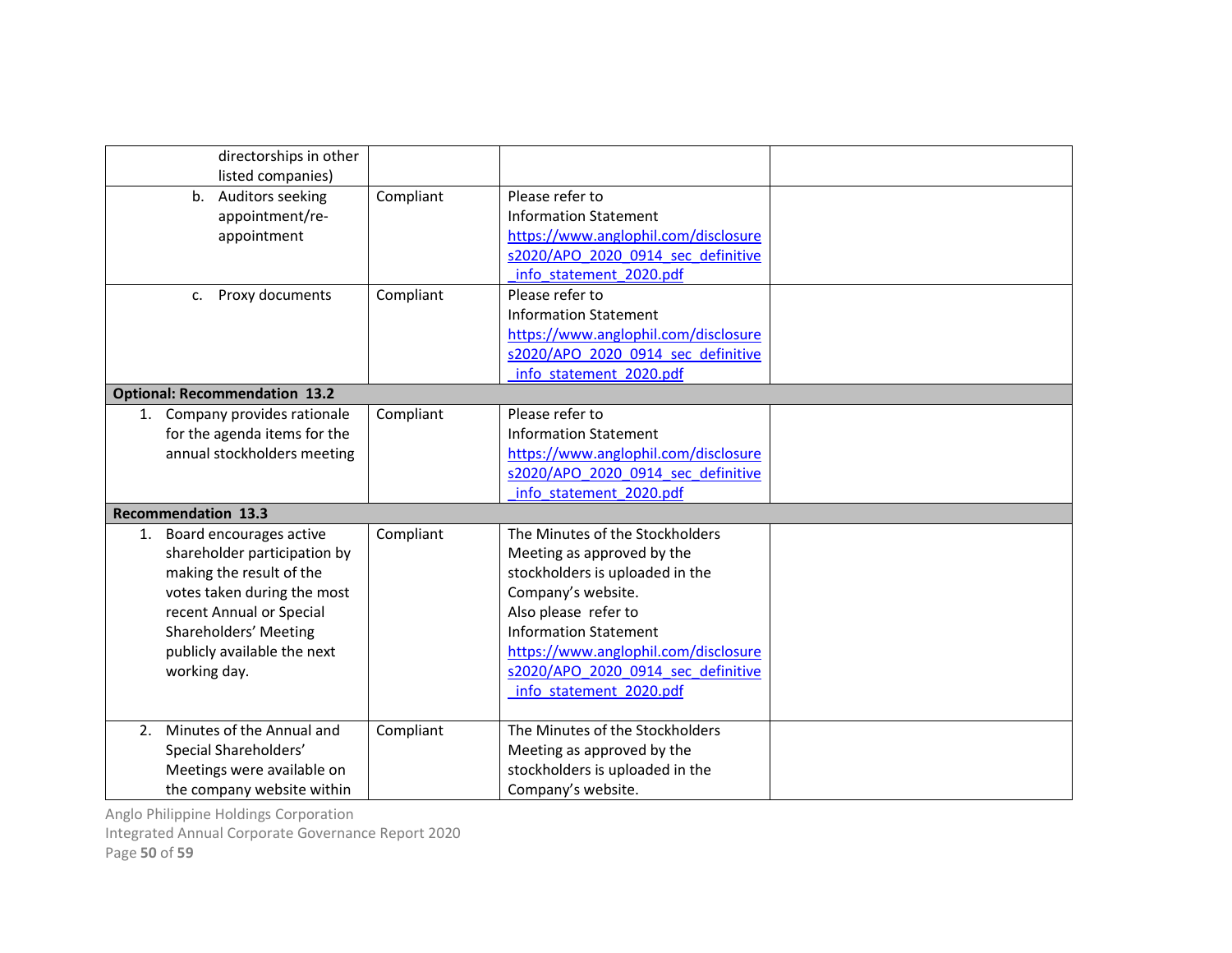|    | five business days from the                |           | Also please refer to                  |                                            |  |
|----|--------------------------------------------|-----------|---------------------------------------|--------------------------------------------|--|
|    | end of the meeting                         |           | <b>Information Statement</b>          |                                            |  |
|    |                                            |           | https://www.anglophil.com/disclosure  |                                            |  |
|    |                                            |           | s2020/APO 2020 0914 sec definitive    |                                            |  |
|    |                                            |           | info statement 2020.pdf               |                                            |  |
|    | <b>Supplemental to Recommendation 13.3</b> |           |                                       |                                            |  |
|    | 1. Board ensures the                       | Compliant | The Company's external auditor SGV &  |                                            |  |
|    | attendance of the external                 |           | Co. is always present for the conduct |                                            |  |
|    | auditor and other relevant                 |           | of the Company's ASM/SSM              |                                            |  |
|    | individuals to answer                      |           |                                       |                                            |  |
|    | shareholders questions                     |           |                                       |                                            |  |
|    | during the ASM and SSM                     |           |                                       |                                            |  |
|    | <b>Recommendation 13.4</b>                 |           |                                       |                                            |  |
|    | 1. Board makes available, at the           | Compliant | Please see the Company's Manual on    |                                            |  |
|    | option of a shareholder, an                |           | Corporate Governance                  |                                            |  |
|    | alternative dispute                        |           | http://www.anglophil.com/disclosures  |                                            |  |
|    | mechanism to resolve intra-                |           | 2017/APO 2017 0601 revised cg m       |                                            |  |
|    | corporate disputes in an                   |           | anual.pdfl                            |                                            |  |
|    | amicable and effective                     |           |                                       |                                            |  |
|    | manner.                                    |           |                                       |                                            |  |
|    | 2. The alternative dispute                 | Compliant | Please see the Company's Manual on    |                                            |  |
|    | mechanism is included in the               |           | Corporate Governance                  |                                            |  |
|    | company's Manual on                        |           | http://www.anglophil.com/disclosures  |                                            |  |
|    | Corporate Governance.                      |           | 2017/APO 2017 0601 revised cg m       |                                            |  |
|    |                                            |           | anual.pdfl                            |                                            |  |
|    |                                            |           |                                       |                                            |  |
|    | <b>Recommendation 13.5</b>                 |           |                                       |                                            |  |
| 1. | Board establishes an Investor              | Compliant | Please see Corporation's website      | Contact information:                       |  |
|    | Relations Officer (IRO) to                 |           | http://www.anglophil.com              | The Company's IRO is Atty. Adrian S. Arias |  |
|    | ensure constant engagement                 |           | 1. Name of the person                 | http://anglophil.com/contact_us.html       |  |
|    | with its shareholders.                     |           | 2. Telephone number Fax               |                                            |  |
|    |                                            |           | number                                |                                            |  |
|    |                                            |           | 3. E-mail address                     |                                            |  |

Integrated Annual Corporate Governance Report 2020

Page 51 of 59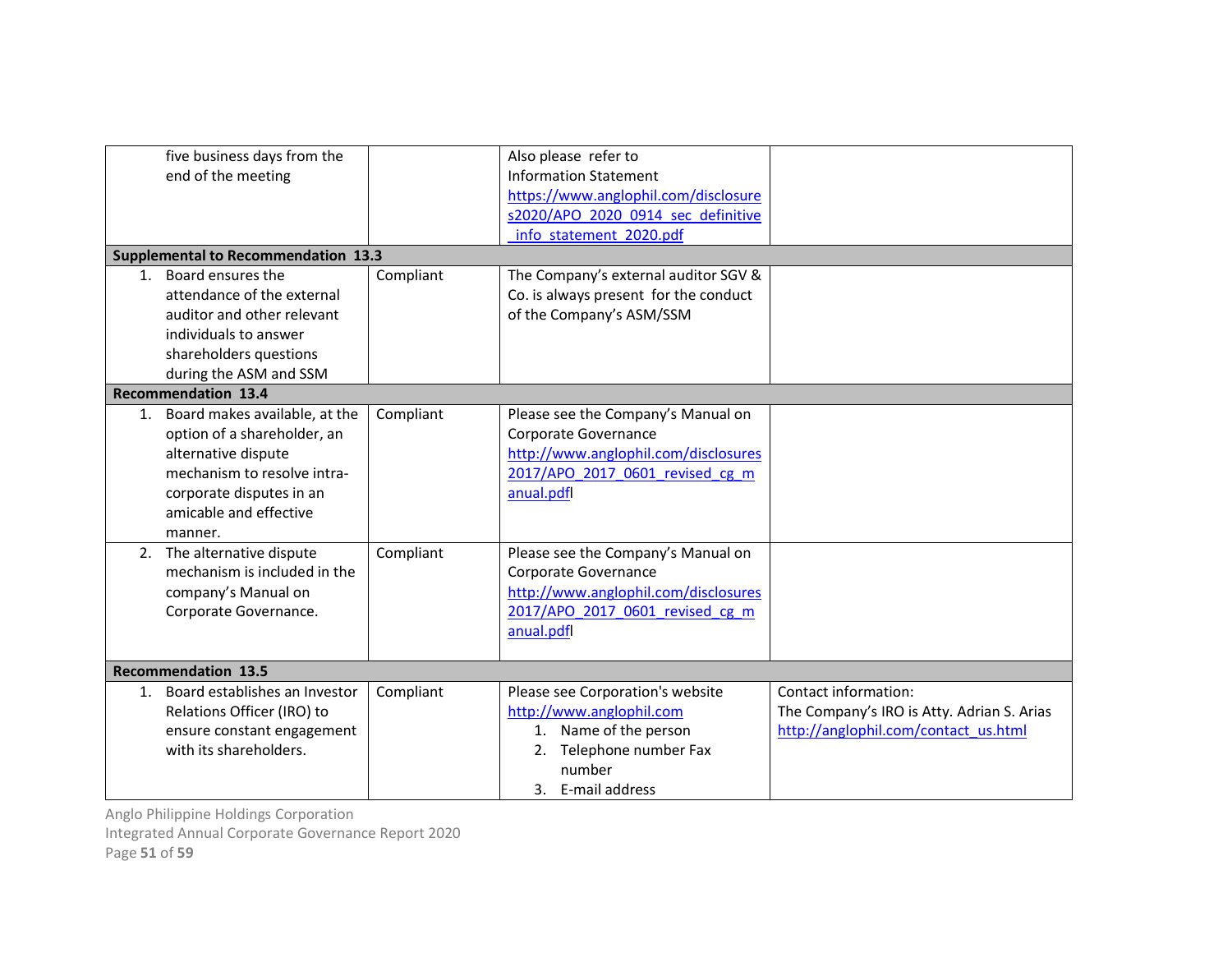|         | 2. IRO is present at every<br>shareholder's meeting.                                                                                                        | Compliant     | The IRO was present during the ASM                                                                                                                                                                                                                                                                                       |  |
|---------|-------------------------------------------------------------------------------------------------------------------------------------------------------------|---------------|--------------------------------------------------------------------------------------------------------------------------------------------------------------------------------------------------------------------------------------------------------------------------------------------------------------------------|--|
|         | <b>Supplemental Recommendations to Principle 13</b>                                                                                                         |               |                                                                                                                                                                                                                                                                                                                          |  |
| $1_{-}$ | Board avoids anti-takeover<br>measure or similar devices<br>that may entrench<br>ineffective management or<br>the existing controlling<br>shareholder group | Non-Compliant | Provide information on how anti-<br>takeover measures or similar devices<br>were avoided by the board, if any.                                                                                                                                                                                                           |  |
|         | 2. Company has at least thirty<br>percent (30%) public float to<br>increase liquidity in the<br>market.                                                     | Non-compliant | Indicate the company's public float.<br>The proportion of the Corporation's<br>outstanding shares that are<br>considered public float is less than<br>30%<br>(i.e. 16.56%).<br>Please refer to<br>Public Ownership Report<br>https://www.anglophil.com/disclosure<br>s2020/APO 2020 1231 public owner<br>ship report.pdf |  |
|         | <b>Optional: Principle 13</b>                                                                                                                               |               |                                                                                                                                                                                                                                                                                                                          |  |
|         | 1. Company has policies and<br>practices to encourage<br>shareholders to engage with<br>the company beyond the<br>Annual Stockholders'<br>Meeting           |               | Disclose or provide link/reference to<br>policies and practices to encourage<br>shareholders' participation beyond<br>ASM                                                                                                                                                                                                |  |
|         | 2. Company practices secure<br>electronic voting in absentia<br>at the Annual Shareholders'<br>Meeting.                                                     |               |                                                                                                                                                                                                                                                                                                                          |  |

Integrated Annual Corporate Governance Report 2020

Page 52 of 59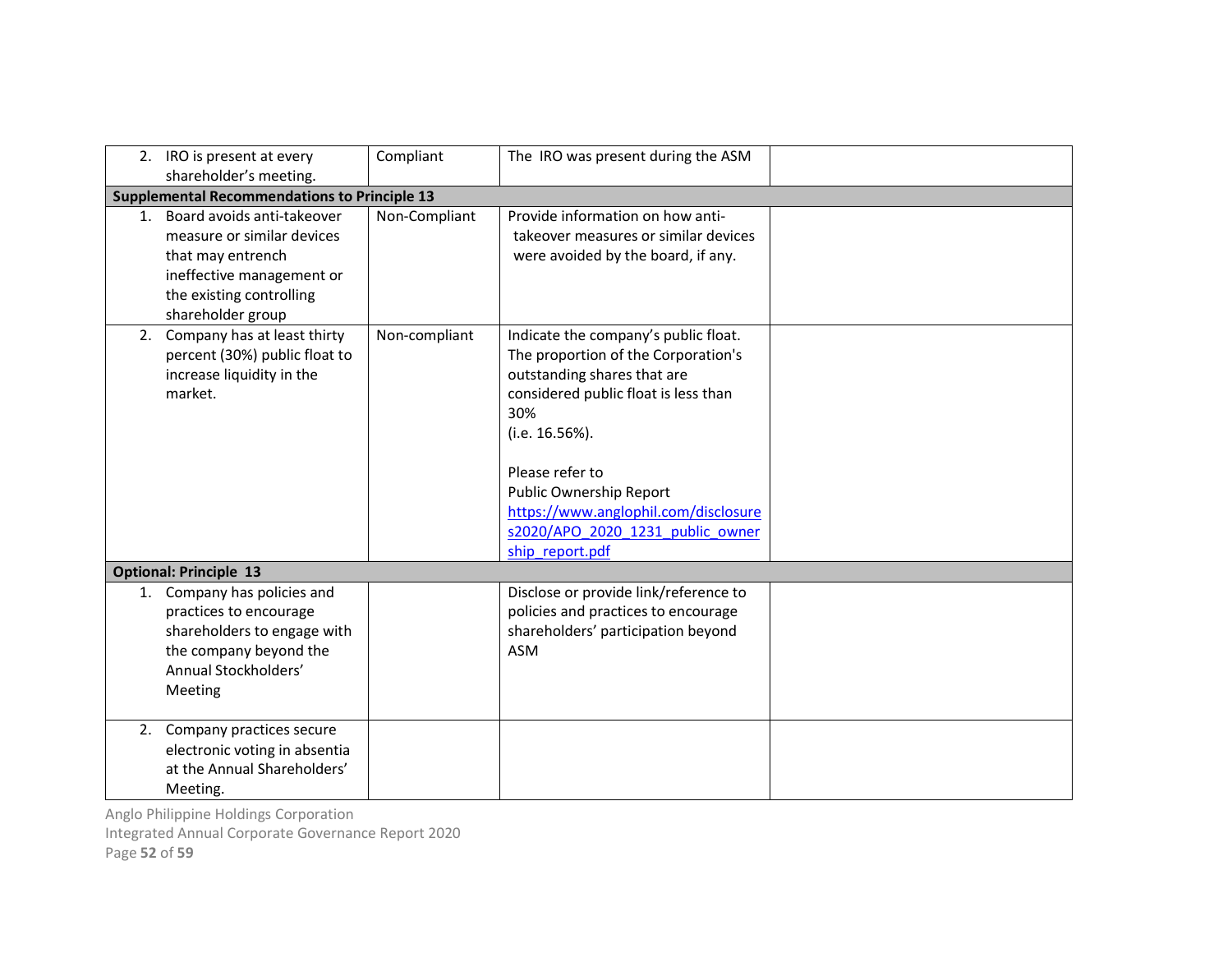|         | <b>Duties to Stakeholders</b>                                                                                                                                                                                                                                                                                             |           |                                                                                                                                                                                                                                                         |                                                                              |
|---------|---------------------------------------------------------------------------------------------------------------------------------------------------------------------------------------------------------------------------------------------------------------------------------------------------------------------------|-----------|---------------------------------------------------------------------------------------------------------------------------------------------------------------------------------------------------------------------------------------------------------|------------------------------------------------------------------------------|
|         | Principle 14: The rights of stakeholders established by law, by contractual relations and through voluntary commitments must be respected.<br>Where stakeholders' rights and/or interests are at stake, stakeholders should have the opportunity to obtain prompt effective redress for the<br>violation of their rights. |           |                                                                                                                                                                                                                                                         |                                                                              |
|         | <b>Recommendation 14.1</b>                                                                                                                                                                                                                                                                                                |           |                                                                                                                                                                                                                                                         |                                                                              |
| $1_{-}$ | Board identifies the<br>company's various<br>stakeholders and promotes<br>cooperation between them<br>and the company in creating<br>wealth, growth and<br>sustainability.                                                                                                                                                | Compliant | Please see the Company's Manual on<br>Corporate Governance<br>http://www.anglophil.com/disclosures<br>2017/APO 2017 0601 revised cg m<br>anual.pdfl<br>Annual Corporate Governance Report<br>http://anglophil.com/disclosures2017/<br>APO 2016 acgr.pdf | The stakeholders may contact the IRO<br>http://anglophil.com/contact_us.html |
|         | <b>Recommendation 14.2</b>                                                                                                                                                                                                                                                                                                |           |                                                                                                                                                                                                                                                         |                                                                              |
| $1_{-}$ | Board establishes clear<br>policies and programs to<br>provide a mechanism on the<br>fair treatment and protection<br>of stakeholders                                                                                                                                                                                     | Compliant | Please refer to Whistleblower Policy<br>https://www.anglophil.com/documen<br>ts14/APHC%20Whistleblower%20Polic<br>y.pdf                                                                                                                                 | The stakeholders may contact the IRO<br>http://anglophil.com/contact_us.html |
|         | <b>Recommendation 14.3</b>                                                                                                                                                                                                                                                                                                |           |                                                                                                                                                                                                                                                         |                                                                              |
|         | 1. Board adopts a transparent<br>framework and process that<br>allow stakeholders to<br>communicate with the<br>company and to obtain<br>redress for the violation of<br>their rights.                                                                                                                                    | Compliant | Please refer to Whistleblower Policy<br>https://www.anglophil.com/documen<br>ts14/APHC%20Whistleblower%20Polic<br>y.pdf                                                                                                                                 | The stakeholders may contact the IRO<br>http://anglophil.com/contact_us.html |
|         | <b>Supplement to Recommendation 14.3</b>                                                                                                                                                                                                                                                                                  |           |                                                                                                                                                                                                                                                         |                                                                              |
|         | 1. Company establishes an<br>alternative dispute resolution<br>system so that conflicts and                                                                                                                                                                                                                               | Compliant | Please see the Company's Manual on<br>Corporate Governance<br>http://www.anglophil.com/disclosures                                                                                                                                                      |                                                                              |

Integrated Annual Corporate Governance Report 2020

Page 53 of 59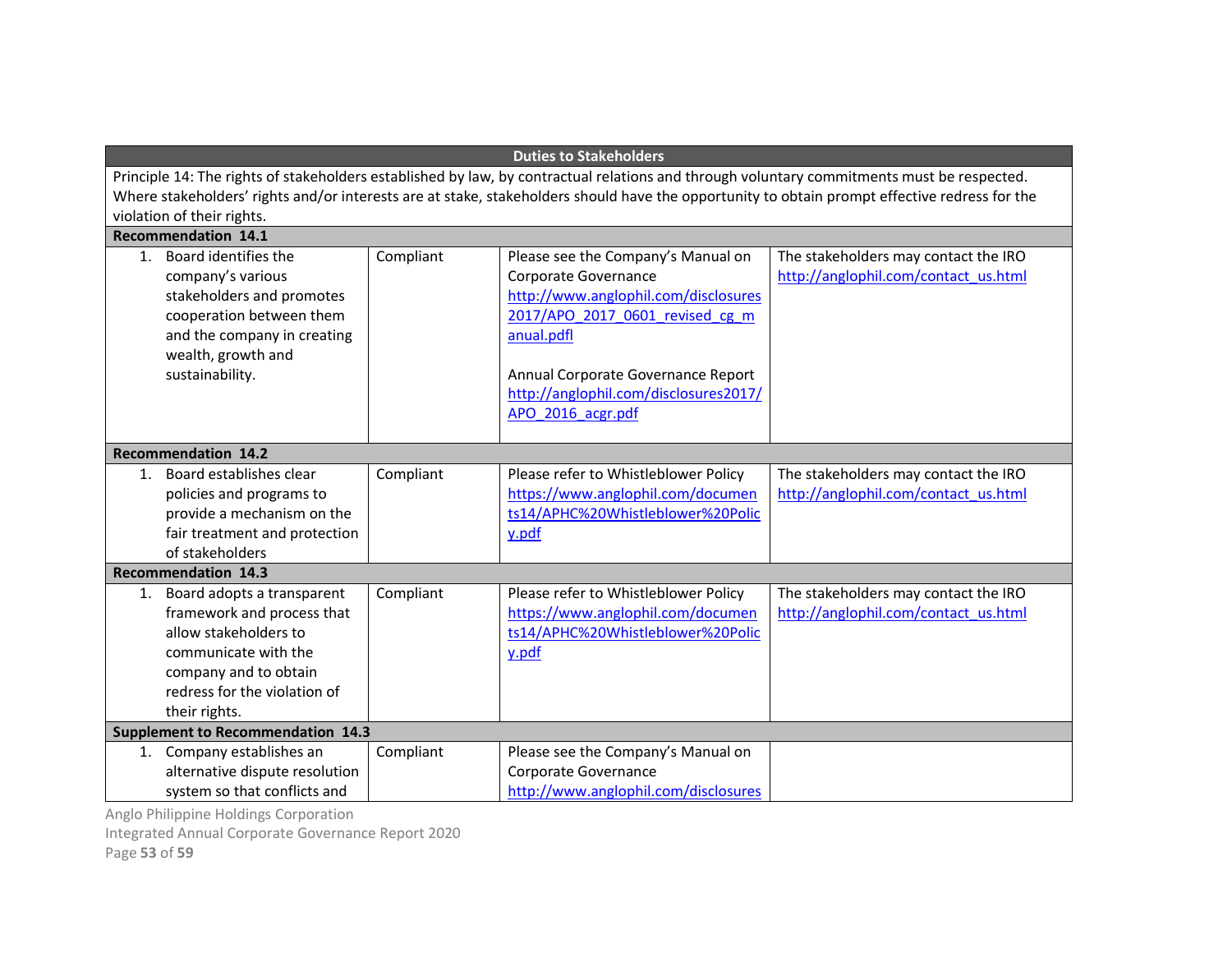| differences with key<br>stakeholder is settled in a fair<br>and expeditious manner.                                                                                                                                                                                                                                                                                                    |           | 2017/APO 2017 0601 revised cg m<br>anual.pdfl<br>Annual Corporate Governance Report<br>http://anglophil.com/disclosures2017/<br>APO 2016 acgr.pdf |                                                                                                                                                                                                                                                                |
|----------------------------------------------------------------------------------------------------------------------------------------------------------------------------------------------------------------------------------------------------------------------------------------------------------------------------------------------------------------------------------------|-----------|---------------------------------------------------------------------------------------------------------------------------------------------------|----------------------------------------------------------------------------------------------------------------------------------------------------------------------------------------------------------------------------------------------------------------|
| <b>Additional Recommendations to Principle 14</b>                                                                                                                                                                                                                                                                                                                                      |           |                                                                                                                                                   |                                                                                                                                                                                                                                                                |
| Company does not seek any<br>1.<br>exemption from the<br>application of a law, rule or<br>regulation especially when it<br>refers to a corporate<br>governance issue. If an<br>exemption was sought, the<br>company discloses the<br>reason for such action, as<br>well as presents specific<br>steps being taken to finally<br>comply with the applicable<br>law, rule or regulation. | Compliant | Disclose any request for exemption by<br>the company and the reason for the<br>request.                                                           | The Company has not sought any<br>exemptions at this point                                                                                                                                                                                                     |
| Company respects<br>2.<br>intellectual property rights.                                                                                                                                                                                                                                                                                                                                | Compliant | Provides specific instances, if any.                                                                                                              | It has been a practice of the Company to<br>keep proprietary information confidential<br>and are not disclosed to third parties<br>without the written consent/approval of<br>Potential Joint Venture Partners and are<br>covered by non-disclosure agreement. |
| <b>Optional: Principle 14</b>                                                                                                                                                                                                                                                                                                                                                          |           |                                                                                                                                                   |                                                                                                                                                                                                                                                                |
| Company discloses its<br>1.<br>policies and practices that<br>address customers' welfare                                                                                                                                                                                                                                                                                               |           | Identify policies, programs and<br>practices that address customers'<br>welfare or provide link/reference to a<br>document containing the same.   |                                                                                                                                                                                                                                                                |
| Company discloses its<br>2.<br>policies and practices that                                                                                                                                                                                                                                                                                                                             |           | Identify policies, programs and<br>practices that address                                                                                         |                                                                                                                                                                                                                                                                |

Integrated Annual Corporate Governance Report 2020

Page 54 of 59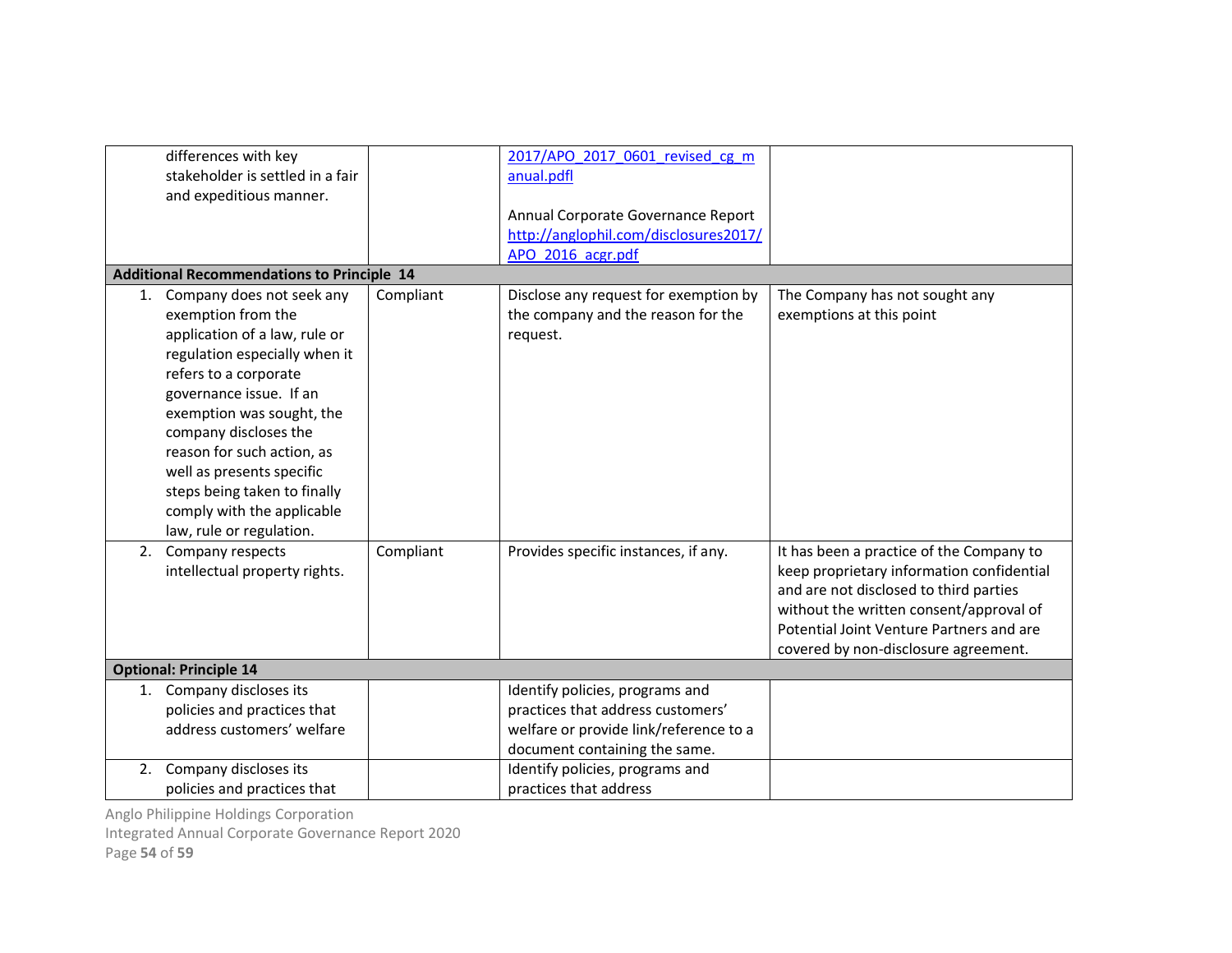|    | address supplier/contractor<br>supplier/contractor selection<br>procedures or provide link/reference<br>selection procedures.<br>to a document containing the same.<br>Principle 15: A mechanism for employee participation should be developed to create a symbolic environment, realize the company's goals and<br>participate in its corporate governance processes.<br><b>Recommendation 15.1</b> |           |                                      |  |  |
|----|-------------------------------------------------------------------------------------------------------------------------------------------------------------------------------------------------------------------------------------------------------------------------------------------------------------------------------------------------------------------------------------------------------|-----------|--------------------------------------|--|--|
|    | 1. Board establishes policies,                                                                                                                                                                                                                                                                                                                                                                        | Compliant | Please see the Company's Manual on   |  |  |
|    | programs and procedures                                                                                                                                                                                                                                                                                                                                                                               |           | Corporate Governance                 |  |  |
|    | that encourage employees to                                                                                                                                                                                                                                                                                                                                                                           |           | http://www.anglophil.com/disclosures |  |  |
|    | actively participate in the                                                                                                                                                                                                                                                                                                                                                                           |           | 2017/APO 2017 0601 revised cg m      |  |  |
|    | realization of the company's                                                                                                                                                                                                                                                                                                                                                                          |           | anual.pdfl                           |  |  |
|    | goals and in its governances.                                                                                                                                                                                                                                                                                                                                                                         |           |                                      |  |  |
|    | <b>Supplement to Recommendation 15.1</b>                                                                                                                                                                                                                                                                                                                                                              |           |                                      |  |  |
|    | 1. Company has a                                                                                                                                                                                                                                                                                                                                                                                      | Compliant | Please see the Company's Manual on   |  |  |
|    | reward/compensation policy                                                                                                                                                                                                                                                                                                                                                                            |           | Corporate Governance                 |  |  |
|    | that accounts for the                                                                                                                                                                                                                                                                                                                                                                                 |           | http://www.anglophil.com/disclosures |  |  |
|    | performance of the company                                                                                                                                                                                                                                                                                                                                                                            |           | 2017/APO 2017 0601 revised cg m      |  |  |
|    | beyond short-term financial                                                                                                                                                                                                                                                                                                                                                                           |           | anual.pdfl                           |  |  |
|    | measures.                                                                                                                                                                                                                                                                                                                                                                                             |           |                                      |  |  |
|    |                                                                                                                                                                                                                                                                                                                                                                                                       |           | POLICIES ON HEALTH & SAFETY,         |  |  |
|    |                                                                                                                                                                                                                                                                                                                                                                                                       |           | <b>TRAINING AND WELFARE</b>          |  |  |
|    |                                                                                                                                                                                                                                                                                                                                                                                                       |           | https://www.anglophil.com/documen    |  |  |
|    |                                                                                                                                                                                                                                                                                                                                                                                                       |           | ts14/APHC%20HSTW%20Policy.pdf        |  |  |
|    | 2. Company has policies and                                                                                                                                                                                                                                                                                                                                                                           | Compliant | POLICIES ON HEALTH & SAFETY,         |  |  |
|    | practices on health, safety                                                                                                                                                                                                                                                                                                                                                                           |           | <b>TRAINING AND WELFARE</b>          |  |  |
|    | and welfare of its employees.                                                                                                                                                                                                                                                                                                                                                                         |           | https://www.anglophil.com/documen    |  |  |
|    |                                                                                                                                                                                                                                                                                                                                                                                                       |           | ts14/APHC%20HSTW%20Policy.pdf        |  |  |
| 3. | Company has policies and                                                                                                                                                                                                                                                                                                                                                                              | Compliant | POLICIES ON HEALTH & SAFETY,         |  |  |
|    | practices on training and                                                                                                                                                                                                                                                                                                                                                                             |           | <b>TRAINING AND WELFARE</b>          |  |  |
|    | development of its                                                                                                                                                                                                                                                                                                                                                                                    |           | https://www.anglophil.com/documen    |  |  |
|    | employees.                                                                                                                                                                                                                                                                                                                                                                                            |           | ts14/APHC%20HSTW%20Policy.pdf        |  |  |

Anglo Philippine Holdings Corporation Integrated Annual Corporate Governance Report 2020 Page 55 of 59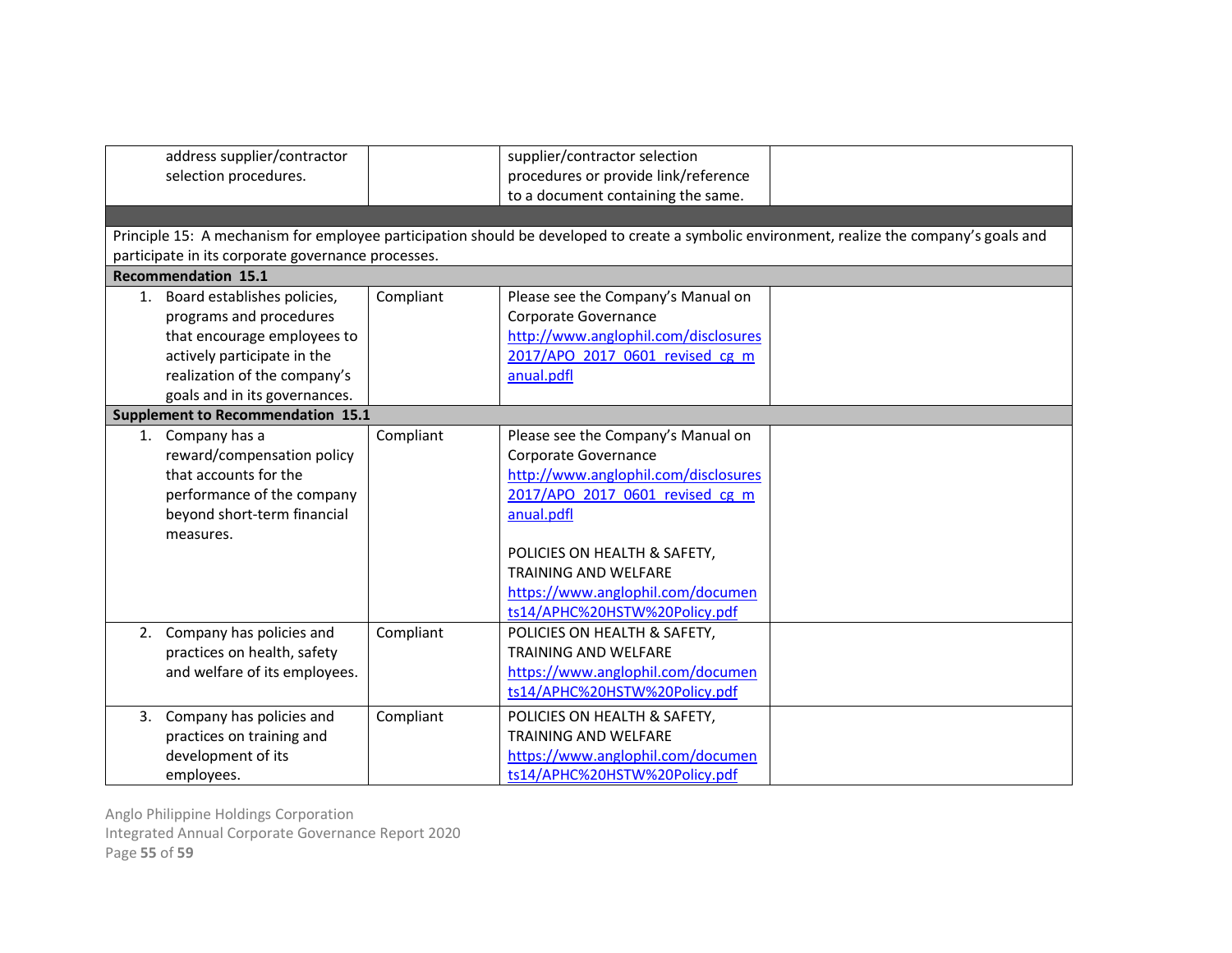|    | <b>Recommendation 15.2</b>               |           |                                       |                                      |
|----|------------------------------------------|-----------|---------------------------------------|--------------------------------------|
| 1. | Board sets the tone and                  | Compliant | Please see the Company's Manual on    |                                      |
|    | makes a stand against                    |           | Corporate Governance                  |                                      |
|    | corrupt practices by adopting            |           | http://www.anglophil.com/disclosures  |                                      |
|    | an anti-corruption policy and            |           | 2017/APO 2017 0601 revised cg m       |                                      |
|    | program in its Code of                   |           | anual.pdfl                            |                                      |
|    | Conduct.                                 |           | also please refer to Code of Business |                                      |
|    |                                          |           | Conduct and Ethics                    |                                      |
|    |                                          |           | https://www.anglophil.com/documen     |                                      |
|    |                                          |           | ts14/APHCs%20Code%20of%20Ethics.      |                                      |
|    |                                          |           | pdf                                   |                                      |
| 2. | Board disseminates the                   | Compliant | Please see the Company's Manual on    |                                      |
|    | policy and program to                    |           | Corporate Governance                  |                                      |
|    | employees across the                     |           | http://www.anglophil.com/disclosures  |                                      |
|    | organization through                     |           | 2017/APO 2017 0601 revised cg m       |                                      |
|    | trainings to embed them in               |           | anual.pdfl                            |                                      |
|    | the company's culture.                   |           |                                       |                                      |
|    | <b>Supplement to Recommendation 15.2</b> |           |                                       |                                      |
|    | 1. Company has clear and                 | Compliant | Please see Company's website:         |                                      |
|    | policies and procedures on               |           | Manual Corporate Governance           |                                      |
|    | curbing and penalizing                   |           | http://www.anglophil.com/disclosures  |                                      |
|    | employee involvement in                  |           | 2017/APO 2017 0601 revised cg m       |                                      |
|    | offering, paying and receiving           |           | anual.pdf                             |                                      |
|    | bribes.                                  |           |                                       |                                      |
|    |                                          |           | Code of Business Conduct and Ethics   |                                      |
|    |                                          |           | https://www.anglophil.com/documen     |                                      |
|    |                                          |           | ts14/APHCs%20Code%20of%20Ethics.      |                                      |
|    |                                          |           | pdf                                   |                                      |
|    | Recommendation 15.3                      |           |                                       |                                      |
| 1. | Board establishes a suitable             | Compliant | Please refer to Whistleblower Policy  | The stakeholders may contact the IRO |
|    | framework, for                           |           | https://www.anglophil.com/documen     | http://anglophil.com/contact_us.html |
|    | whistleblowing that allows               |           | ts14/APHC%20Whistleblower%20Polic     |                                      |
|    | employees to freely                      |           | y.pdf                                 |                                      |

Integrated Annual Corporate Governance Report 2020

Page 56 of 59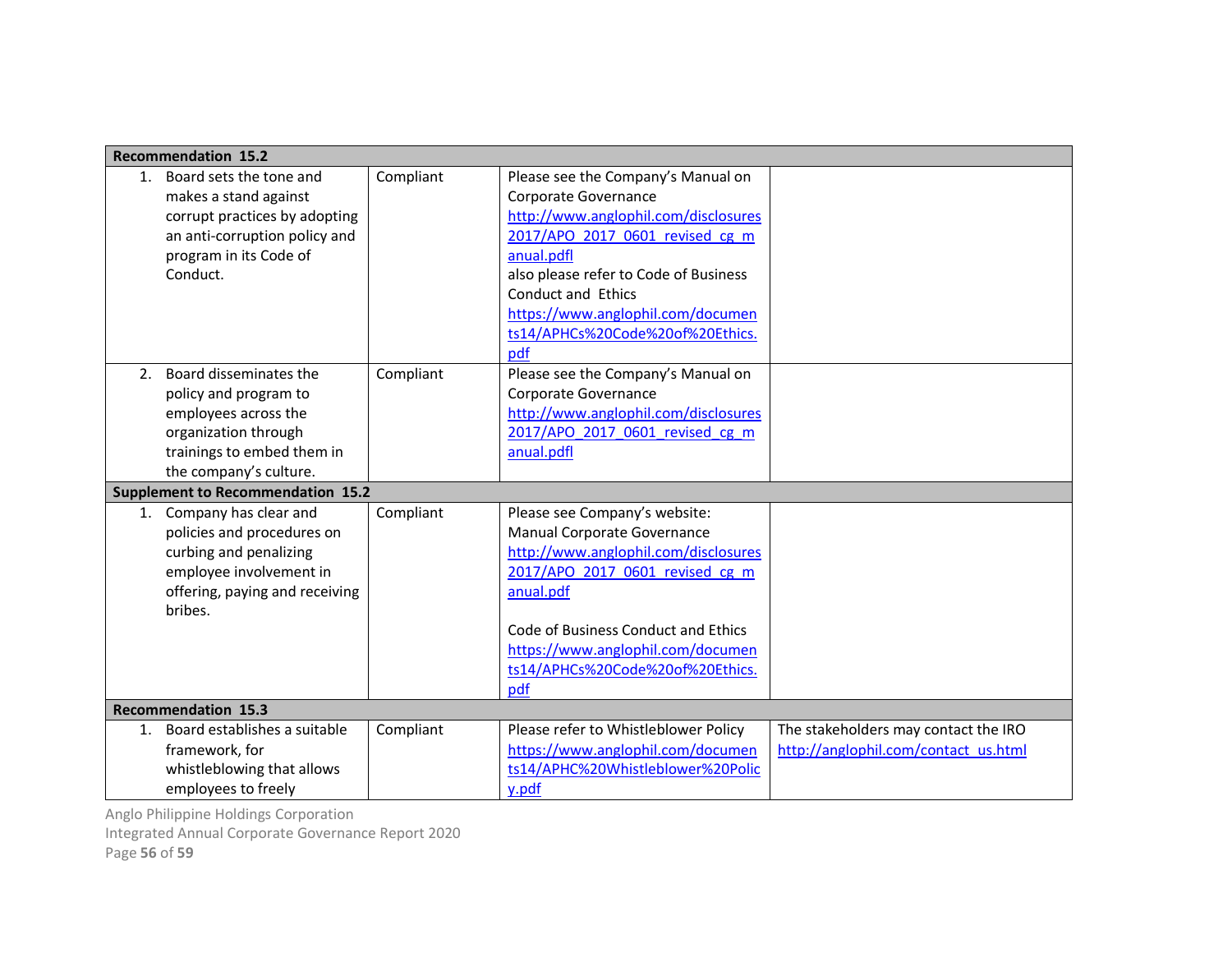|    | communicate their concerns<br>about illegal or unethical<br>practices, without fear of                                                                                                                                                                                                                                |           |                                                                                                                 |                                                                              |  |  |
|----|-----------------------------------------------------------------------------------------------------------------------------------------------------------------------------------------------------------------------------------------------------------------------------------------------------------------------|-----------|-----------------------------------------------------------------------------------------------------------------|------------------------------------------------------------------------------|--|--|
|    | retaliation                                                                                                                                                                                                                                                                                                           |           |                                                                                                                 |                                                                              |  |  |
| 2. | Board establishes a suitable<br>framework for<br>whistleblowing that allows<br>employees to have direct<br>access to an independent<br>member of the Board or a<br>unit created to handle<br>whistleblowing concerns.                                                                                                 | Compliant | Whistleblower Policy<br>https://www.anglophil.com/documen<br>ts14/APHC%20Whistleblower%20Polic<br>y.pdf         | The stakeholders may contact the IRO<br>http://anglophil.com/contact_us.html |  |  |
| 3. | Board supervises and ensures<br>the enforcement of the<br>whistleblowing framework.                                                                                                                                                                                                                                   | Compliant | <b>Whistleblowing Policy</b><br>https://www.anglophil.com/documen<br>ts14/APHC%20Whistleblower%20Polic<br>y.pdf |                                                                              |  |  |
|    |                                                                                                                                                                                                                                                                                                                       |           |                                                                                                                 |                                                                              |  |  |
|    | Principle 16: The company should be socially responsible in all its dealings with the communities where it operates, it should ensure that its<br>interactions serve its environment and stakeholders in a positive and progressive manner that is fully supportive of its comprehensive and<br>balanced development. |           |                                                                                                                 |                                                                              |  |  |
|    | Recommendation 16.1                                                                                                                                                                                                                                                                                                   |           |                                                                                                                 |                                                                              |  |  |
|    | 1. Company recognizes and<br>places importance on the                                                                                                                                                                                                                                                                 | Compliant | Please refer to<br>http://anglophil.com/2cg3 corp soc                                                           |                                                                              |  |  |

Integrated Annual Corporate Governance Report 2020

Page 57 of 59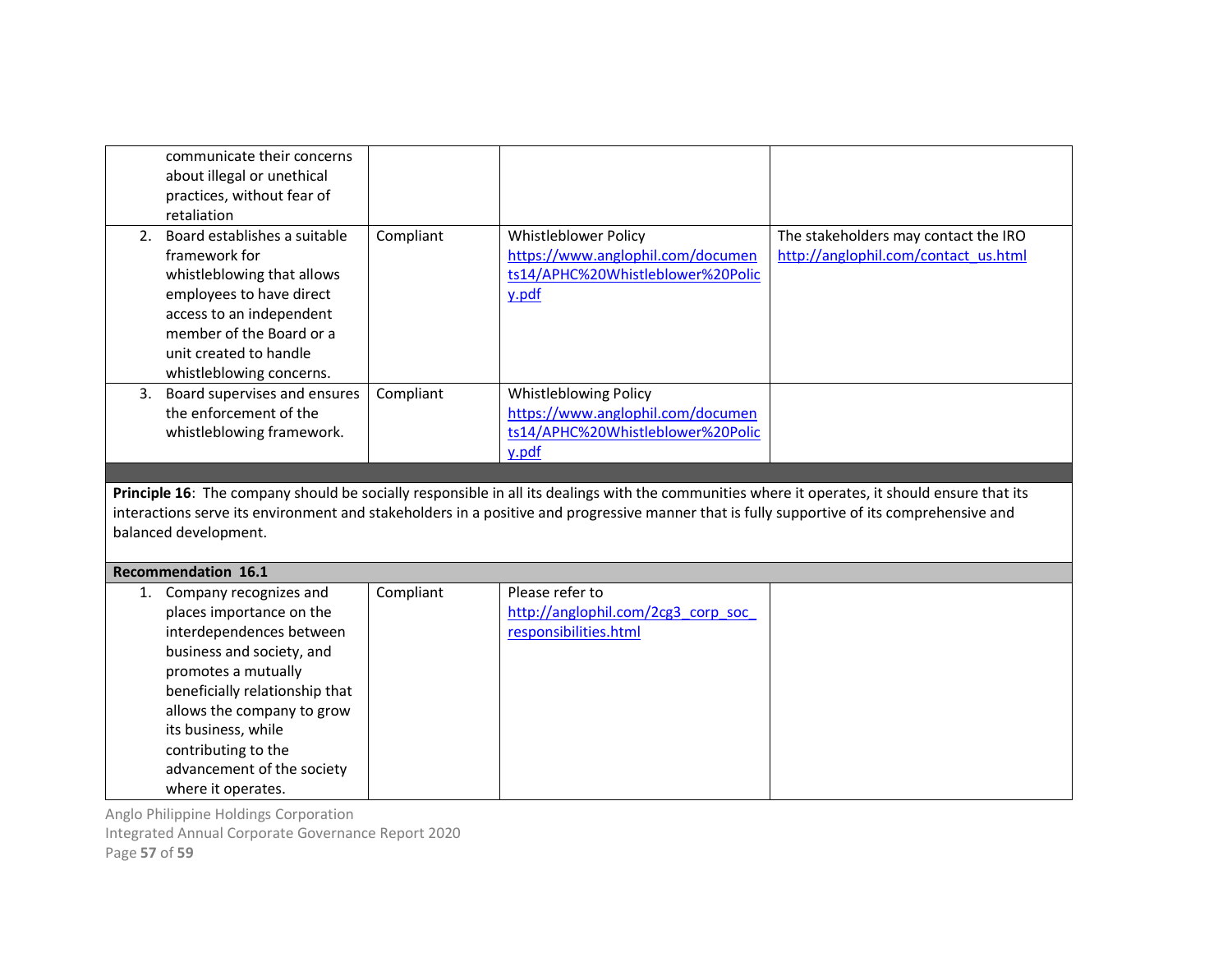| <b>Optional: Principle 16</b>                        |                                                                                         |  |  |
|------------------------------------------------------|-----------------------------------------------------------------------------------------|--|--|
| Company ensures that its                             | Identify or provide link/reference to                                                   |  |  |
| value chain is                                       | policies, programs and practices to                                                     |  |  |
| environmentally friendly or is                       | ensure that its value chain is                                                          |  |  |
| consistent with promoting<br>sustainable development | environmentally friendly or is<br>consistent with promoting sustainable<br>development. |  |  |
| 2. Company exerts effort to                          | Identify or provide link/reference to                                                   |  |  |
| interact positively with the                         | policies, programs and practices to                                                     |  |  |
| communities in which it                              | interact positively with the                                                            |  |  |
| operates.                                            | communities in which it operates.                                                       |  |  |